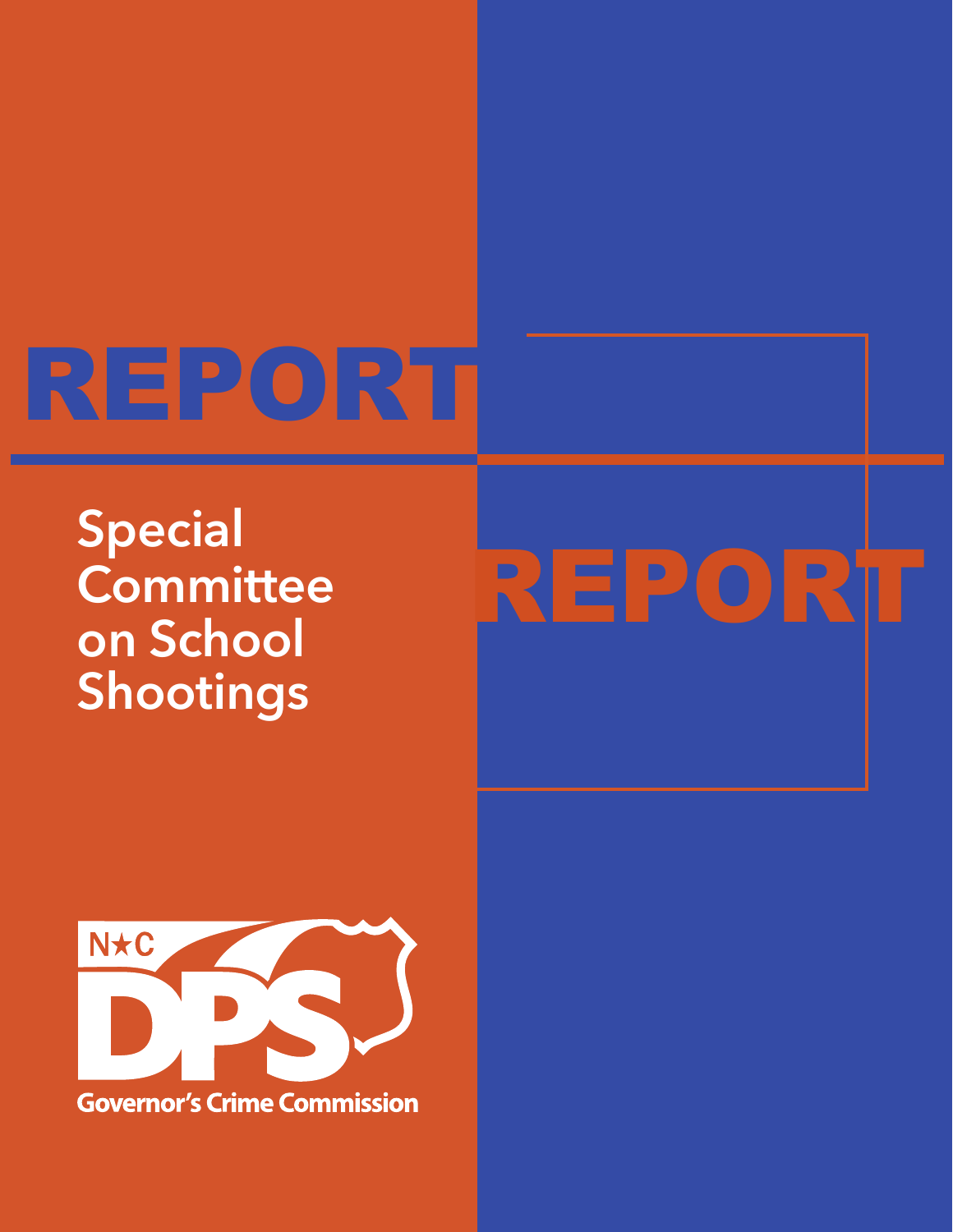January 07, 2019

The Honorable Erik A. Hooks, Secretary North Carolina Department of Public Safety 512 North Salisbury Street Raleigh, NC 27604

Dear Secretary Hooks:

The following report is respectfully submitted to you by the Governor's Crime Commission Special Committee on School Shootings (SCSS). The SCSS operated with your charge in mind and offers a list of recommendations that attempt to reflect a "whole-of-community" and "whole-of-government" approach to making North Carolina's schools safer.

As a committee, we appreciated your guidance and involvement as we worked through the many issues that are part of the daily challenge of making our schools the safest they can be.

We look forward to further actions that we can support. We stand ready to answer any questions you may have or offer any clarifications you require.

Respectfully,

Special Committee on School Shootings Governor's Crime Commission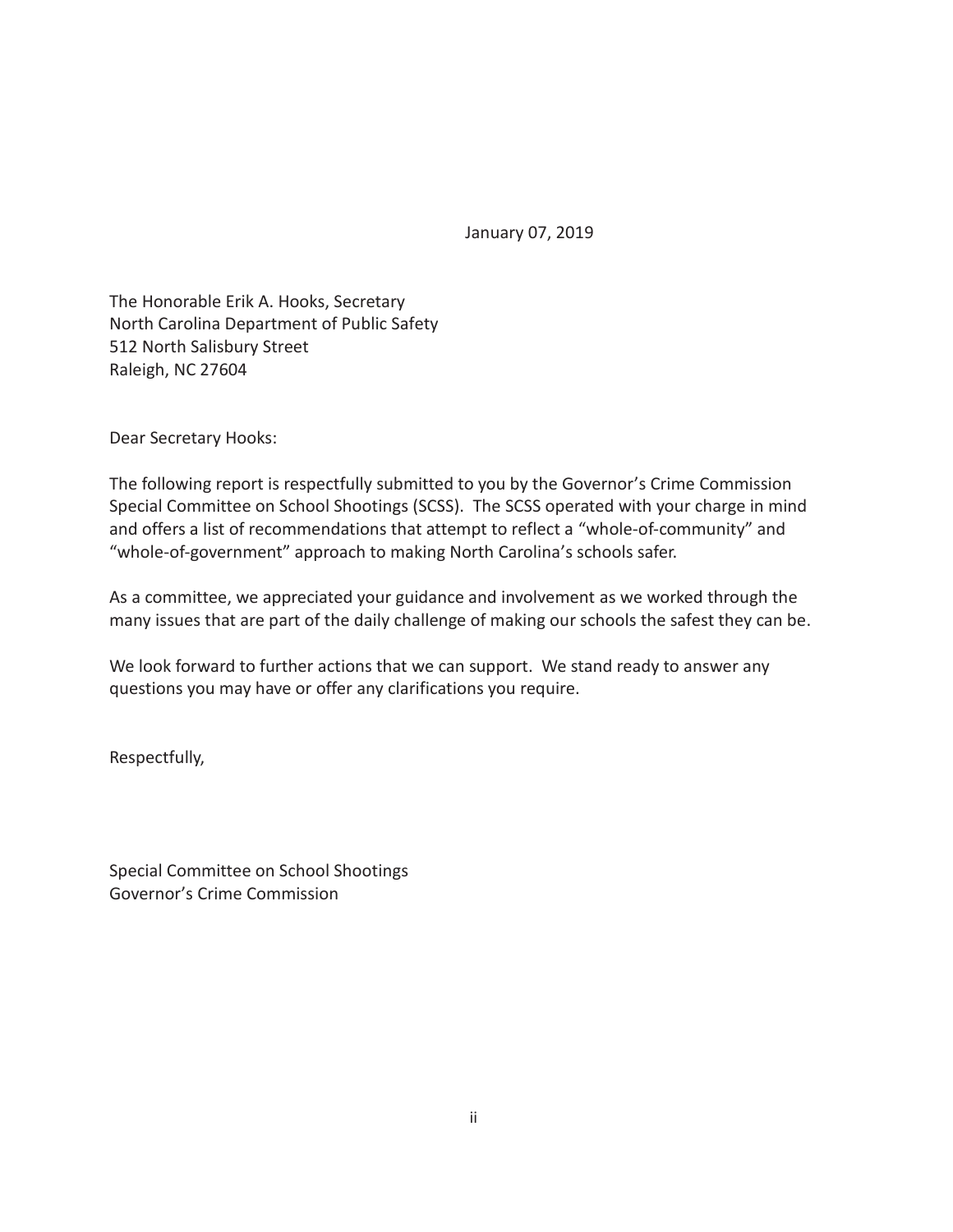## Acknowledgments

The Governor's Crime Commission Special Committee on School Shootings (SCSS) acknowledges and thanks the many state agencies, organizations, groups and individuals who worked with us. Representatives of the following shared their expertise at the SCSS committee meetings and contributed important information that we used in our work:

- NC School Boards Association
- NC Center for Safer Schools
- Panther Creek High School Students
- Rockingham County Public Schools
- Charlotte-Mecklenburg County Public Schools
- Davie County Public Schools
- Orange County Public Schools
- Duke University
- NC State Bureau of Investigation
- NC Association of Chiefs of Police
- NC Sheriffs' Association
- NC Justice Academy
- NC Criminal Justice Education and Training Standards Commission
- NC Sheriffs' Education and Training Standards Commission
- NC State Emergency Response Commission
- NC Department of Public Safety Division of Adult Correction and Juvenile Justice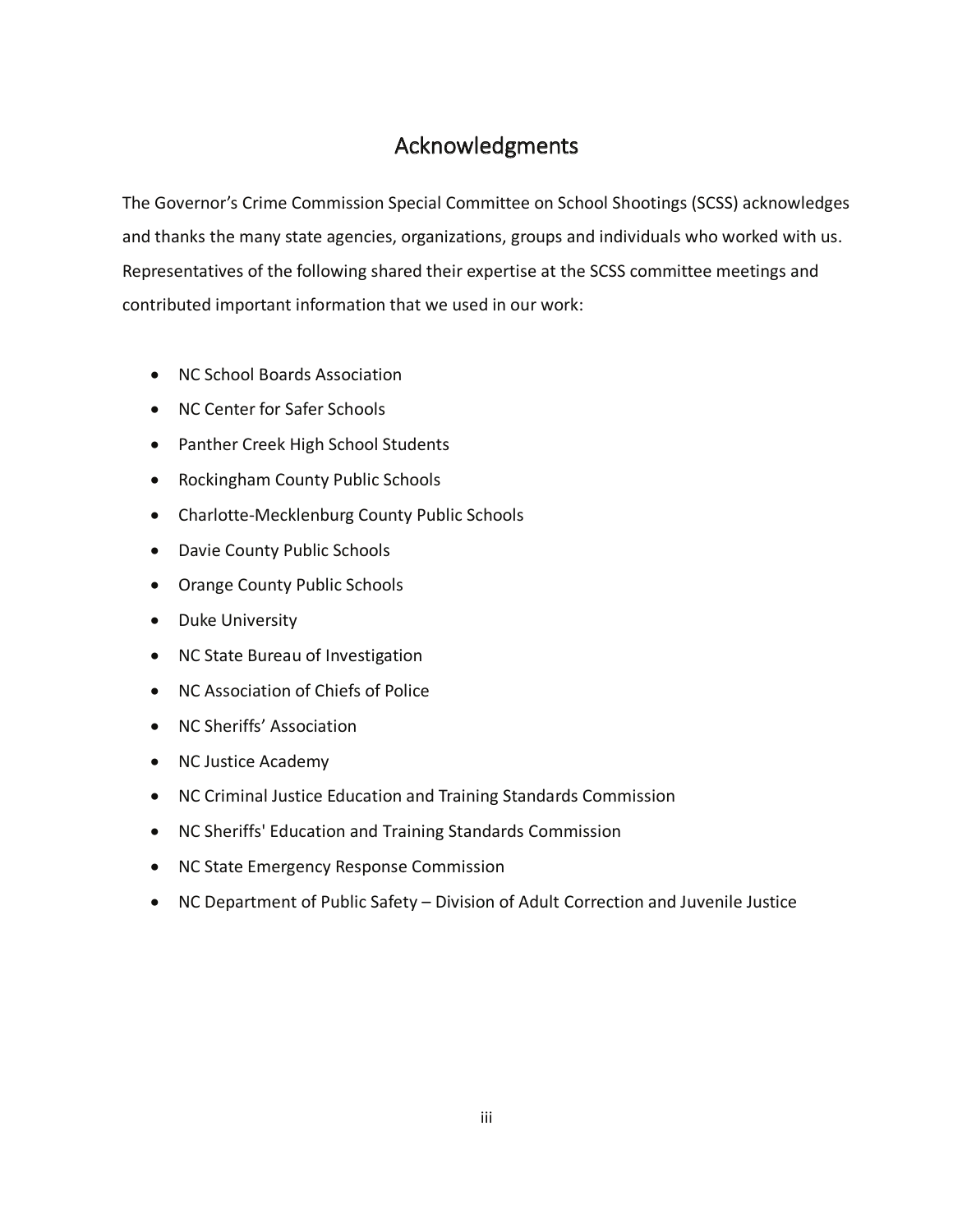## Table of Contents

| Governor's Crime Commission Special Committee on School Shootings Members  24 |  |
|-------------------------------------------------------------------------------|--|
|                                                                               |  |
|                                                                               |  |
|                                                                               |  |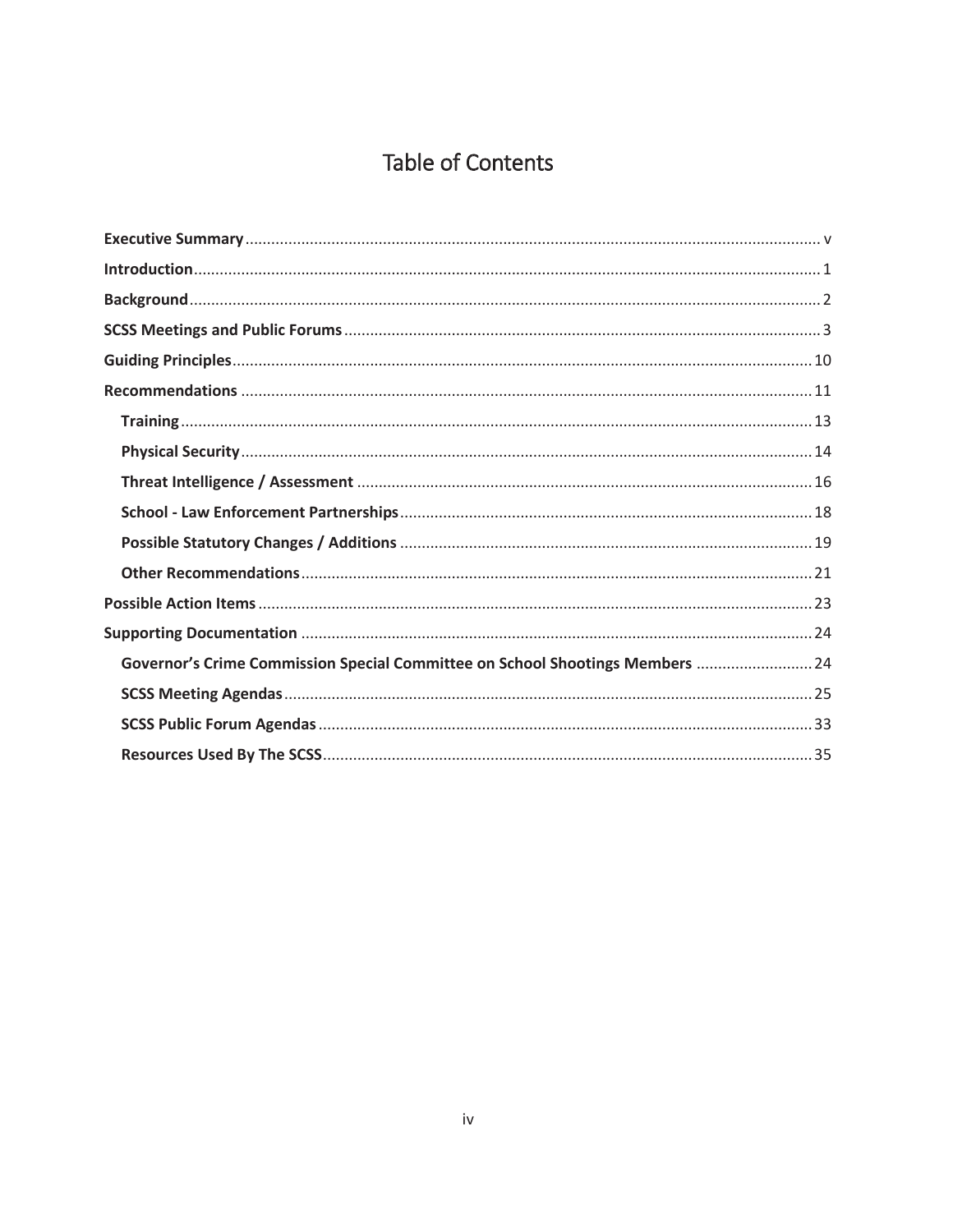## Executive Summary

In 2018, North Carolina, like other states, found itself in the position of responding with statewide actions to school shootings. Several efforts emerged as a result of these shootings, including a request by Department of Public Safety Secretary Erik A. Hooks that the Governor's Crime Commission establish a special committee to develop recommendations to strengthen school safety with a "whole of community" / "whole of government" approach. Announced on April 19, 2018, the Special Committee on School Shootings (SCSS), comprised of representatives from law enforcement, juvenile justice, courts, schools, state agencies, and other stakeholders, held five meetings and two public forums in 2018.

Co-chaired by Gaston County Sheriff Alan Cloninger and Wake County Sheriff Donnie Harrison, the SCSS identified five themes to frame its work: training; physical security; threat intelligence / assessment; school - law enforcement partnerships; and possible statutory changes. An additional category for "Other Recommendations" was also established.

The SCSS applied consistency, uniformity, standardization, and common sense as drivers to its decisions. Articulating the need for consistent understanding and terminology, uniformity in actions, and standardization via training and legislation when appropriate were noted as particularly important in defining and describing how law enforcement needs to perform in its safe school efforts. Noting that "common sense isn't so common," the co-chairs were determined to use the reality check of common sense throughout the SCSS's work.

Eleven Guiding Principles served as the foundation for the SCSS's efforts:

- "I" (meaning everyone, including law enforcement and school personnel, students and parents) have responsibility for keeping schools safe
- Input from everyone is needed as putting together different perspectives enhances understanding
- Integrity in conduct and practices is valued and practiced
- Involvement in multiple approaches is essential as the "causes" of school violence are multiple in nature
- Integrated approaches are best…ones that are based in cooperation and collaboration
- Information sharing is critical and providing methods for information sharing is key to effective communication
- Improvement in current practices as well as innovative new practices should be supported when evidence of effectiveness is provided
- Investigative approaches are valuable in preventing school violence
- Intentional efforts help with preventing school violence, and preventing school violence is the best way to make schools safer

The meetings and public forums played critical roles in the SCSS's effort as they were well attended by many different stakeholders representing different viewpoints, expertise, and experiences.

In the following report, 22 recommendations are categorized into the five SCSS themes with another 11 placed in "Other Recommendations." Consideration of identifying recommendations that might be acted on immediately as well as the development of a statewide strategic plan for school safety given the many efforts in the state are conclusions offered in the report.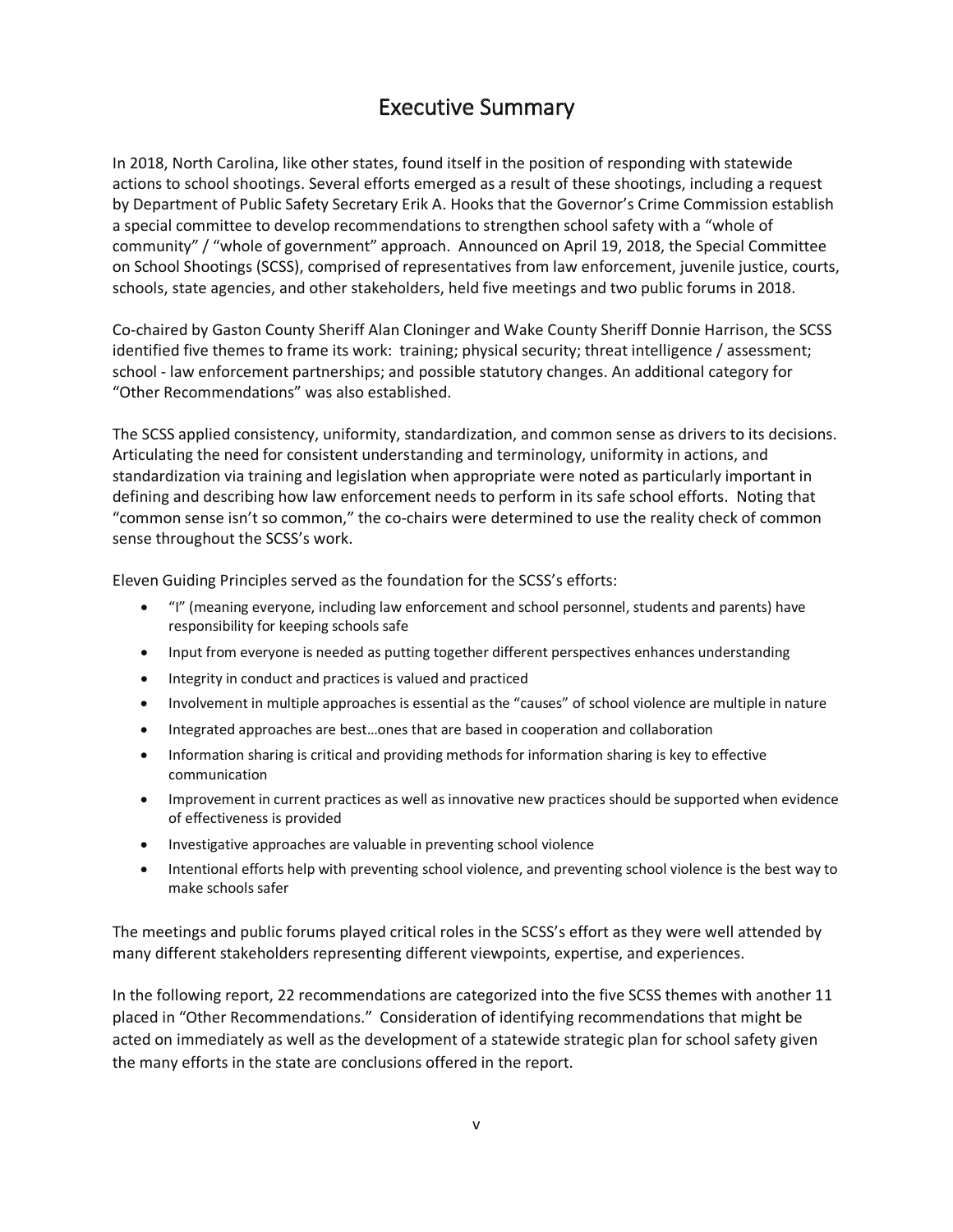| <b>TRAINING RECOMMENDATIONS</b> |                                                                                                                                                                                                                                                                                                                                                                                                                                                                                                             |
|---------------------------------|-------------------------------------------------------------------------------------------------------------------------------------------------------------------------------------------------------------------------------------------------------------------------------------------------------------------------------------------------------------------------------------------------------------------------------------------------------------------------------------------------------------|
| 1.                              | Support Training & Standards changes in School Resource Officer (SRO) training and recommend that qualified<br>personnel be able to train SROs with the NC Justice Academy (NCJSA) course at community colleges and other venues<br>as long as qualified trainers and approved materials are used. (NOTE: Qualified trainers are those recognized by the<br>NCJA and meet standards that reflect being certified instructors, completion of SRO training and completion of train-<br>the-trainer training.) |
| 2.                              | Enhance mental health training for SROs, including but not limited to community specific Crisis Intervention Training.                                                                                                                                                                                                                                                                                                                                                                                      |
| 3.                              | Enhance SRO training with Family Educational Rights and Privacy Act (FERPA) training as described by the NC School<br>Boards Association (NCSBA). Recommend that NCSBA work with the NC Justice Academy to develop strategy for this<br>so that it is taught as part of SRO training. NOTE: Generating awareness and understanding of Health Information<br>Portability and Accountability Act (HIPAA) in SRO training should also take place per Department of Health and<br>Human Services (DHHS) input.  |
| 4.                              | Engage professionals from various disciplines (law, education, social work, mental health) to develop a best practices<br>model for distinguishing the difference between bad behavior and criminal conduct. Include results as a part of SRO<br>training and training of educators.                                                                                                                                                                                                                        |
| 5.                              | Endorse law enforcement training that reflects best practices and prepares law enforcement for immediate "no<br>waiting" active shooter response. This includes single responder to active shooter incident.                                                                                                                                                                                                                                                                                                |
| 6.                              | Train SROs to be able to teach the schools to which they are assigned how to respond (run, hide fight) to an active<br>shooter crisis and strategies to implement as the initial responders to help mitigate casualties.                                                                                                                                                                                                                                                                                    |

#### **PHYSICAL SECURITY RECOMMENDATIONS**

- 7. Require vulnerability assessments to be done. Such needs assessments should consider the placement and use of equipment such as metal detectors, alarm systems, hardened entrances, visible signage and cameras / video surveillance. (NOTE: metal detectors should NOT be manned by SROs. Camera placement should be considered in all parts of a school, including classrooms.) Such assessments should also note single access policies and controls that are in place at each school.
- 8. Employ Crime Prevention Through Environmental Design (CPTED) and its four principles (natural surveillance; natural access control; territorial reinforcement; and maintenance) to "harden" schools that are being built or renovated. Consider the development of code specifications that recognize "security certification" of schools. Review and designation of such certification shall be done by third parties.

9. Enhance active shooter drills and require that local schools, law enforcement agencies, and emergency responders work together on such drills. Local authorities (local schools, law enforcement agencies, and emergency responders) shall together determine whether and to what extent students participate. These same authorities shall decide together what drill approach to practice which, at a minimum, shall be a tabletop exercise with walkthroughs, partial drills, or full drills considered and full drills the preferred approach. Note also that having more than one drill per year is recommended in order to prepare for possible incidents. A monitoring and reporting process to document these drills needs to be established.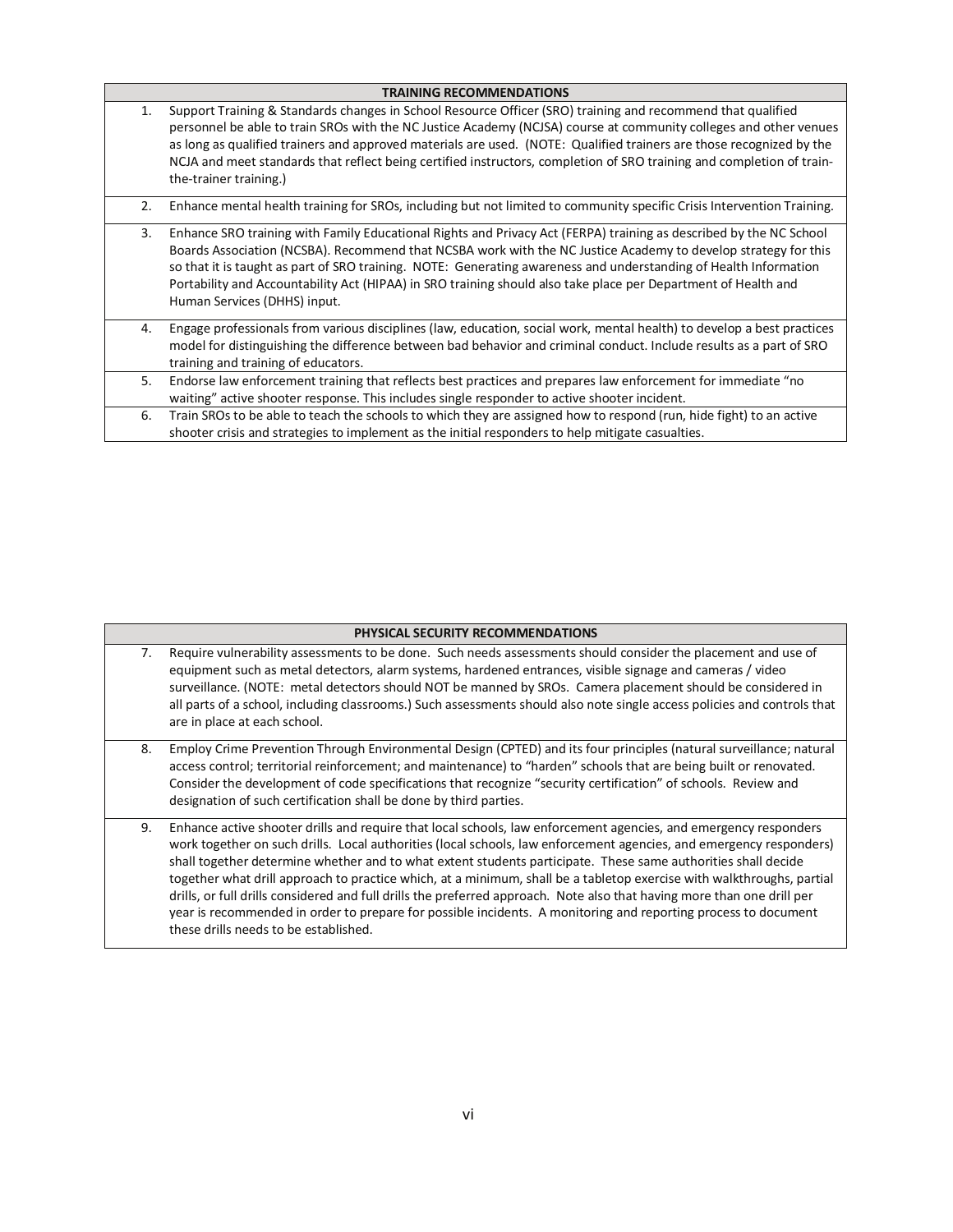|     | THREAT INTELLIGENCE / ASSESSMENT RECOMMENDATIONS                                                                                                                                                                                                                                                                                                                                                                                                                                                                                                                                                                                                                                                                                                                                   |
|-----|------------------------------------------------------------------------------------------------------------------------------------------------------------------------------------------------------------------------------------------------------------------------------------------------------------------------------------------------------------------------------------------------------------------------------------------------------------------------------------------------------------------------------------------------------------------------------------------------------------------------------------------------------------------------------------------------------------------------------------------------------------------------------------|
| 10. | Support individual school multidisciplinary Threat Assessment Teams (TATs) that should include certified personnel. If<br>no law enforcement (SRO) is assigned to the school, non-school-based law enforcement should be included on the<br>TAT. TATs shall be set up to meet at regular (suggested weekly) intervals in order to share information and generate<br>awareness as to possible threats. Encourage connecting to treatment and ensuring involvement with behavioral<br>health providers for TATs.                                                                                                                                                                                                                                                                     |
| 11. | Support Statewide Tip Line Application or tip lines / apps established through local cooperation. Any threats received<br>through such tip lines /apps or other reporting media shall be immediately shared with the appropriate responding<br>local law enforcement agency(cies). Consider how these reporting media can link to the SBI. Establish an education<br>campaign about the tip lines / apps so that the entire school community is aware of and can access them to report<br>concerns. NOTE: The Say Something Anonymous Reporting System (SS-ARS) from Sandy Hook Promise is available<br>now and public forum participants strongly suggested that it be researched as an immediate option for reporting.<br>Materials are being provided to the Special Committee. |
|     | 12. Address mental health needs through a continuum approach from early warning signs to mental health services and<br>require that school, law enforcement, students, and parents / families be made aware of the continuum. Emphasize<br>the importance of reporting early warning signs to the TATs which, by definition, will ensure that law enforcement is<br>made aware early when concerns arise. Emphasize how bullying is a warning sign and require that it must be<br>addressed through school policy and discipline.                                                                                                                                                                                                                                                  |
|     | 13. Include students in school safety conversations, planning, and training, designing the involvement according to<br>age/grade appropriateness. Important to note that certain types of tactical information shall not be shared or made<br>public.                                                                                                                                                                                                                                                                                                                                                                                                                                                                                                                              |
|     | 14. Support the SBI's BeTA (Behavioral Threat Assessment) Unit as a means to preventing and reducing school violence.                                                                                                                                                                                                                                                                                                                                                                                                                                                                                                                                                                                                                                                              |

|     | SCHOOL - LAW ENFORCEMENT PARTNERSHIPS RECOMMENDATIONS                                                                      |
|-----|----------------------------------------------------------------------------------------------------------------------------|
|     | 15. Support FERPA training for all school and law enforcement personnel per suggestions offered by the NC School           |
|     | Boards Association. Include a component of parental / family awareness regarding FERPA and its exceptions.                 |
| 16. | Identify opportunities to expand information, sharing within the interpretation of FERPA and HIPAA guidelines to allow     |
|     | sharing of critical information with agencies that have jurisdiction over programs that can be beneficial to our children. |
|     | These can include, but are not limited to, the improved sharing of information and data from school to school and the      |
|     | court system to the schools.                                                                                               |
|     | 17. Recommend that SRO programs operate with current signed memoranda of understanding (MOUs) that are based on            |
|     | model MOUs. Such MOUs should delineate the roles and responsibilities of school personnel and SROs as they work            |
|     | together. They should specify to the extent possible the fine line that separates school discipline from statute           |
|     | enforcement and who has responsibility for each in school settings. And they should address all SRO equipment              |
|     | needs especially given that continuing challenges with communications equipment in schools throughout the state            |
|     | exist and need to be addressed through funding, training and school building renovations.                                  |
| 18. | Recommend that each jurisdiction convene stakeholders for dialog about how to partner and cooperate to address             |
|     | the "school-to-prison pipeline."                                                                                           |
| 19. | Improve school violence incident data collection and data sharing so that education and law enforcement officials at       |
|     | the state level have a consistent set of definitions and data to use as they work together on future safe school           |
|     | efforts. Explore incorporating "averted school violence incident" data into reporting to identify prevention strategies    |
|     | that work in North Carolina.                                                                                               |

#### **POSSIBLE STATUTORY CHANGES / ADDITIONS RECOMMENDATIONS**

20. Consider new legislation: Recommend full funding for an SRO position with equipment to be assigned to each school in North Carolina. NOTE: See alternative recommendation in "OTHER" section. NOTE: There is recognition that SROs need to be part of multifaceted approaches to making schools safer and that evaluations of SRO programs need to be conducted.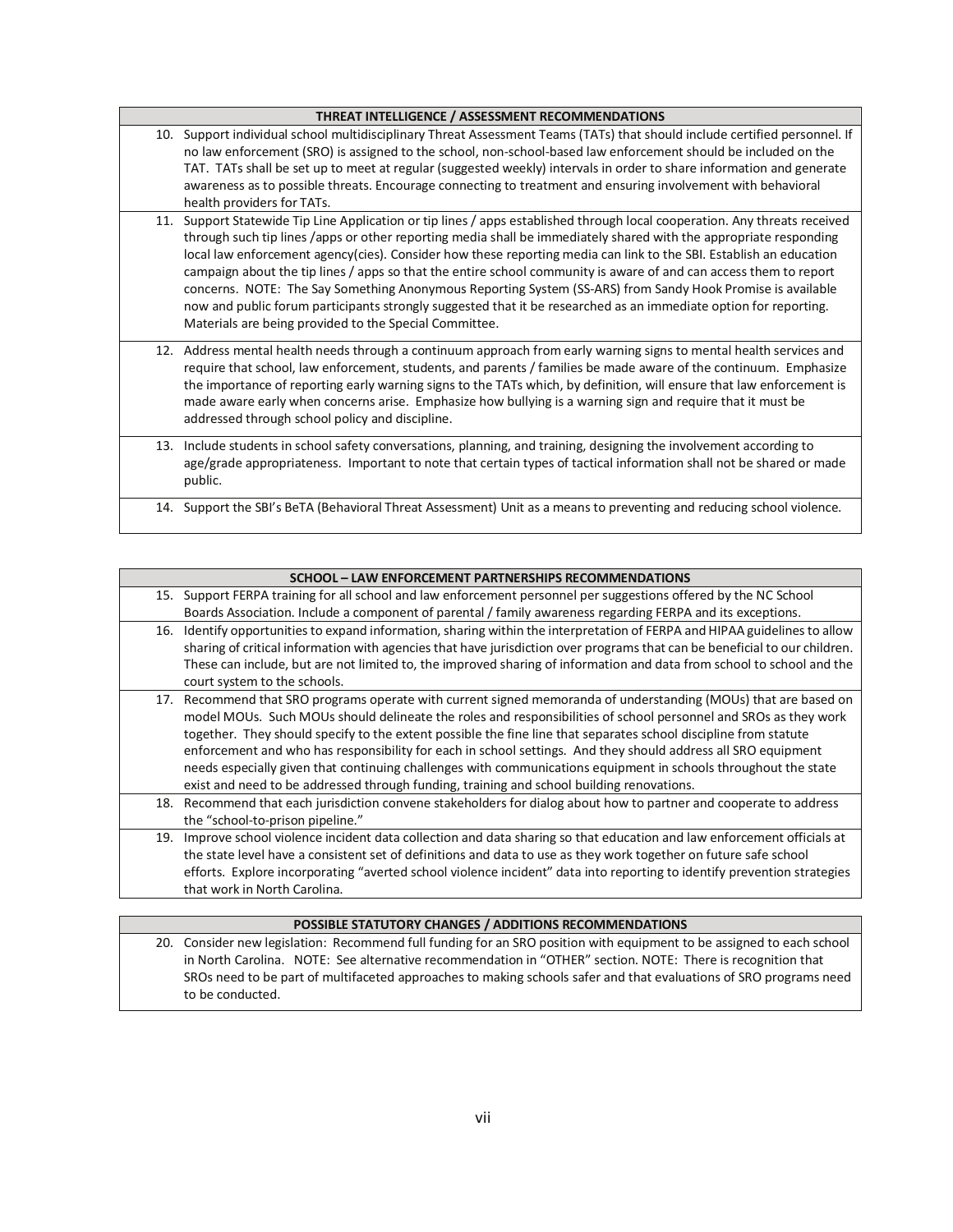21. Support unpassed\* Safe Schools Legislation:

Vulnerability Assessments

 Threat Assessment Teams (The proposed legislation may require some clarification regarding the type of information that may be shared under subsections in the previously proposed legislation. For

example, other than criminal history and health, juvenile court files may contain other information putting a child at risk that may not be available to school officials (unhealthy associations, gang affiliations etc.))

Data / incident reporting (work to strengthen this)

Extreme Risk Protective Order / Gun Violence Protective Order legislation (Work with law enforcement and relevant constituencies to develop a version of Extreme Risk Protective Order legislation with a chance of passage in NC.)

\*NOTE: Not all unpassed legislation was considered by the Special Committee given its limited time to conduct business. Several of these pieces of unpassed legislation were mentioned at public forums (e.g., arming teachers).

22. From the Governor's 2018-2019 budget:

Support Youth Mental Health: Adds \$55 million for mental health personnel and training, including \$40 million for local school districts to hire more nurses, counselors, psychologists, and social workers who directly support student mental health, and \$15 million for innovative, evidence-based programs including training to help teachers, school staff, and mental health professionals identify and respond to student mental health challenges.

| <b>OTHER RECOMMENDATIONS</b> |                                                                                                                              |  |
|------------------------------|------------------------------------------------------------------------------------------------------------------------------|--|
|                              | 23. If not willing to pursue an SRO in every school, recommend the state push the issue of SROs in elementary schools,       |  |
|                              | even if it is one SRO per three or four elementary schools. This would improve security and allow for the elementary         |  |
|                              | schools to have a resource to call on instead of always relying on middle and high school SROs and taking them away          |  |
|                              | from their respective schools.                                                                                               |  |
|                              | 24. Support Center for Safer Schools (CSS). Require that CSS, DPS, DOJ, and DHHS collaborate on school safety issues so      |  |
|                              | that all relevant state agencies work together to make North Carolina schools safer.                                         |  |
| 25.                          | Develop NC specific resources for safer schools: Threat Assessment guide.                                                    |  |
| 26.                          | Use state resources to identify and provide threat assessment teams with a universal and effective mental health             |  |
|                              | screening tool, which would evaluate students on an individual basis and allow the school to take personalized               |  |
|                              | preventive action.                                                                                                           |  |
|                              | 27. Review the upcoming report (January 2019) regarding the Parkland, Florida, shooting and assess where gaps exist in       |  |
|                              | the state's school safety efforts in order to develop a plan to address the gaps.                                            |  |
|                              | 28. Support legislation identifying gaps in the Juvenile Justice Reinvestment Act. Monitor and lobby for full funding of the |  |
|                              | act as established in existing fiscal notes. Adequate mental health counseling and other effective programs (such as         |  |
|                              | psychological and assessment centers) for at-risk youth must be fully funded if the threat assessment and school -           |  |
|                              | law enforcement partnerships are to be effective.                                                                            |  |
|                              | 29. Support by legislation/administrative rule changes expanding existing tools and new tools assisting schools in dealing   |  |
|                              | with disruption not arising to the level of criminal conduct (including sanctions for neglectful parents).                   |  |
|                              | 30. Support legislation on impersonating a teacher, school staff member or principal over electronic means or computer.      |  |
|                              | Committee members have had a few cases of someone sending emails to others as if they were coming from a                     |  |
|                              | teacher in hopes of disrupting the school setting and/or causing undue harm to their intended victim. In each of the         |  |
|                              | incidents there was no statute to support an investigation or criminal charges.                                              |  |
| 31.                          | Provide some model policies for conducting searches for weapons and drugs.                                                   |  |
| 32.                          | Expand programs that emphasize character education as part of school violence prevention efforts (Many such                  |  |
|                              | programs exist).                                                                                                             |  |
|                              | 33. Create a safe school certification program. In 2013, Texas created a school safety certification program. The Texas      |  |
|                              | School Safety Center awards certificates to schools that meet certain safety requirements outlined by the Center.            |  |
|                              | Some of the requirements include creating emergency plans and holding emergency drills. This might be a way to               |  |
|                              | encourage compliance with certain provisions without passing a host of new state laws. (NOTE: North Carolina had a           |  |
|                              | similar program in place when Critical Incident Response Training was emphasized in the early 2000s.)                        |  |
|                              |                                                                                                                              |  |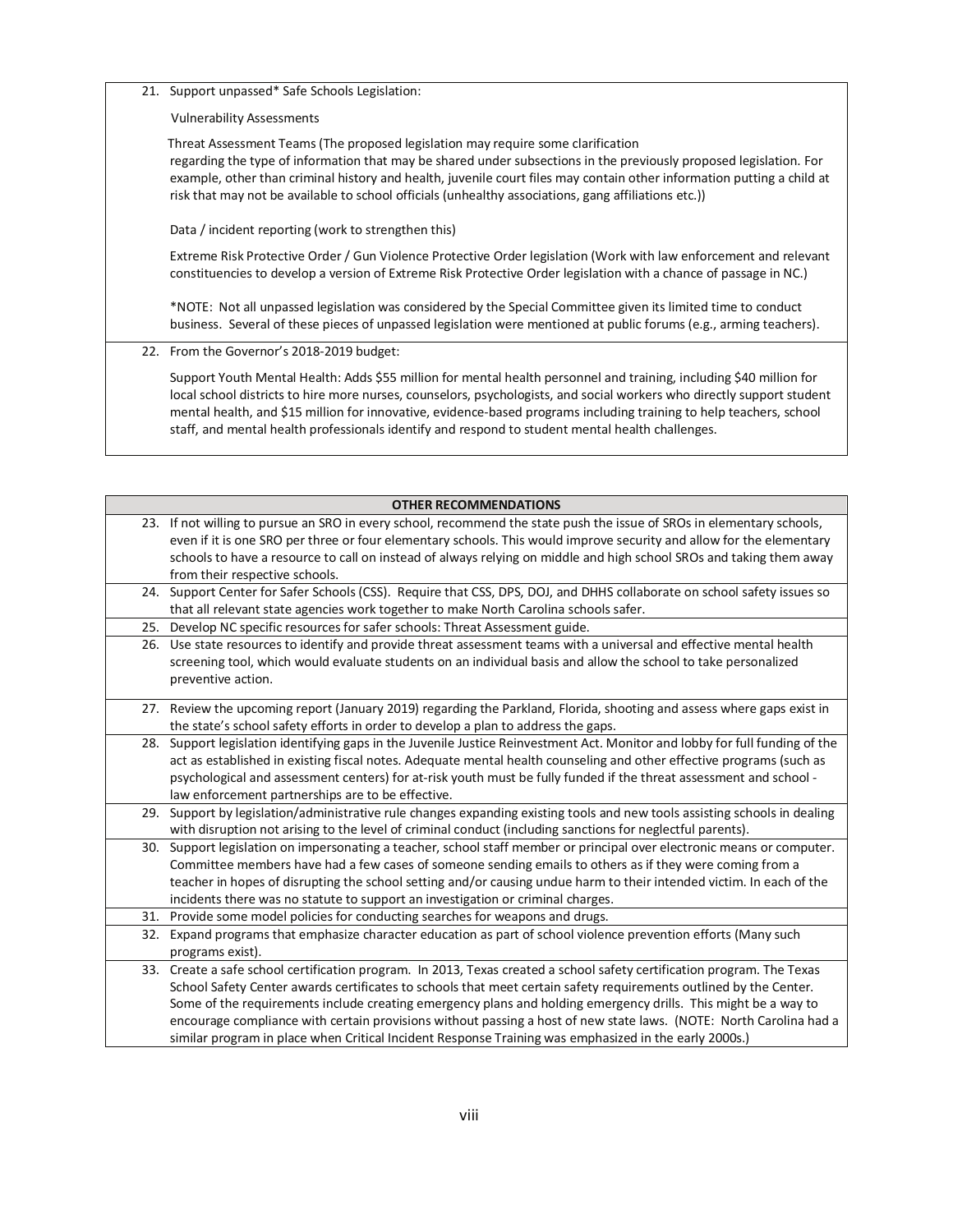## Introduction

Prompted by the violent shooting at Marjory Stoneman Douglas High School in Parkland, Florida, on Feb. 14, 2018, as well as other school shootings across the United States, North Carolina Department of Public Safety Secretary Erik A. Hooks requested that the North Carolina Governor's Crime Commission establish the Special Committee on School Shootings (SCSS). The SCSS was announced on April 19, 2018. Members named to the SCSS included law enforcement, school, juvenile justice, court, state agency and youth-serving professionals.

In announcing the SCSS, Secretary Hooks noted that "School shootings have tragically become too common an occurrence in our country. We must use every resource available to us to examine and address this dangerous threat posed to our children and our educational professionals. I have made this a continuing priority for our department and have asked the members of this special committee to help us find solutions to the threat of shootings in schools."

With this charge in mind, the SCSS presents the following report. It offers information about its guiding principles and themes as well its recommendations and possible action items that serve as part of the many solutions that need to be considered and implemented. Prior to this information, background and a description of the SCSS's meetings and public forums will be presented.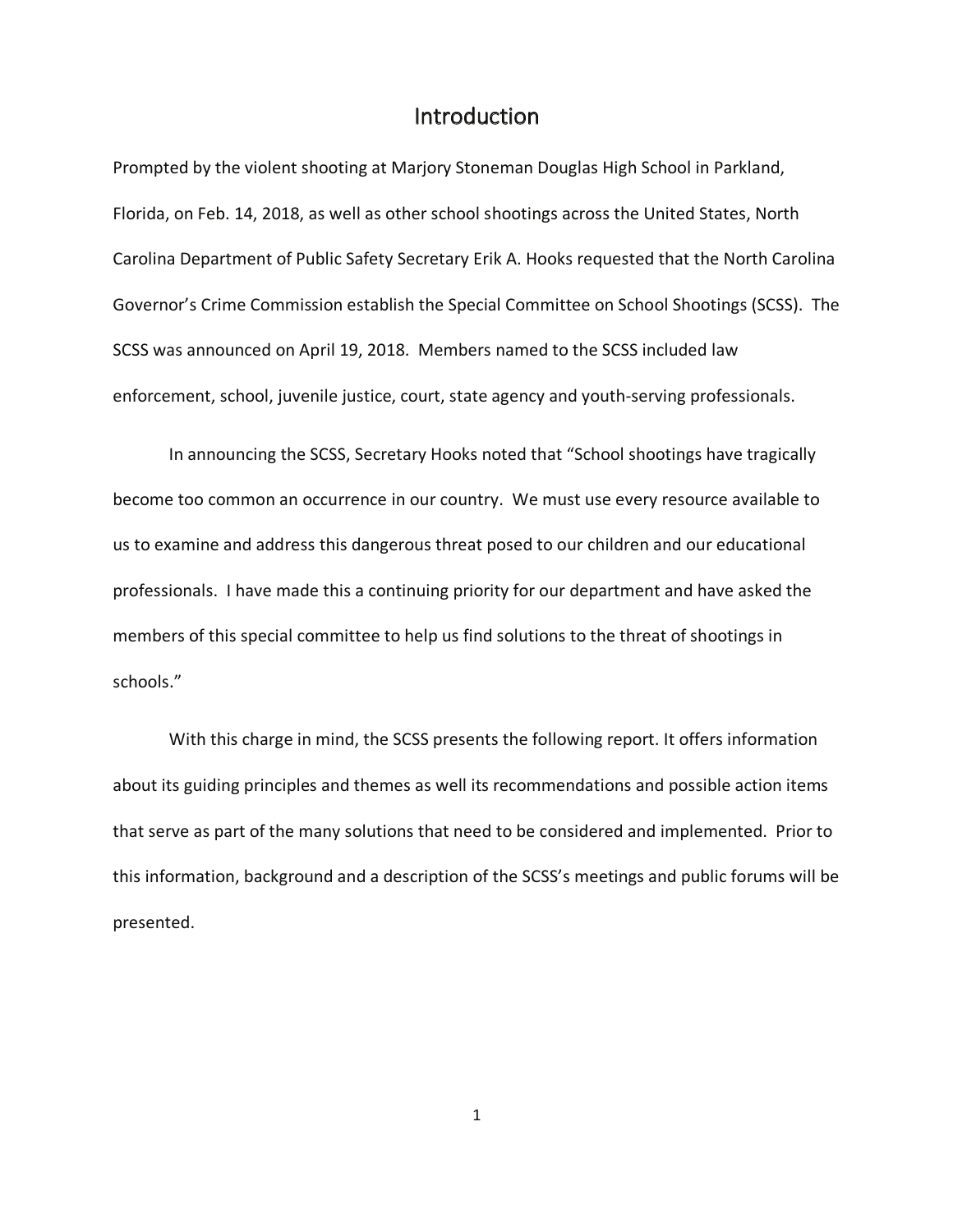## **Background**

North Carolina has been a leader in school safety efforts for decades. It was one of the first states to see School Resource Officer (SRO) programs develop and established one of the first state school safety centers in the 1990s. Legislation has been passed through the years to keep up with changing needs as schools, law enforcement and first responders as well as communities at large have worked to keep schools safe and make them safer.

The shooting at Sandy Hook Elementary School in Newtown, Connecticut, in 2012, refocused efforts in North Carolina and led to the re-establishment of the state school safety center as well as additional legislation. SRO programs, which had steadily increased through the years, now were looked to as possibly being needed in elementary schools given the nature of the Sandy Hook incident.

North Carolina as well as other states again found themselves in the position of responding with statewide actions to school shootings in 2018. Several efforts emerged as a result of these shootings. The North Carolina General Assembly established the House Select Committee on School Safety, and the North Carolina State Emergency Response Commission put in place a School Safety Committee. Similarly, the Governor's Crime Commission established the Special Committee on School Shootings.

With all these concurrent efforts, the co-chairs of the SCSS, Gaston County Sheriff Alan Cloninger and Wake County Sheriff Donnie Harrison, were committed to the charge given by Secretary Hooks. The focus of the SCSS, per the co-chairs, was to be on school shootings with an emphasis on law enforcement's role in making schools safer. Essential to the success of law enforcement in this role, the co-chairs noted, was collaborating with all stakeholders. This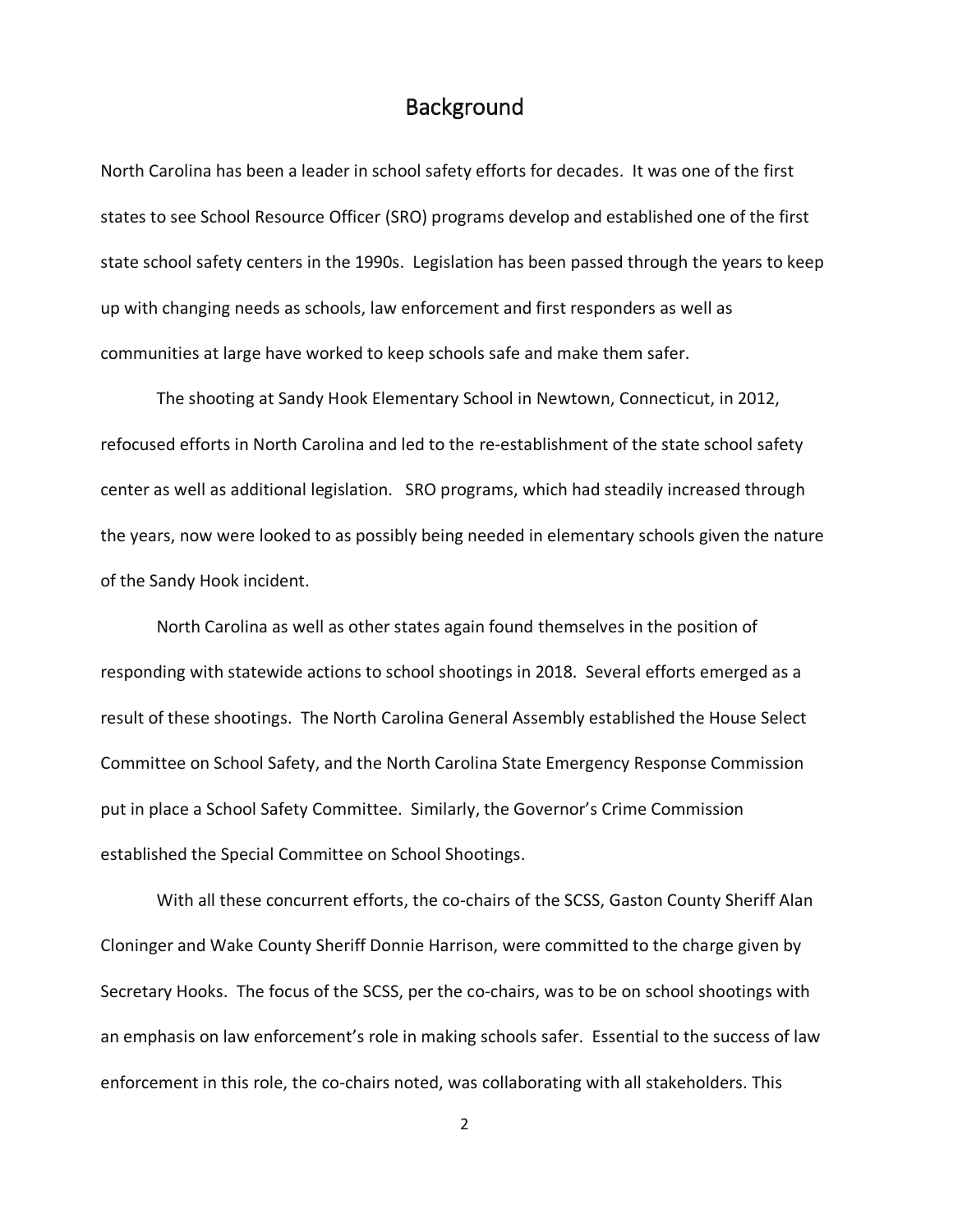emphasis aligned with Secretary Hooks' goal of ensuring that any recommended solutions would be reflective of a "whole-of-community" and "whole-of-government" approach.

Additionally, the co-chairs were interested in making sure consistency, uniformity, standardization and common sense were used as drivers of the SCSS's decisions. Articulating the need for consistent understanding and terminology, uniformity in actions and standardization via training and legislation when appropriate were noted as particularly important in defining and describing how law enforcement needs to perform in its school safety efforts. Noting that "common sense isn't so common," the co-chairs were determined to use the reality check of common sense throughout the SCSS's work.

## SCSS Meetings and Public Forums

#### **April 23, 2018 SCSS Meeting**

The work of the SCSS began with its first meeting April 23, 2018, at the Governor's Crime Commission in Raleigh. Subsequent meetings were held at the GCC on: June 19, 2018; July 19, 2018; Aug. 23, 2018; and Oct. 18, 2018. Additionally, two public forums were held on Nov. 20, 2018, in Greenville, North Carolina, and Nov. 29, 2018, in Greensboro. All the meetings were well attended, and the public forums were standing-room-only events. Both types of gatherings attracted attendees including students, parents, youth-serving professionals, schools and school systems, law enforcement, state agencies and media.

The first meeting in April was organizational and communicated "the purpose of the special committee [to be] for law enforcement response teams to identify best practices / tactics and training that will be beneficial in protecting our children, teachers, and schools from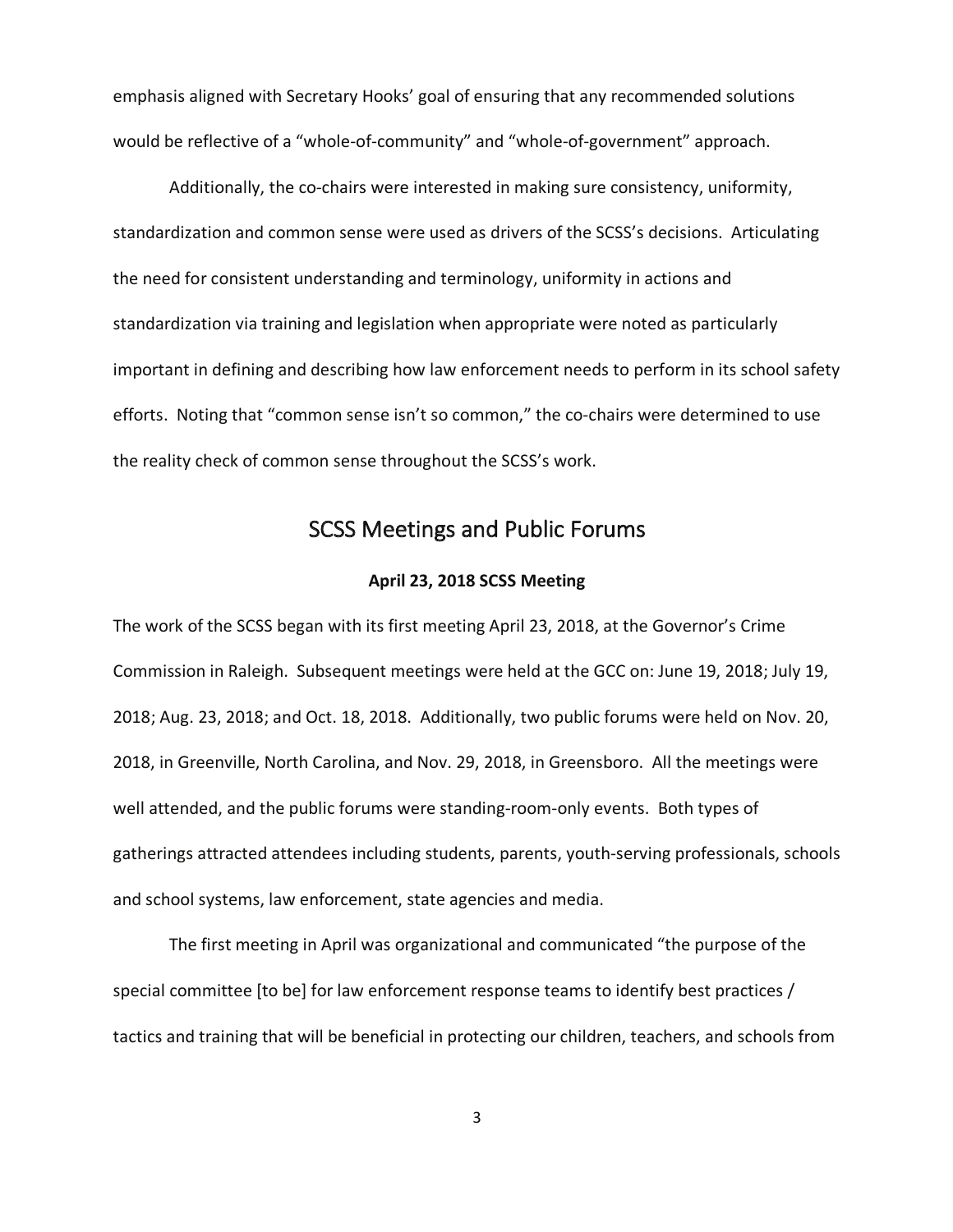all types of violence" (Meeting Minutes, April 23, 2018). Representatives from the North Carolina Justice Academy presented information regarding SRO training. A presentation focus was active shooter training with emphasis on single officer responders when active shootings take place.

The need for collaboration between law enforcement and school personnel was highlighted with the suggestion that it be focused upon by the SCSS. In particular, information sharing and challenges surrounding it were discussed, and The Family Education Rights and Privacy Act (FERPA) was pointed to as needing explanation at future meetings.

Importantly, the first meeting prompted discussion and decisions about how the SCSS should conduct business. Agreement was reached that five themes would serve as "guardrails" for meeting discussions and would keep the SCSS aligned with its charge. The five themes identified were: training; physical security; threat intelligence / assessment; school - law enforcement partnerships; and possible statutory changes.

#### **June 19, 2018 SCSS Meeting**

The June meeting began with a presentation from North Carolina's Center for Safer Schools. In addition to a historical review, Center Executive Director Kym Martin discussed the SpeakUp application that is designed to handle tips about threats to school safety. The app received funding from the General Assembly and will be available in the future. Allison Schaffer, an attorney from the North Carolina School Boards Association, presented information about "FERPA and Information Sharing with Law Enforcement." A great deal of discussion was generated from her presentation with follow-up steps and an invitation to return to a future SCSS meeting offered. North Carolina State Representative John Torbett, Co-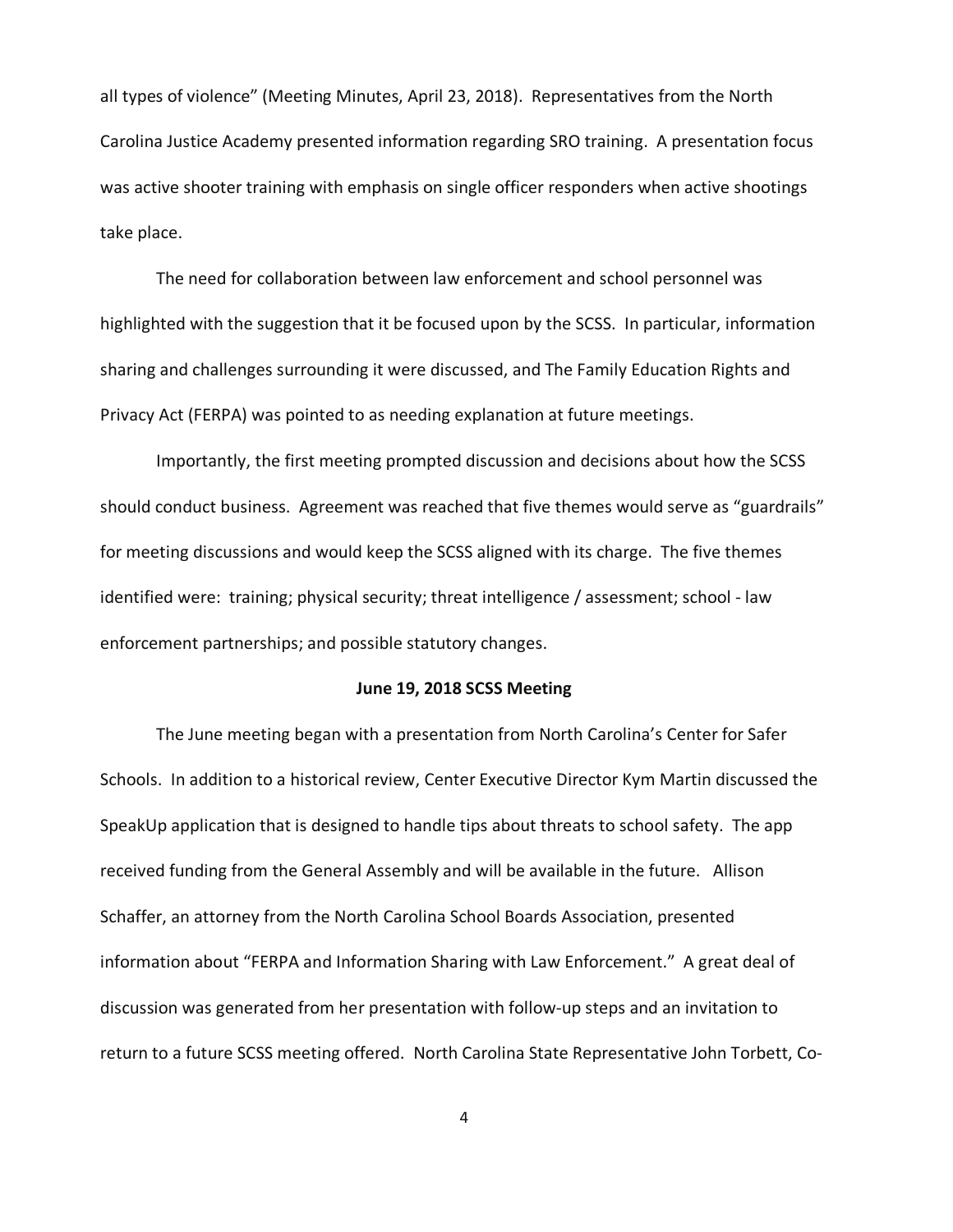chair of the House Select Committee on School Safety, reviewed legislation that was considered and passed during the completed short session of the General Assembly. In addition to followup regarding information sharing, a desire to discuss memoranda of understanding (MOUs) between law enforcement and school personnel was stated. Schaffer indicated a willingness to address the topic at a future SCSS meeting.

#### **July 19, 2018 SCSS Meeting**

The July SCSS meeting offered a presentation by students from Panther Creek High School. The students discussed the use of artificial intelligence, facial recognition, and lockdown technologies and shared some of their experiences as students. A return to the discussion of FERPA and MOUs with Schaffer and a panel of representatives from Charlotte-Mecklenburg, Davie, and Orange County Public Schools prompted agreement that uniform, standardized training for all parties on FERPA, including its exceptions and the penalties for potential violations, and model MOUs that specify role definitions for SROs and school personnel would be worth further attention and recommendation. Schaffer agreed to return to the SCSS with a follow-up report on actions regarding FERPA training. With the General Assembly's actions finalized, a review of the status of all the school safety legislation was conducted. And, finally, a review of the SCSS's themes prompted a request for a focus on threat assessments and a return to the topic of SRO training at the next meeting.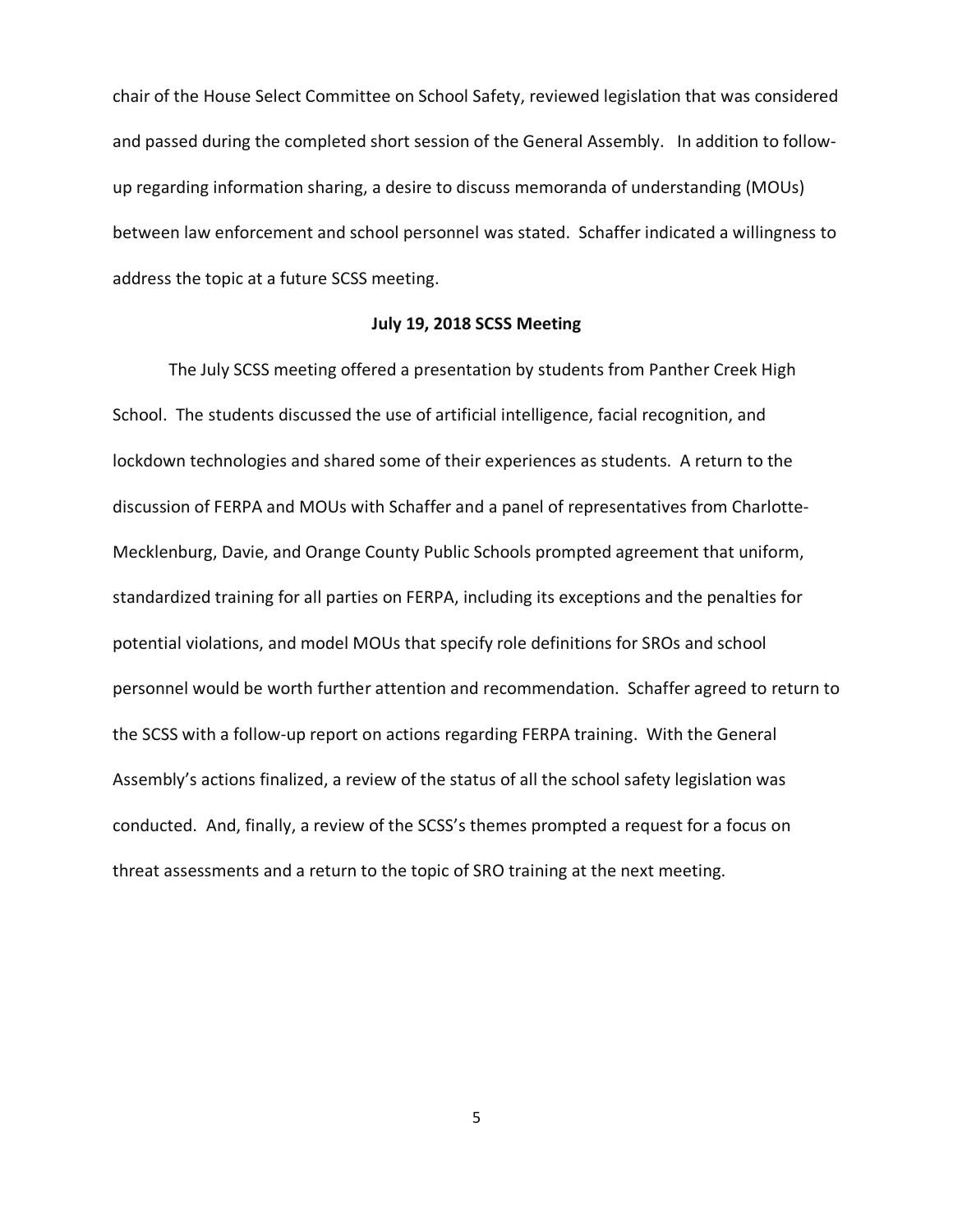#### **Aug. 23, 2018 SCSS Meeting**

The August meeting began with a threat assessment presentation led by Dirk German, assistant director of the State Bureau of Investigation Standards Division. A threat assessment project currently being pursued by the SBI was briefly discussed and identified as one that will lead the nation. A panel comprised of representatives from Criminal Justice Standards, Sheriffs' Standards Division, the North Carolina Justice Academy, and the Center for Safer Schools discussed details about and progress regarding SRO training. The North Carolina School Boards Association returned with a recommendation for training, a one-page information sheet entitled "FERPA Summary: Releasing Student Information to Law Enforcement," and example MOUs for law enforcement and school personnel. A review of legislation and other school safety actions being undertaken in other states was presented. The SCSS set a September meeting date for follow up regarding implementation of threat assessment teams, extreme risk protective orders, juvenile justice and the "Raise the Age" initiative and related "School - Justice Partnerships," and updates by several stakeholder representatives. Because of Hurricane Florence's impact on North Carolina, this agenda was moved to Oct. 18, 2018.

#### **Oct. 18, 2018 SCSS Meeting**

Given the amount of information to cover because of the missed September meeting, the October SCSS meeting time was extended. All the topics originally set for the September meeting were covered. The implementation of threat assessment teams at the school building and system levels offered further details to SCSS members about how to make these teams successful. A presentation by Dr. Jeffrey Swanson from Duke University on extreme risk protective orders prompted discussion about gun safety and how "red flag" laws have been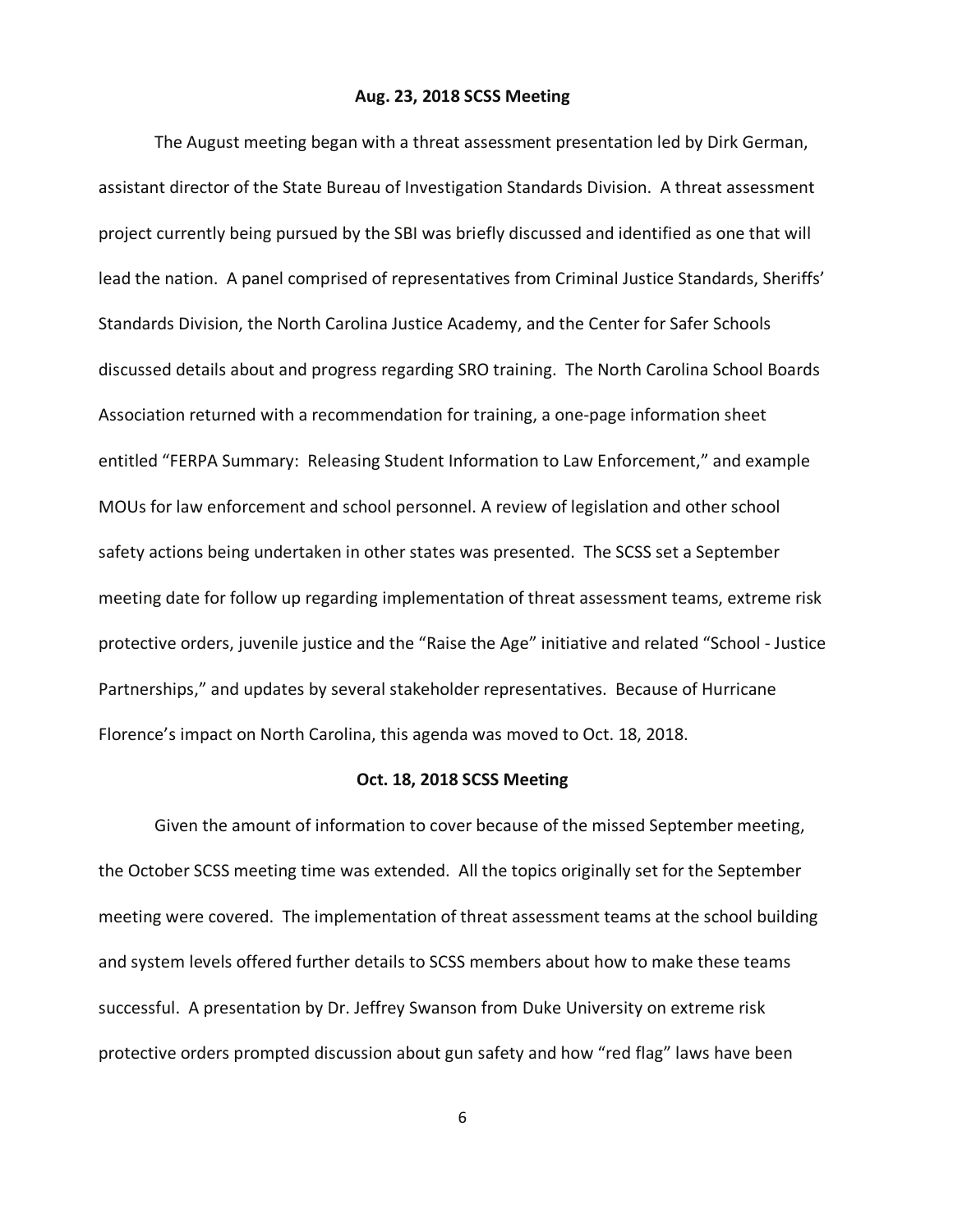recently passed in other states. The discussion of juvenile justice issues turned lively as not all SCSS members support current "School - Justice Partnership" requirements that are part of the Juvenile Justice Reinvestment Act / Raise the Age initiative. Representatives from the North Carolina Association of Chiefs of Police, North Carolina Sheriffs' Association and State Emergency Response Commission's School Safety Committee offered updates. And a review of plans for this report, including a review of Guiding Principles for the SCSS, as well as the November public forums took place.

#### **The SCSS Public Forums**

The forums were designed to hear from people across North Carolina. Because of limited time, two locations, one in the east and one in the Piedmont, were selected. Forum attendees included students, teachers, counselors, mental health professionals, parents, grandparents, school administrators, school board members, law enforcement personnel, juvenile justice professionals, youth-serving community members, clergy members, and elected officials.

After reviewing its work to date, the Special Committee asked for input focused on its five thematic areas: training; physical security; threat intelligence/assessment; school – law enforcement partnerships; and possible statute changes. Comments on other topics were also welcomed.

Input of note from the Greenville forum included articulation of the need for multidisciplinary threat assessment teams and the need for more School Resource Officers, mental health professionals, and guidance counselors. Clearer communication with parents when incidents happen was requested. Attendees spoke both for and against the arming of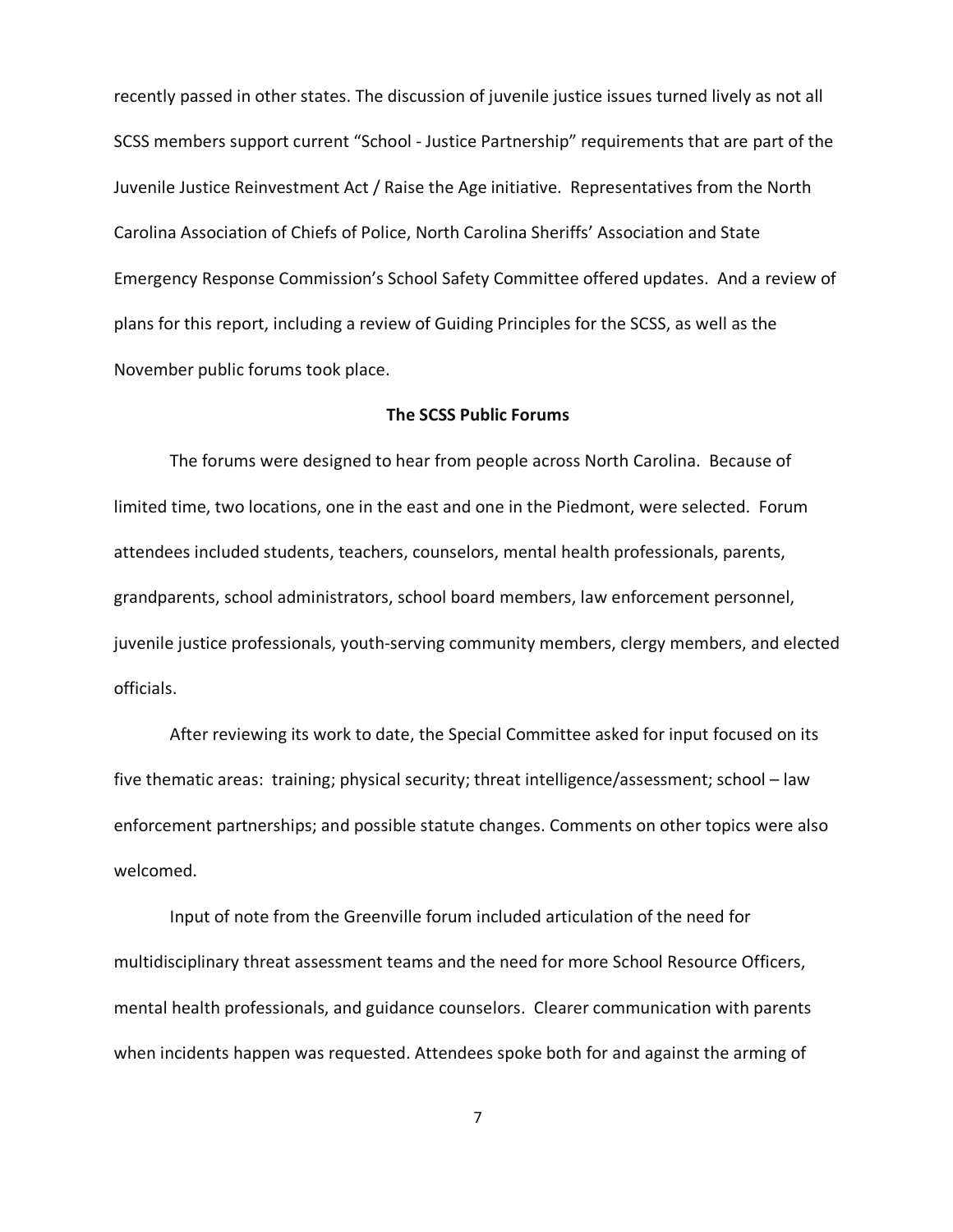teachers. Making sure that each school in the state has the same ability to provide safety was voiced with one attendee noting "that all schools need to be on the same playing field." With reference to information sharing as well as general school safety, one attendee said the state needs to move from "I can't" to "I can." Several attendees voiced that funding is the key and that there needs to be active follow up by the Special Committee and forum attendees to advocate for the Special Committee's recommendations.

Two students from Pitt County Youth for Justice and Change shared their interest in maintaining calm in their school and in making sure that SROs operate in schools in ways that "add to the calm and aren't intrusive" and that the SROs learn to communicate effectively with students. Another student described the many lockdown drills she has experienced since elementary school and expressed concern about peers who may present more danger than intruders.

The Greensboro forum reiterated the need for more SROs and mental health professionals. Mentorship was mentioned as was the need for community ownership of the school safety issue. As in Greenville, funding was emphasized as a priority and coupled with the stipulation that there be no unfunded mandates from the state. Also as in Greenville, attendees spoke both for and against the arming of teachers. Additional comments about guns included the elimination of gun-free zones and the passage of "red flag" laws. Social and cultural issues were linked to school safety and the need for cultural training for SROs and others was articulated. Avenues to anonymously report concerns and threats were discussed (they were in Greenville as well). A free anonymous app from Sandy Hook Promise was mentioned and information was provided to the Special Committee about it. Making sure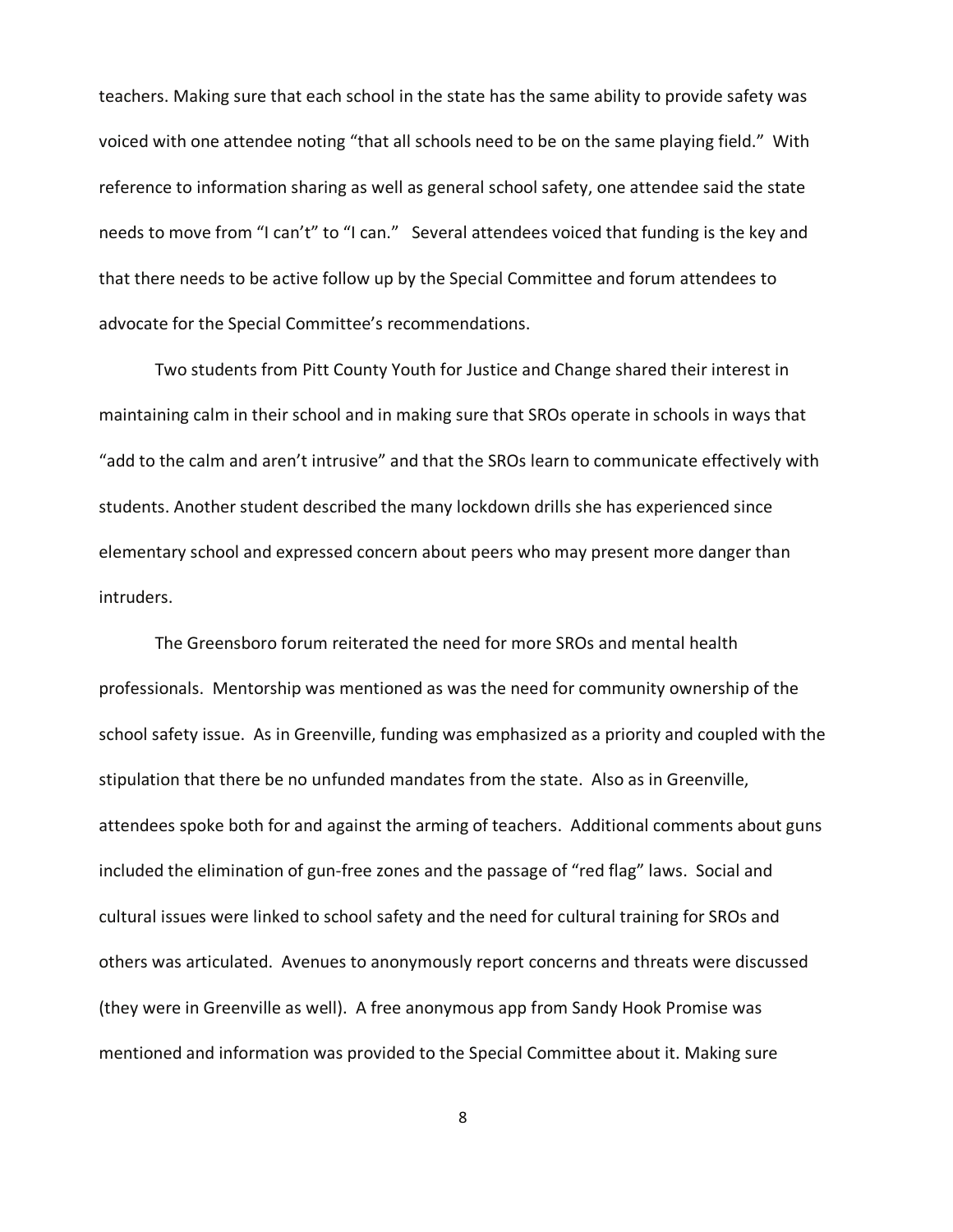programs, including SRO programs, are evaluated was recommended to ensure that "what's working" is implemented. Concern about students with disabilities and making sure their rights are protected and they are included in school safety planning were articulated. Trauma sensitive training was described by a behavior support specialist as a type of training that should be considered for SROs and others working with youth.

Students at this forum spoke to the impact of race as a defining issue in their schools and of the need for diversity in their schools. They mentioned that classrooms need to be welcoming. One student said, "that the fear of gun violence in schools is very real" and that all kinds of gun violence, not only mass shootings but "the everyday gun on campus," need to be addressed. Another student mentioned that sometimes SROs create more fear in schools by being in them. And another student questioned whether an anonymous app would work as she didn't know if she would use it. She also said that students at her school voiced their safety concerns but that they were "shut down" and not listened to by school administration.

After completion of the public forums, the SCSS worked quickly to develop recommendations and possible action items to present to the Governor's Crime Commission on Dec. 6, 2018. Because it had focused upon its five themes, the SCSS had a framework from which to organize its decisions. It also had its Guiding Principles to reference as it worked through final steps.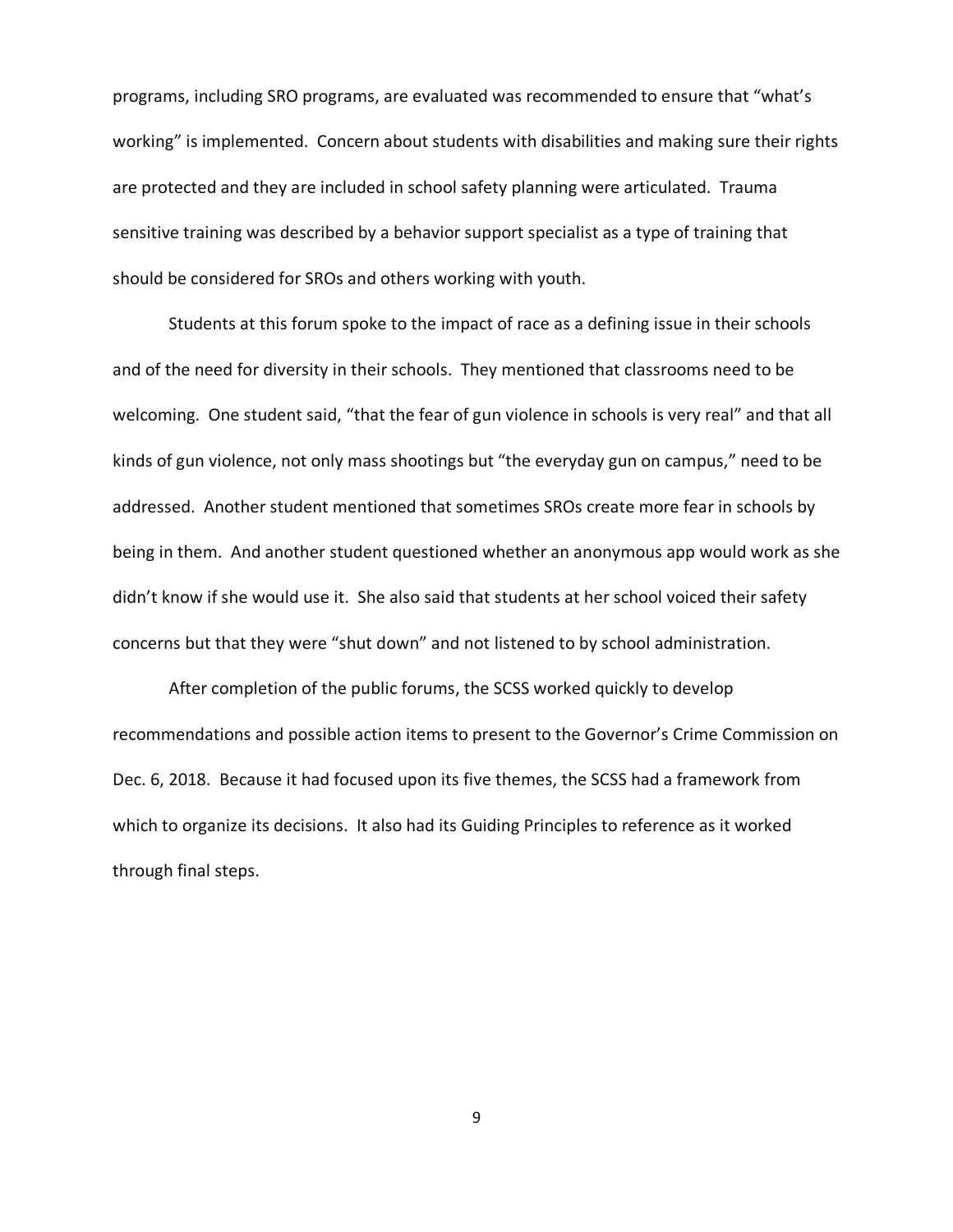## Guiding Principles

The Guiding Principles were presented at the SCSS October meeting and were used at the public forums to describe the foundational thinking of the SCSS. Intentionally, the SCSS structured these using words that begin with the letter "I" to make the point, as the first principle states, that school safety begins with each individual having responsibility for school safety.

The following are the Guiding Principles:

- "I" (meaning everyone, including law enforcement and school personnel, students and parents) have responsibility for keeping schools safe
- Input from everyone is needed as putting together different perspectives enhances understanding
- Integrity in conduct and practices is valued and practiced
- Involvement in multiple approaches is essential as the "causes" of school violence are multiple in nature
- Integrated approaches are best…ones that are based in cooperation and collaboration
- Information sharing is critical and providing methods for information sharing is key to effective communication
- Improvement in current practices as well as Innovative new practices should be supported when evidence of effectiveness is provided
- Investigative approaches are valuable in preventing school violence
- Intentional efforts help with preventing school violence, and preventing school violence is the best way to make schools safer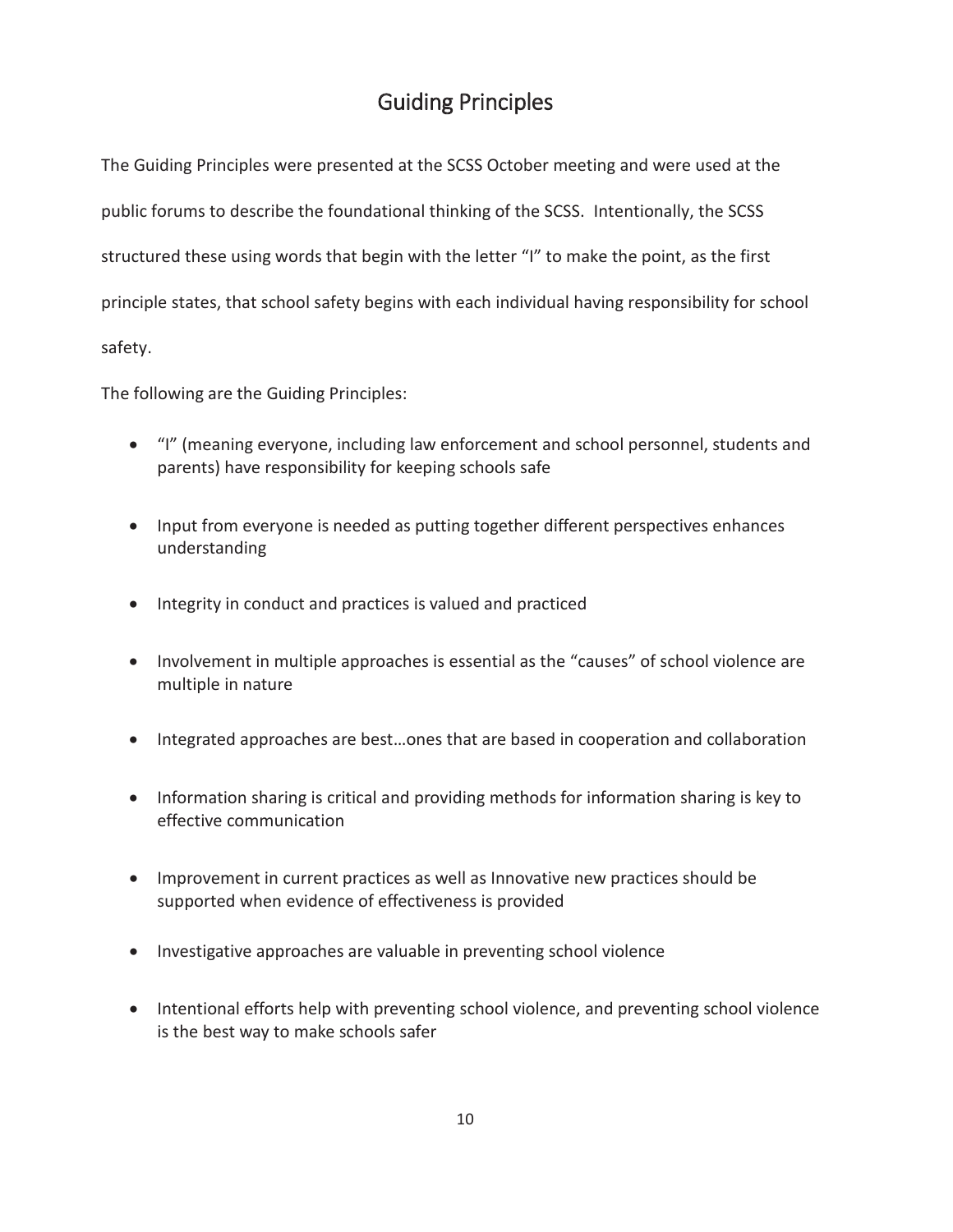These Guiding Principles are reflective of the increasing amount of school safety research which attempts to identify approaches that are effective. A list of the research reviewed by the SCSS is part of the supporting documentation for this report. The SCSS Guiding Principles link to this research which highlights that there is no one "solution" to making and keeping schools safe/safer. Efforts on the parts of all involved, from those who are in the schools every day to those who are members of the communities in which these schools are located, need to be pursued. Such efforts should involve multidisciplinary expertise and perspectives and should be grounded in cooperation and collaboration. Information and the sharing of information are essential components of these efforts. Process improvement and new ideas as well as maximizing the expertise of those who are involved are valuable aspects of preventing school violence.

Perhaps most importantly, being intentional about school safety, prioritizing it and making it part of the daily operations of schools is key. The SCSS recognizes that most schools are safe schools and that this is the case because most schools are pursuing safe school efforts. While there is no 100% guarantee of school safety, being intentional about it and putting into place efforts that target "causes" with resources to support the efforts will keep most schools in the safe category and put others into it. With that kind of thinking, the SCSS developed recommendations and possible action items for consideration for North Carolina.

## Recommendations

The recommendations of the SCSS are structured using themes identified by the SCSS in its work: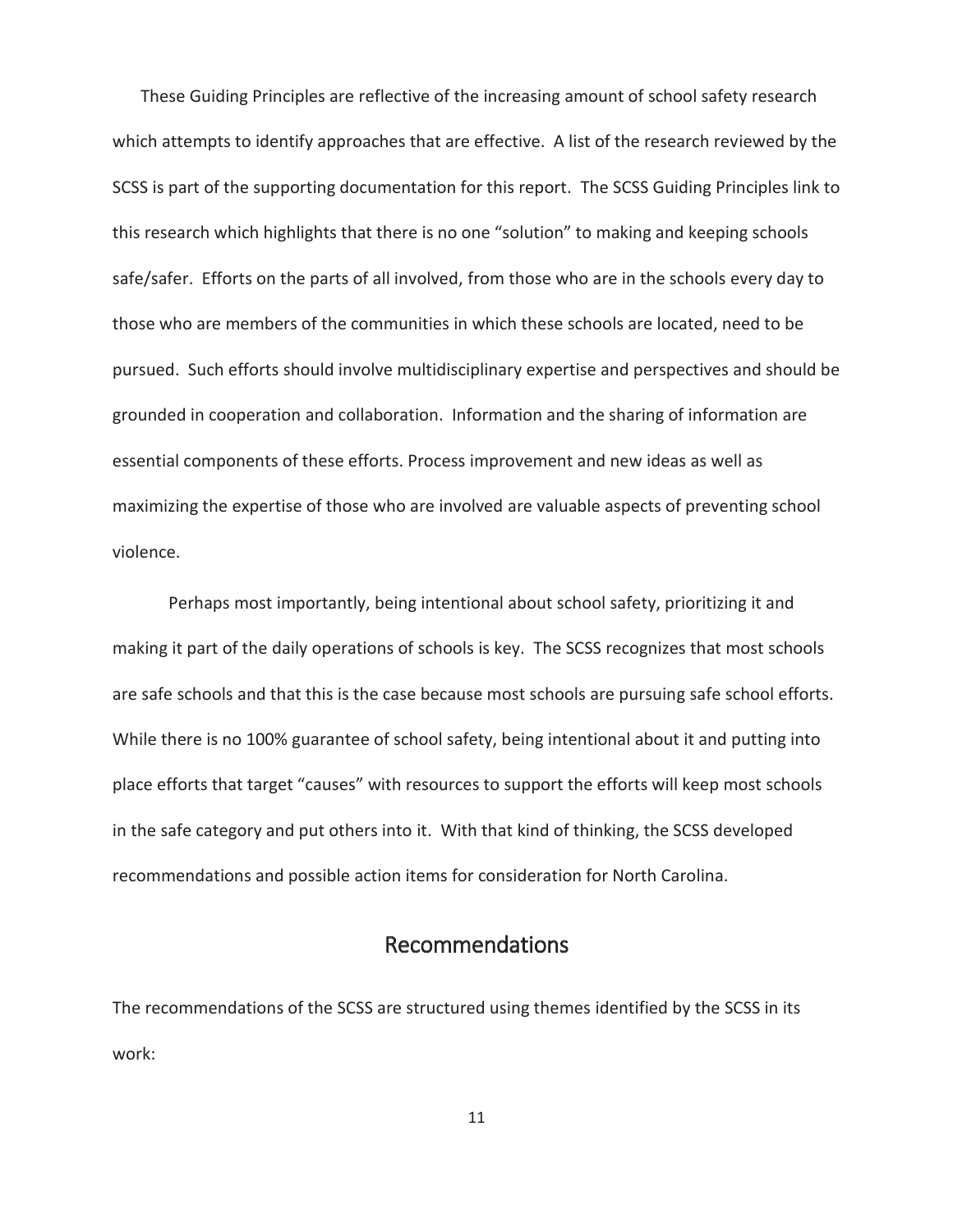- training
- physical security
- threat intelligence / assessment
- school law enforcement partnerships
- possible statute changes / additions
- other recommendations

The "other recommendations" category reflects SCSS members' input near the end of its work

and was not vetted through the full SCSS review process. All the recommendations, including

the "other" category, were presented to the Governor's Crime Commission on Dec. 6, 2018.

The SCSS developed a goal for each of its substantive categories:

- training: ensure SROs are adequately trained to serve as resources for their schools.
- physical security: integrate security practices, policies, special technologies, and building/code requirements into current practices to enhance security.
- threat intelligence / assessment: enhance prevention strategies by focusing on early stage threat identification, assessment, and response.
- school law enforcement partnerships: improve communication and coordinate efforts in line with their identified roles and responsibilities.
- possible statutory changes / additions: address gaps in proposed / current statutes and make recommendations to eliminate gaps and improve proposed / current statutes.

These goals evolved through the SCSS work processes.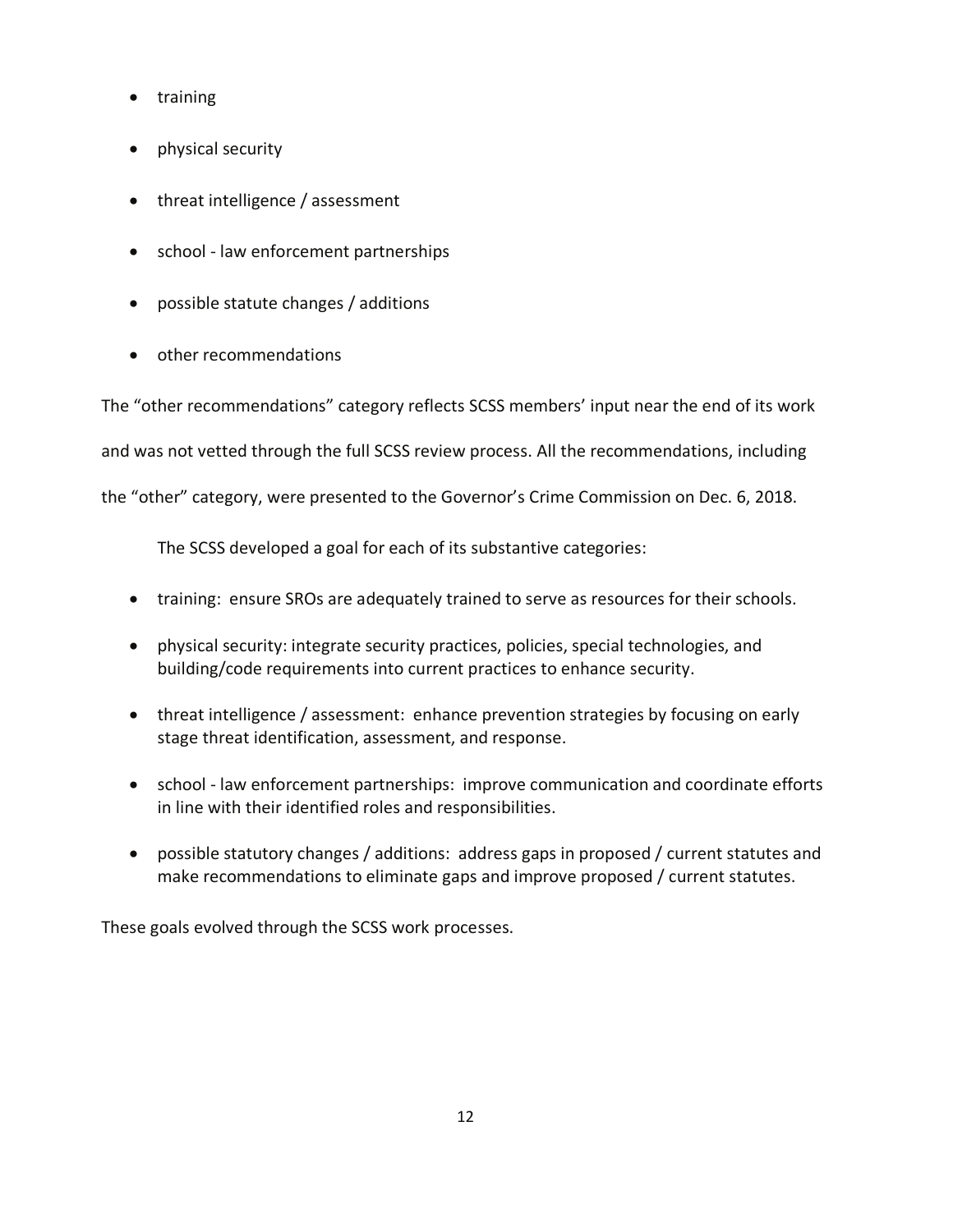#### **Training**

The training category of recommendations began with a focus on SROs given the SCSS's initial interest in the role of law enforcement in school safety. The goal ultimately evolved into: "ensuring that SROs are adequately trained to serve as resources for their schools." While five of the six recommendations in this category mention SROs specifically, the SCSS recognizes that improving and increasing training, particularly with regards to information sharing and FERPA, for all involved stakeholders needs to occur. Training for incident response for anyone who may be present when an incident occurs is also recommended. Other areas focused upon with these recommendations include increased mental health training for SROs and developing a best practices model for delineating the differences between law violations and school policy violations so that both SROs and school personnel understand their roles and responsibilities.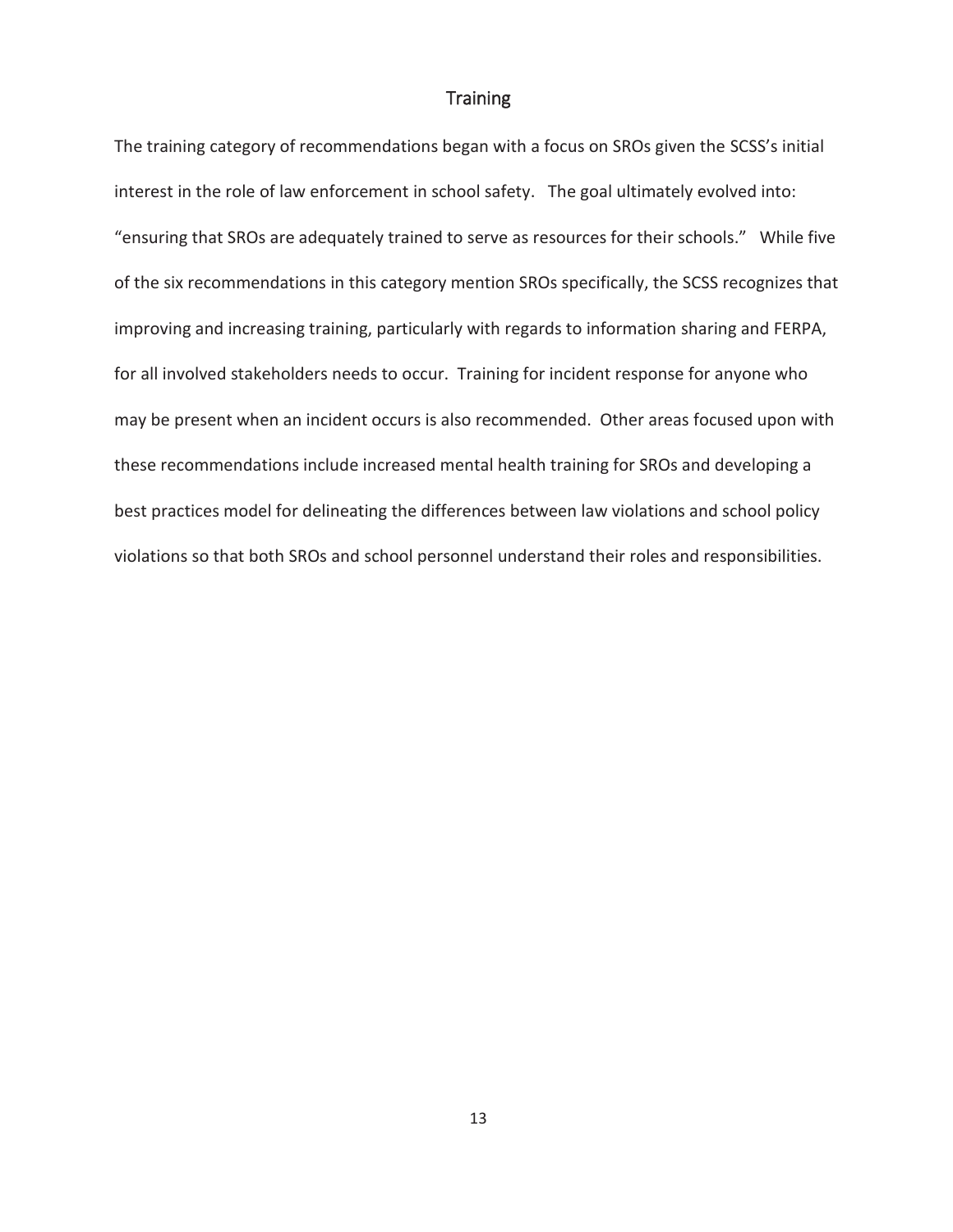|    | <b>TRAINING RECOMMENDATIONS</b>                                                                                                                                                                                                                                                                                                                                                                                                                                                                               |
|----|---------------------------------------------------------------------------------------------------------------------------------------------------------------------------------------------------------------------------------------------------------------------------------------------------------------------------------------------------------------------------------------------------------------------------------------------------------------------------------------------------------------|
| 1. | Support Training & Standards changes in School Resource Officer (SRO) training and<br>recommend that qualified personnel be able to train SROs with the NC Justice Academy<br>(NCJA) course at community colleges and other venues as long as qualified trainers and<br>approved materials are used. (NOTE: Qualified trainers are those recognized by the<br>NCJA and meet standards that reflect being certified instructors, completion of SRO<br>training, and completion of train-the-trainer training.) |
|    | 2. Enhance mental health training for SROs, including but not limited to community<br>specific Crisis Intervention Training.                                                                                                                                                                                                                                                                                                                                                                                  |
| 3. | Enhance SRO training with Family Educational Rights and Privacy Act (FERPA) training as<br>described by the NC School Boards Association (NCSBA). Recommend that NCSBA work<br>with the NC Justice Academy to develop strategy for this so that it is taught as part of<br>SRO training. NOTE: Generating awareness and understanding of Health Information<br>Portability and Accountability Act (HIPAA) in SRO training should also take place per<br>Department of Health and Human Services (DHHS) input. |
| 4. | Engage professionals from various disciplines (law, education, social work, mental<br>health) to develop a best practices model for distinguishing the difference between bad<br>behavior and criminal conduct. Include results as a part of SRO training and training of<br>educators.                                                                                                                                                                                                                       |
|    | 5. Endorse law enforcement training that reflects best practices and prepares law<br>enforcement for immediate "no waiting" active shooter response. This includes single<br>responder to active shooter incident.                                                                                                                                                                                                                                                                                            |
| 6. | Train SROs to be able to teach the schools to which they are assigned how to respond<br>(run, hide, fight) to an active shooter crisis and strategies to implement as the initial<br>responders to help mitigate casualties.                                                                                                                                                                                                                                                                                  |

## Physical Security

The three physical security recommendations began with a goal that was defined only in terms

of securing school buildings and grounds / campuses. Work by the SCSS broadened the goal to:

"integrating security practices, policies, special technologies, and building/code requirements

into current practices to enhance security." The SCSS's thinking with the three

recommendations in this category is that physical security involves managing the physical

setting via practices, policies, and technologies applied in those settings. Such management

should be grounded in vulnerability or needs assessments and should apply Crime Prevention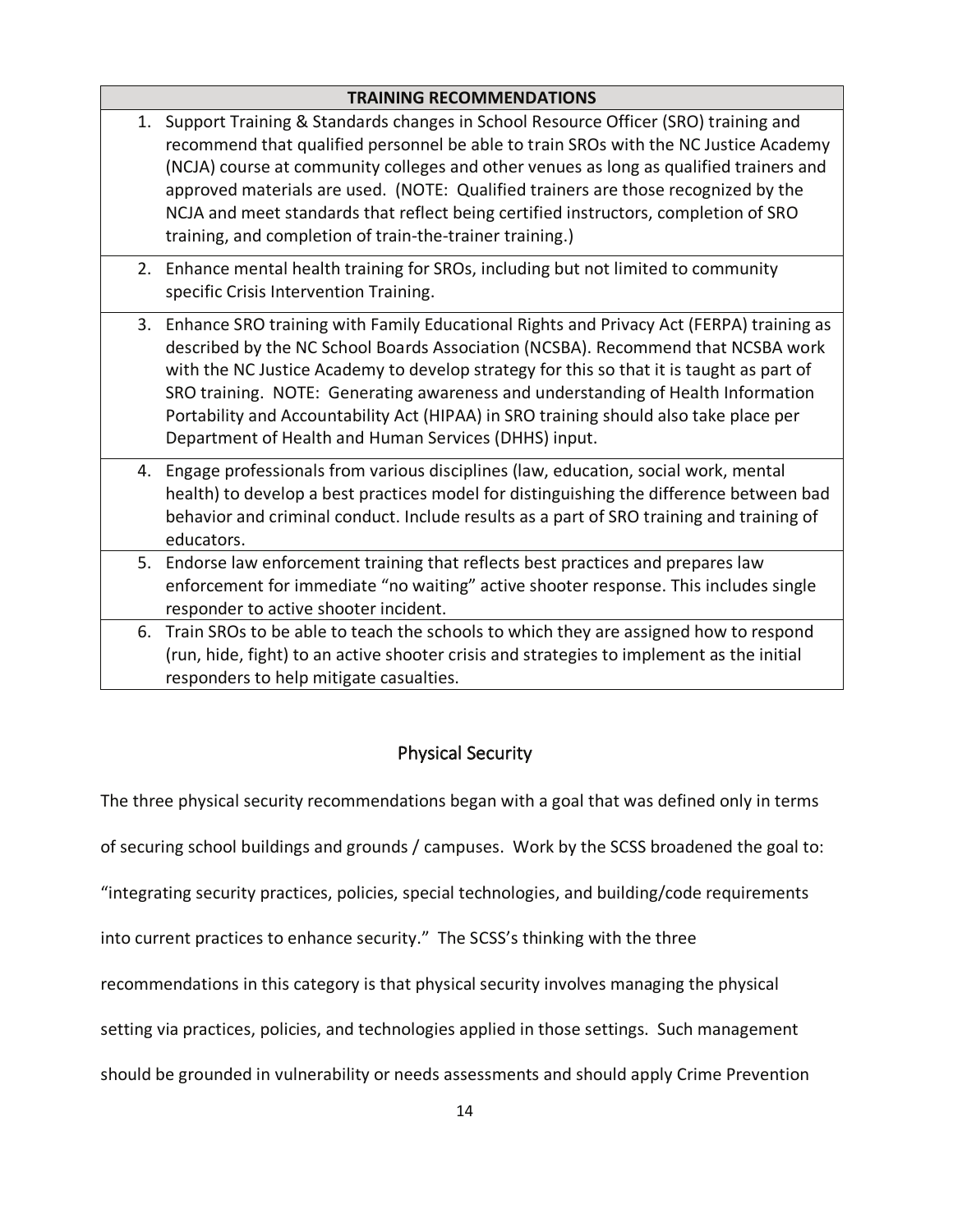Through Environmental Design (CPTED) principles. SCSS members voiced concern that many

schools in North Carolina are old and need renovations and retrofitting for security. Members

grappled with how to approach this via building code requirements and inspections.

Recommendation #8 reflects their attempt to address this.

A third recommendation included in this category attempts to address concerns about

current practices with active shooter drills. Involving all possible responders in the planning

and practice of such drills at the local level is seen as critically important and something that is

not currently being done everywhere in the state. Additionally, the monitoring and reporting of

such drills falls short based upon the experience of SCSS members.

#### **PHYSICAL SECURITY RECOMMENDATIONS**

- 7. Require vulnerability assessments to be done. Such needs assessments should consider the placement and use of equipment such as metal detectors, alarm systems, hardened entrances, visible signage, and cameras / video surveillance. (NOTE: metal detectors should NOT be manned by SROs. Camera placement should be considered in all parts of a school, including classrooms.) Such assessments should also note single access policies and controls that are in place at each school.
- 8. Employ Crime Prevention Through Environmental Design (CPTED) and its four principles (natural surveillance; natural access control; territorial reinforcement; and maintenance) to "harden" schools that are being built or renovated. Consider the development of code specifications that recognize "security certification" of schools. Review and designation of such certification shall be done by third parties.
- 9. Enhance active shooter drills and require that local schools, law enforcement agencies, and emergency responders work together on such drills. Local authorities (local schools, law enforcement agencies, and emergency responders) shall together determine whether and to what extent students participate. These same authorities shall decide together what drill approach to practice which, at a minimum, shall be a table top exercise with walk throughs, partial drills, or full drills considered and full drills the preferred approach. Note also that having more than one drill per year is recommended in order to prepare for possible incidents. A monitoring and reporting process to document these drills needs to be established.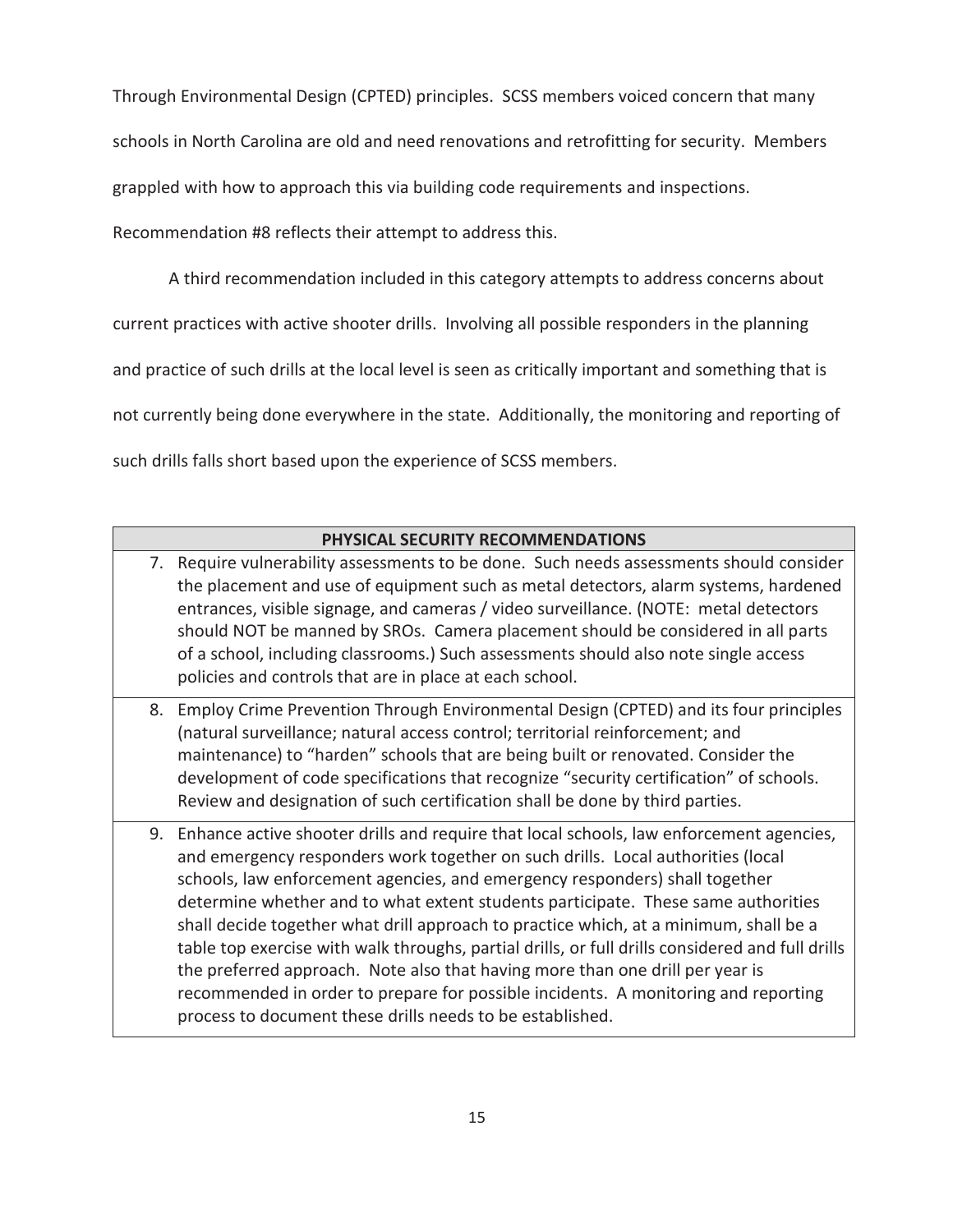#### Threat Intelligence / Assessment

The five threat intelligence / assessment recommendations used unpassed legislation from the recent session of the General Assembly as a starting point. The SCSS's goal for this category evolved into: "enhancing prevention strategies by focusing on early stage threat identification, assessment, and response." Per the SCSS, school-level Threat Assessment Teams (TATs) need to be established, and they need to have multidisciplinary expertise, including SROs or law enforcement officers if no SROs are assigned to the involved school. Additionally, the SCSS recommends that the state-resourced tip line application or other tip lines / reporting systems should be implemented. Input at the public forums made an impression on SCSS members in that it stressed the immediate need in this area with resources already available for implementation that should be considered.

Recognizing that threats exist on a continuum with early warning signs often occurring before threats are made, the SCSS voiced support for awareness training about these warning signs for all involved stakeholders, including parents and students. Bullying as a warning sign / threat behavior was noted by SCSS members as needing emphasis given the role it appears to have played in past violent school situations.

Making sure student voices are heard when developing school safety policies is reflected in recommendation #13. The most impactful voices heard by the SCSS were from the students who presented to the SCSS and who spoke at the public forums. Each one demonstrated a commitment to school safety and communicated that schools today are very different from those SCSS members attended in terms of the perception and feeling of safety.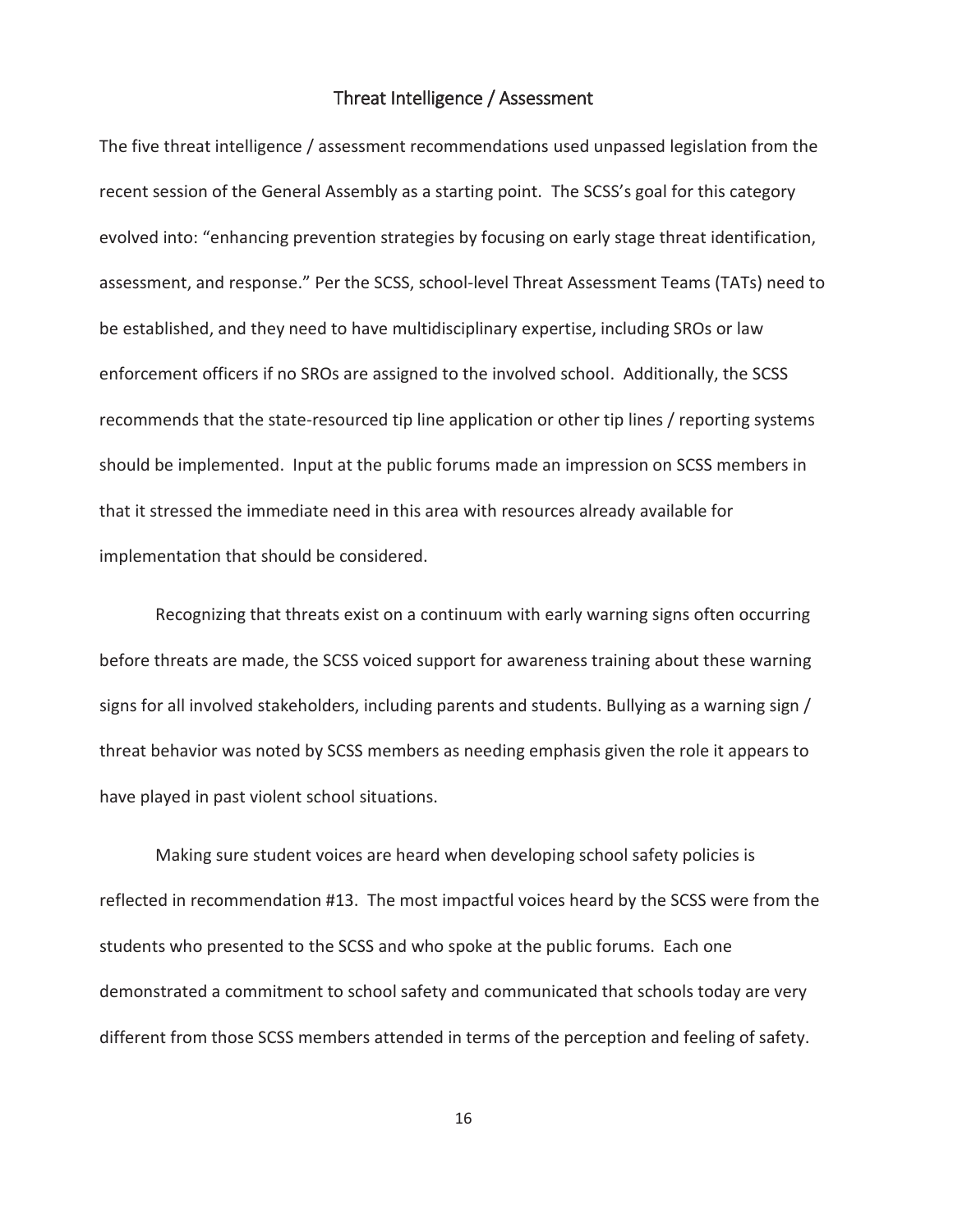Finally, the SCSS recommends support for the SBI's BeTA (Behavioral Threat

Assessment) Unit as a means to address school safety as it creates the capacity to potentially

prevent incidents from happening. Additionally, linking the SBI into threat intelligence from

reporting systems that operate in schools is noted in recommendation #11.

#### **THREAT INTELLIGENCE / ASSESSMENT RECOMMENDATIONS**

- 10. Support individual school multidisciplinary Threat Assessment Teams (TATs) that should include certified personnel. If no law enforcement (SRO) is assigned to the school, nonschool-based law enforcement should be included on the TAT. TATs shall be set up to meet at regular (suggested weekly) intervals in order to share information and generate awareness as to possible threats. Encourage connecting to treatment and ensuring involvement with behavioral health providers for TATs.
- 11. Support Statewide Tip Line Application or tip lines / apps established through local cooperation. Any threats received through such tip lines /apps or other reporting media shall be immediately shared with the appropriate responding local law enforcement agency(cies). Consider how these reporting media can link to the SBI. Establish an education campaign about the tip lines / apps so that the entire school community is aware of and can access them to report concerns. NOTE: The Say Something Anonymous Reporting System (SS-ARS) from Sandy Hook Promise is available now and public forum participants strongly suggested that it be researched as an immediate option for reporting. Materials are being provided to the Special Committee.
- 12. Address mental health needs through a continuum approach from early warning signs to mental health services and require that school, law enforcement, students and parents / families be made aware of the continuum. Emphasize the importance of reporting early warning signs to the TATs which, by definition, will ensure that law enforcement is made aware early when concerns arise. Emphasize how bullying is a warning sign and require that it must be addressed through school policy and discipline.
- 13. Include students in school safety conversations, planning and training designing the involvement according to age/grade appropriateness. Important to note that certain types of tactical information shall not be shared or made public.
- 14. Support the SBI's BeTA (Behavioral Threat Assessment) Unit as a means to preventing and reducing school violence.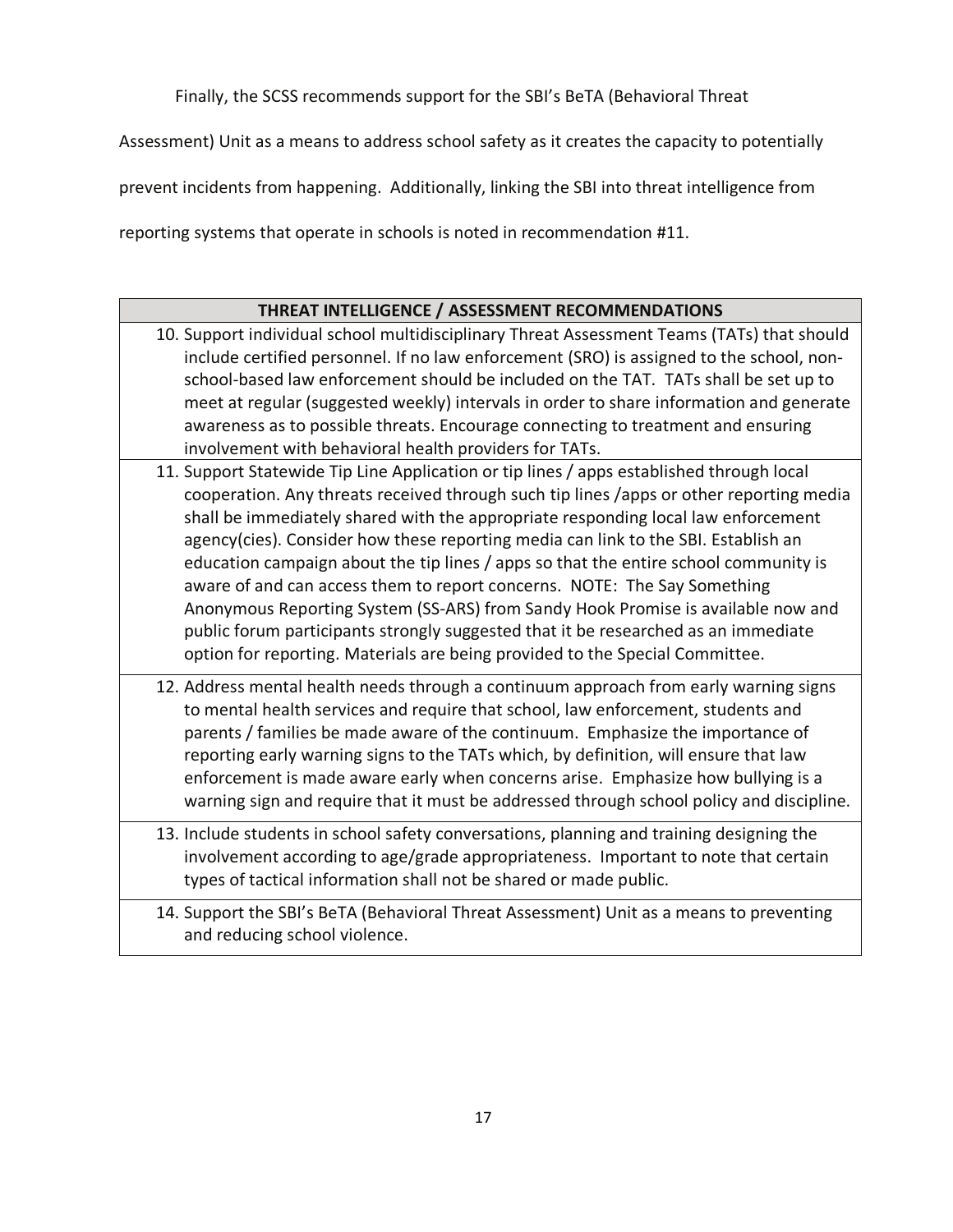#### School - Law Enforcement Partnerships

The goal of the school – law enforcement partnership recommendations involves "improving communication and coordinating efforts in line with [school and law enforcement] identified roles and responsibilities." Two of the five recommendations again highlight information sharing and FERPA as this was a major focus of the SCSS's work. The importance of up-to-date MOUs between school personnel and law enforcement for SRO programs is emphasized in recommendation #17.

Using the Juvenile Justice Reinvestment Act's reference to "School – Justice Partnerships" as a starting point, the SCSS agreed to recommend support for dialog among stakeholders in each jurisdiction to partner and cooperate on actions designed to address the "school – to – prison pipeline." This agreement came after significant discussion with consensus reached that much needs to be done in this area and that local conversations are the best way to undertake such actions.

Finally, the SCSS recommends improvement in the area of school violence data collection and reporting. First collected in the 1990s, making sure that current practice reflects consistent definitions and that the data is shared and can be used in future school safety efforts is desired.

| <b>SCHOOL - LAW ENFORCEMENT PARTNERSHIPS RECOMMENDATIONS</b>                                |
|---------------------------------------------------------------------------------------------|
| 15. Support FERPA training for all school and law enforcement personnel per suggestions     |
| offered by the NC School Boards Association. Include a component of parental / family       |
| awareness regarding FERPA and its exceptions.                                               |
| 16. Identify opportunities to expand information sharing within the interpretation of FERPA |
| and HIPAA guidelines to allow sharing of critical information with agencies that have       |
| jurisdiction over programs that can be beneficial to our children. These can include, but   |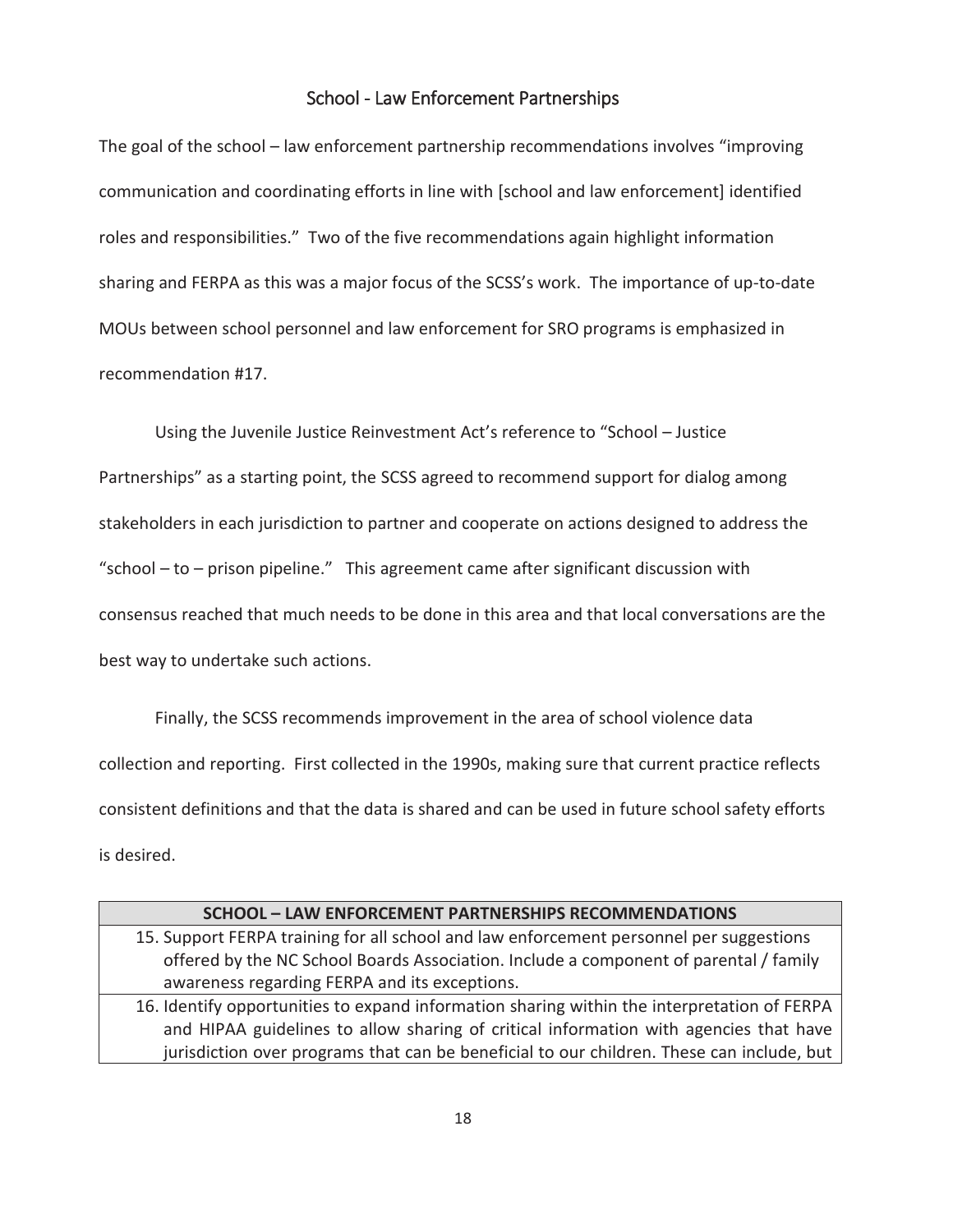are not limited to, the improved sharing of information and data from school to school and the court system to the schools.

- 17. Recommend that SRO programs operate with current signed memoranda of understanding (MOUs) that are based on model MOUs. Such MOUs should delineate the roles and responsibilities of school personnel and SROs as they work together. They should specify to the extent possible the fine line that separates school discipline from statutes enforcement and who has responsibility for each in school settings. And they should address all SRO equipment needs especially given that continuing challenges with communications equipment in schools throughout the state exist and need to be addressed through funding, training, and school building renovations.
- 18. Recommend that each jurisdiction convene stakeholders for dialog about how to partner and cooperate to address the "school-to-prison pipeline."
- 19. Improve school violence incident data collection and data sharing so that education and law enforcement officials at the state level have a consistent set of definitions and data to use as they work together on future safe school efforts. Explore incorporating "averted school violence incident" data into reporting to identify prevention strategies that work in North Carolina.

#### Possible Statutory Changes / Additions

The SCSS reviewed actions in other states as well as past actions in North Carolina to, per its stated goal, "address gaps in proposed / current statutes and make recommendations to eliminate gaps and improve proposed / current statutes." After decades of funding SROs via grants, recommendation #20 is designed to generate discussion about permanent funding for SRO positions in every school in the state. Waiting for a violent event at a North Carolina school to prompt such thinking is not being intentional about prevention, so this recommendation reflects a desire to be proactive and preventive rather than reactionary. Thinking around this recommendation includes that North Carolina would develop a strategic plan to undertake this recommendation given it cannot be done quickly. If permanent funding for an SRO position for every school is not deemed viable, a push to assign an SRO to each elementary school is recommended in the "Other Recommendations" category.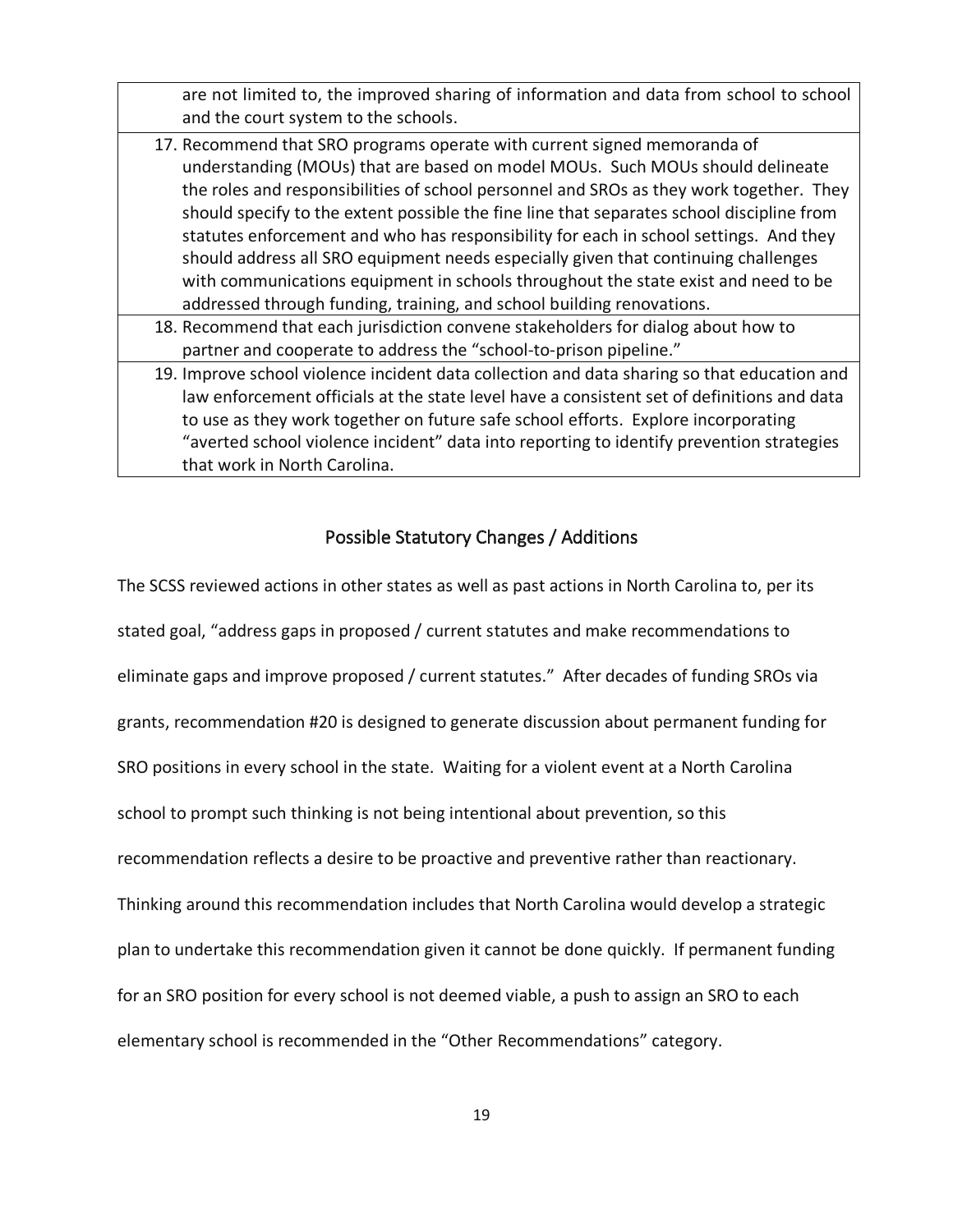With regard to recent unpassed legislation, the SCSS supports vulnerability assessments, improved school violence data, and Threat Assessment Teams (TATs) in recommendation #21. The SCSS also supports extreme risk protective orders (ERPO) / gun violence protective orders (GVPO) and recommends that work be done with law enforcement and relevant constituencies to develop a version of this that is passable in North Carolina. The SCSS did not discuss other gun-related legislative proposals that did not become law. As noted earlier, the arming of teachers was brought up at both public forums with both support and opposition voiced. Similarly, the GCC meeting in December, at which the SCSS recommendations were considered, served as a platform for such a discussion with no recommendation agreed upon.

Finally, the SCSS recommends that the Governor's proposal regarding increased funding for youth mental health professionals, including training, be supported. The mental health needs of students and the lack of services in schools to meet these needs became obvious to the SCSS as it studied school safety research.

#### **POSSIBLE STATUTORY CHANGES / ADDITIONS RECOMMENDATIONS**

20. Consider new legislation: Recommend full funding for an SRO position with equipment to be assigned to each school in North Carolina. NOTE: See alternative recommendation in "OTHER" section. NOTE: There is recognition that SROs need to be part of multifaceted approaches to making schools safer and that evaluations of SRO programs need to be conducted.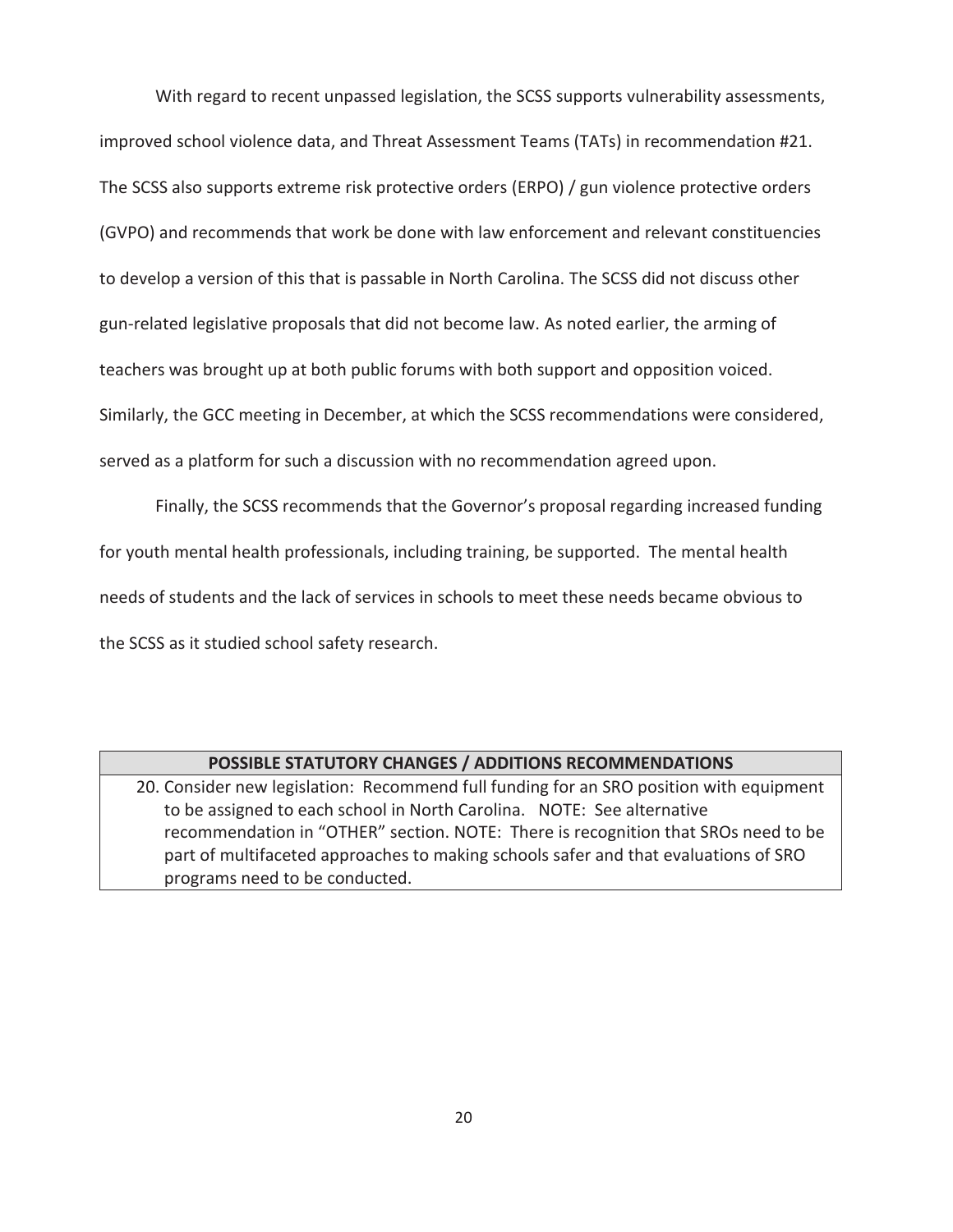21. Support unpassed\* Safe Schools Legislation:

#### Vulnerability Assessments

 Threat Assessment Teams (The proposed legislation may require some clarification regarding the type of information that may be shared under subsections in the previously proposed legislation. For example, other than criminal history and health, juvenile court files may contain other information putting a child at risk that may not be available to school officials (unhealthy associations, gang affiliations etc.))

Data / incident reporting (work to strengthen this)

Extreme Risk Protective Order / Gun Violence Protective Order legislation (Work with law enforcement and relevant constituencies to develop a version of Extreme Risk Protective Order legislation with a chance of passage in NC.)

\*NOTE: Not all unpassed legislation was considered by the Special Committee given its limited time to conduct business. Several of these pieces of unpassed legislation were mentioned at public forums (e.g., arming teachers).

22. From the Governor's 2018-2019 budget:

Support Youth Mental Health: Adds \$55 million for mental health personnel and training, including \$40 million for local school districts to hire more nurses, counselors, psychologists, and social workers who directly support student mental health, and \$15 million for innovative, evidence-based programs including training to help teachers, school staff, and mental health professionals identify and respond to student mental health challenges.

#### Other Recommendations

Given that the SCSS had to reduce its number of meetings due to Hurricane Florence, not all

recommendation ideas were vetted through committee meetings, the co-chairs and then back

to SCSS members; however, the following "Other Recommendations" were reviewed by all

SCSS members and presented to the GCC in December in its package of recommendations.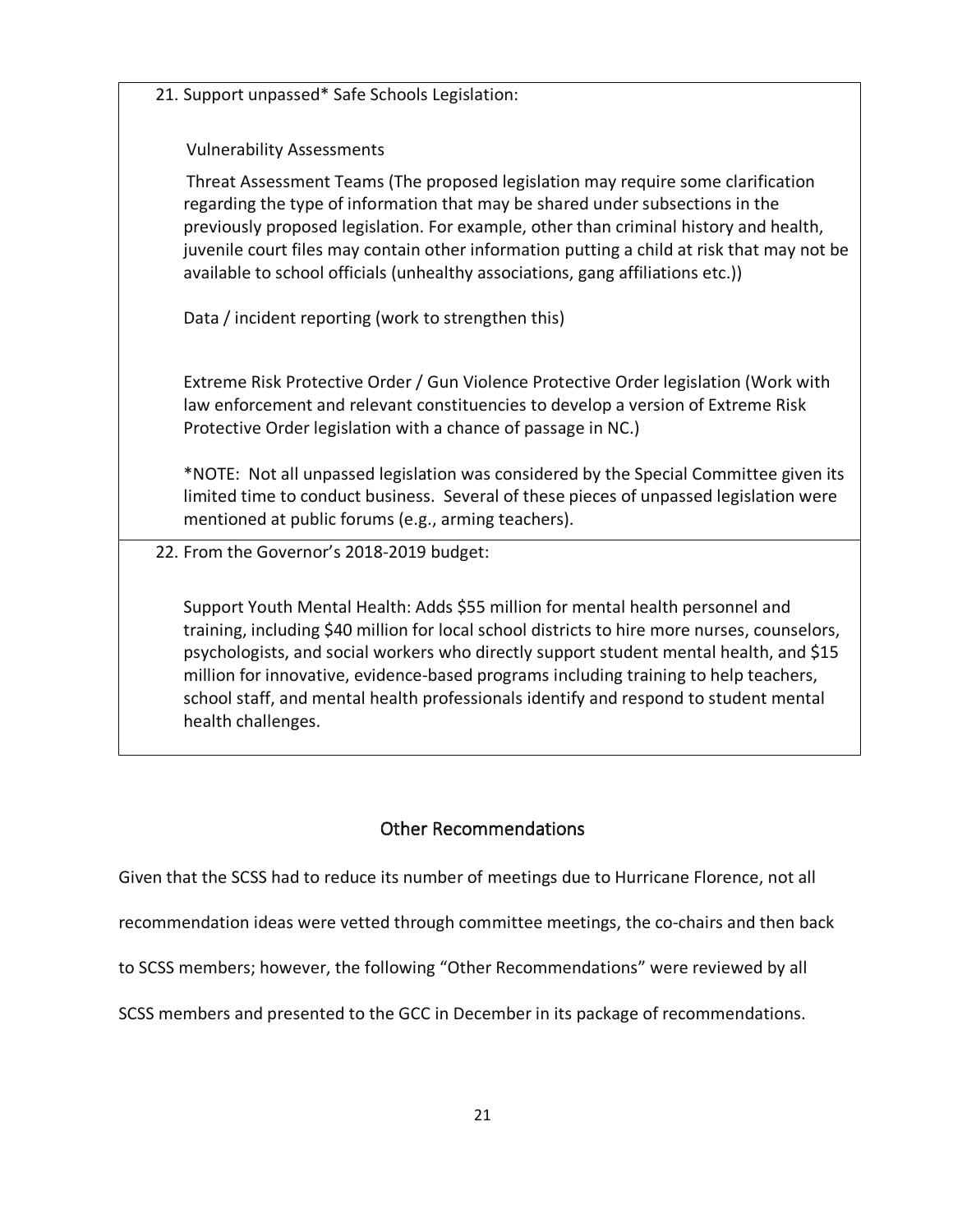| <b>OTHER RECOMMENDATIONS</b>                                                               |  |
|--------------------------------------------------------------------------------------------|--|
| 23. If not willing to pursue an SRO in every school, recommend the state push the issue of |  |
| SROs in elementary schools, even if it is one SRO per three or four elementary schools.    |  |
| This would improve security and allow for the elementary schools to have a resource to     |  |
| call on instead of always relying on middle and high school SROs and taking them away      |  |
| from their respective schools.                                                             |  |
| 24. Support Center for Safer Schools (CSS). Require that CSS, DPS, DOJ and DHHS            |  |
| collaborate on school safety issues so that all relevant state agencies work together to   |  |
| make North Carolina schools safer.                                                         |  |
| 25. Develop NC specific resources for safer schools: Threat Assessment guide.              |  |
| 26. Use state resources to identify and provide threat assessment teams with a universal   |  |
| and effective mental health screening tool, which would evaluate students on an            |  |
| individual basis and allow the school to take personalized preventive action.              |  |
| 27. Review the upcoming report (January 2019) regarding the Parkland, Florida shooting     |  |
| and assess where gaps exist in the state's school safety efforts in order to develop a     |  |
| plan to address the gaps.                                                                  |  |
| 28. Support legislation identifying gaps in the Juvenile Justice Reinvestment Act. Monitor |  |
| and lobby for full funding of the act as established in existing fiscal notes. Adequate    |  |
| mental health counseling and other effective programs (such as psychological and           |  |
| assessment centers) for at-risk youth must be fully funded if the threat assessment and    |  |
| school - law enforcement partnerships are to be effective.                                 |  |
| 29. Support by legislation/administrative rule changes expanding existing tools and new    |  |
| tools assisting schools in dealing with disruption not arising to the level of criminal    |  |
| conduct (including sanctions for neglectful parents).                                      |  |
| 30. Support legislation on impersonating a teacher, school staff member, or principal over |  |
| electronic means or computer. Committee members have had a few cases of someone            |  |
| sending e-mails to others as if they were coming from a teacher in hopes of disrupting     |  |
| the school setting and/or causing undue harm to their intended victim. In each of the      |  |
| incidents there was no statute to support an investigation or criminal charges.            |  |
| 31. Provide some model policies for conducting searches for weapons and drugs.             |  |
| 32. Expand programs that emphasize character education as part of school violence          |  |
| prevention efforts (Many such programs exist).                                             |  |
| 33. Create a safe school certification program. In 2013, Texas created a school safety     |  |
| certification program. The Texas School Safety Center awards certificates to schools       |  |
| that meet certain safety requirements outlined by the Center. Some of the                  |  |
| requirements include creating emergency plans and holding emergency drills. This           |  |
| might be a way to encourage compliance with certain provisions without passing a host      |  |
| of new state laws. (NOTE: North Carolina had a similar program in place when Critical      |  |
| Incident Response Training was emphasized in the early 2000s.)                             |  |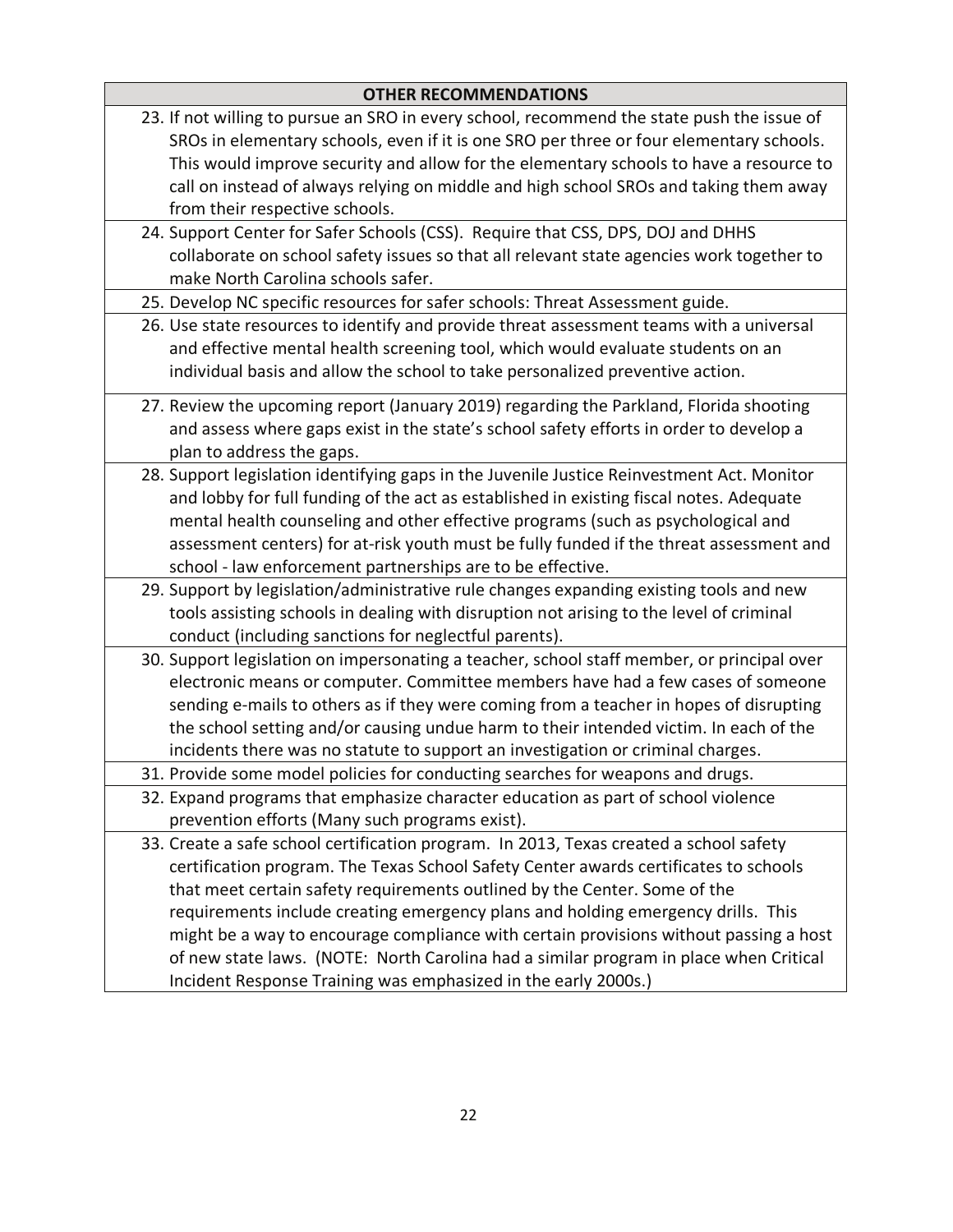## Possible Action Items

Starting with further review of the list of "Other Recommendations," the SCSS suggests there are actions included in this report that may be able to be taken without additional statutes or funding. Vetting the recommendations to determine which ones may be pursued immediately as action items is a logical next step and is in line with past school safety task force efforts. The 1999 Governor's Task Force on Youth Violence and School Safety Final Report, for example, had a list of action items in addition to recommendations that various stakeholders in the state were able to pursue with success.

Given the number of efforts being undertaken to make North Carolina schools safer, taking the step of pulling them together and forging a strategic plan for school safety in North Carolina is also a logical next step. How this report fits with the work of the General Assembly's House Select Committee on School Safety, the State Emergency Response Commission, and the many stakeholders who work daily to make schools the best they can be will maximize the value and help sustain the SCSS's effort. One of the messages heard loud and clear at the public forums was to not just produce a report; the public urged that the SCSS move to the "we can" position and advocate and act on what this report offers.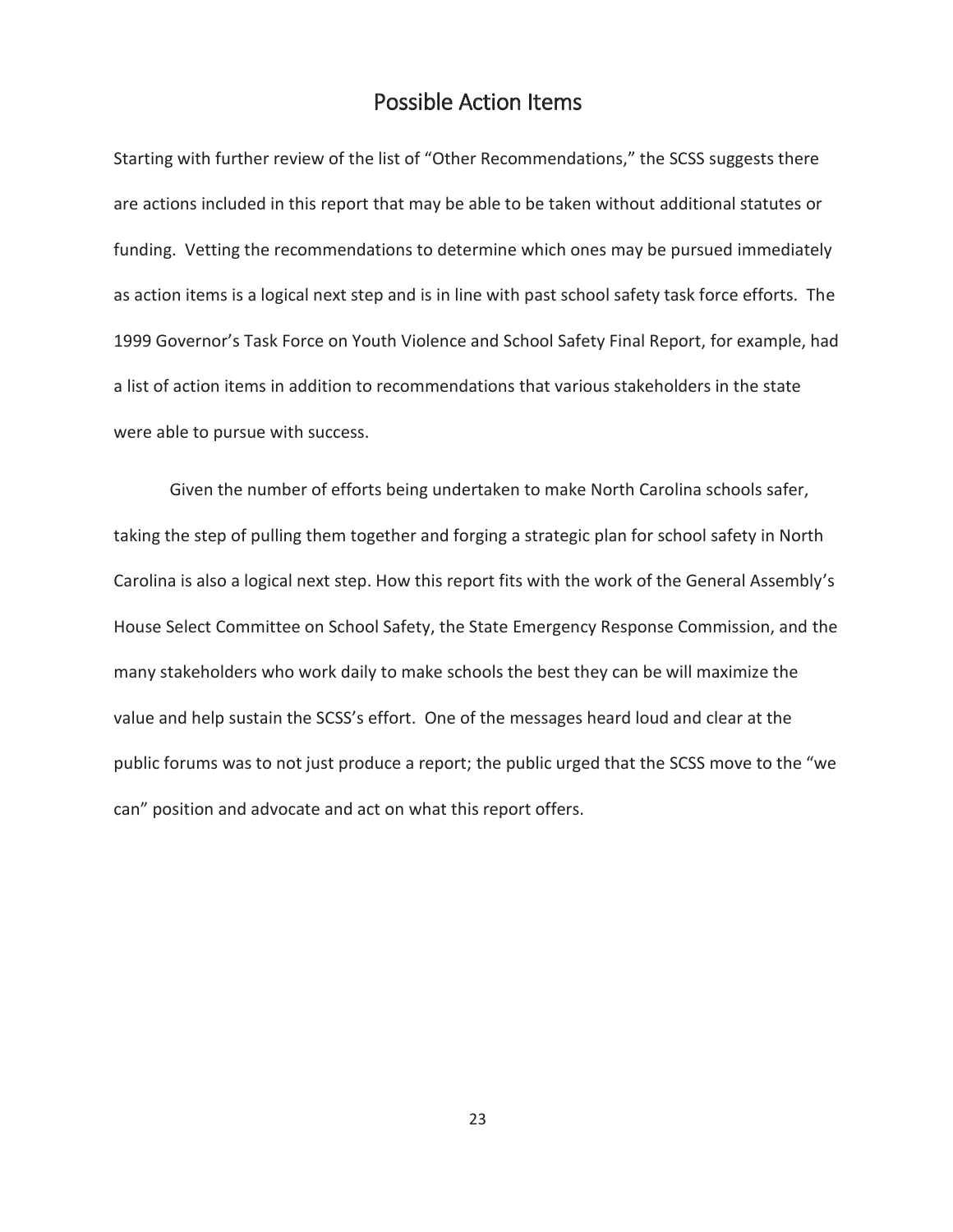## Supporting Documentation

#### Governor's Crime Commission Special Committee on School Shootings Members

Patrice Andrews, Chief of Police, Morrisville BJ Barnes, Sheriff, Guilford County Michael Becketts, Assistant Secretary, Department of Health and Human Services Charles Blackwood, Sheriff, Orange County Alan Cloninger, Sheriff, Gaston County Ernie Coleman, Sheriff, Beaufort County Mitch Colvin, Mayor, Fayetteville Dave Elliot, Deputy Chief of Staff/Special Deputy Attorney General, Department of Justice Robert Evans, District Attorney, Wilson/Nash/Edgecombe Counties Donnie Harrison, Sheriff, Wake County Jennifer Knox, Clerk of Court, Wake County William Lassiter, Deputy Secretary – Juvenile Justice, Department of Public Safety Ben Matthews, Chief of Operations Officer, Department of Public Instruction Bob Schurmeier, Director, State Bureau of Investigation Bruce Stanley, President/CEO, Methodist Home for Children Chris Suggs, Student Marion Warren, Director, Administrative Office of the Courts Michael Yaniero, Chief of Police, Jacksonville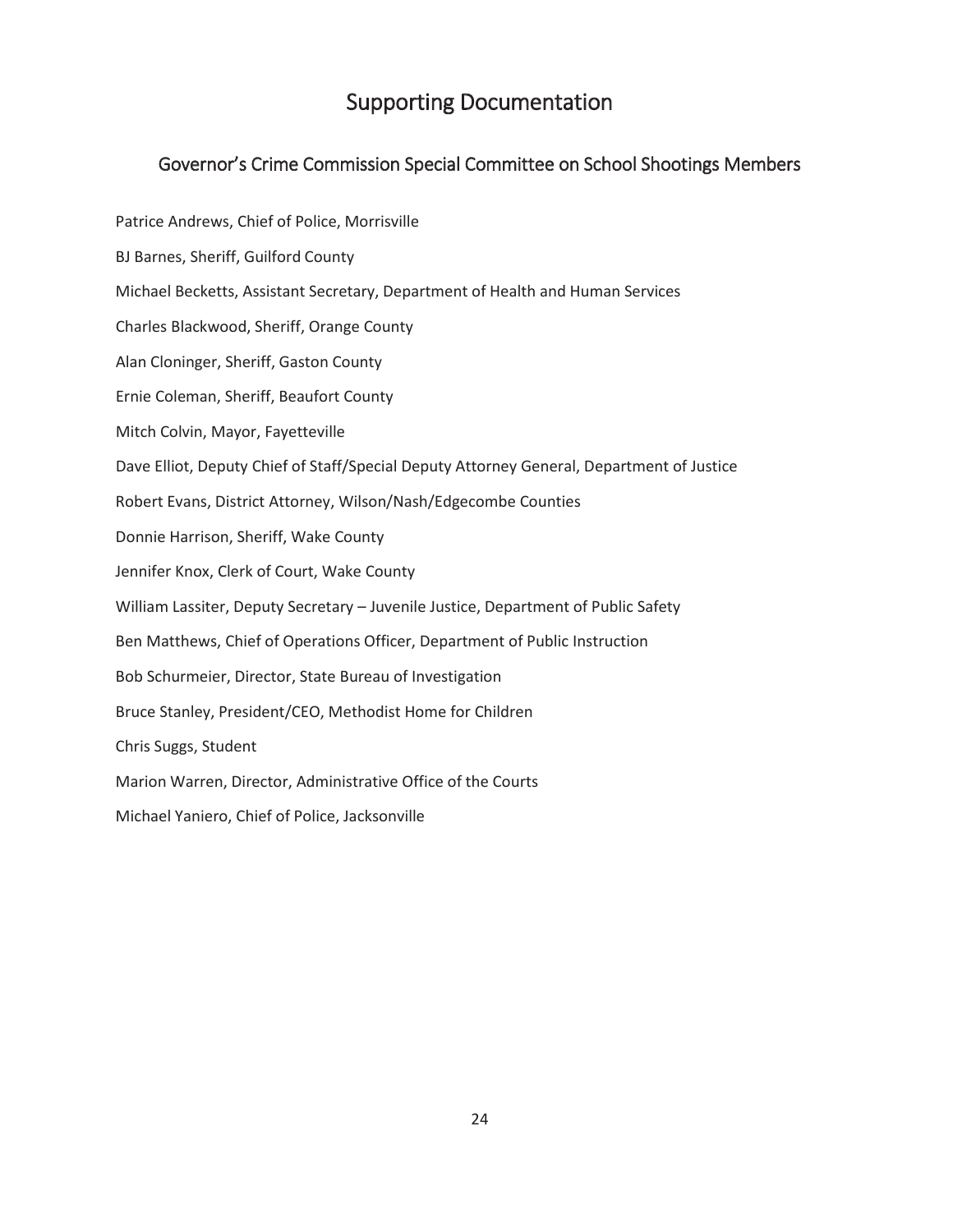Supporting Documentation

SCSS Meeting Agendas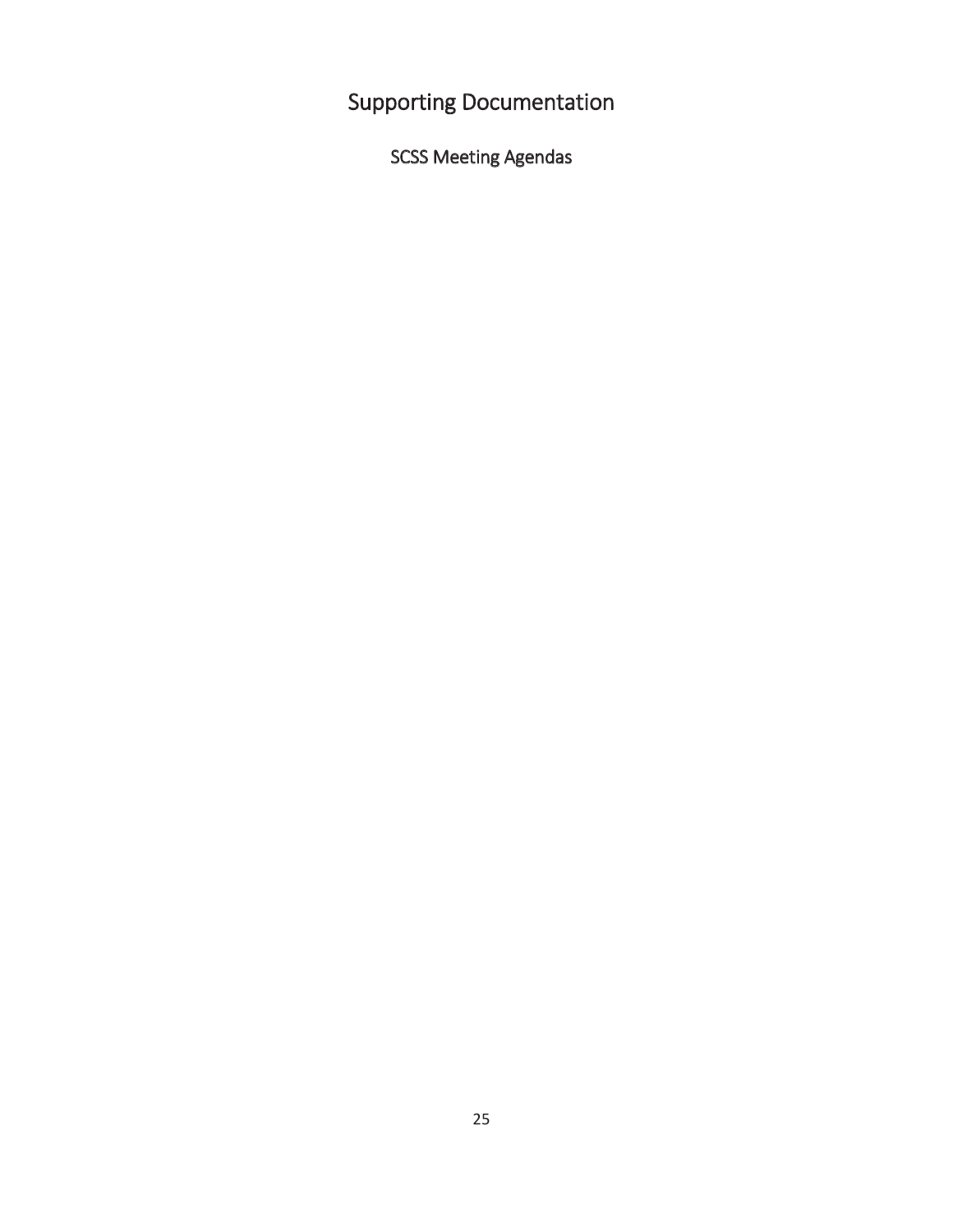

## **Governor's Crime Commission**

Roy Cooper, Governor Erik A. Hooks, Secretary

Robert Evans, Chairman Caroline C. Valand, Executive Director

**Special Committee on School Shootings** 1201 Front Street Raleigh, NC 27609

Monday, April 23, 2018

| $1:00$ p.m. | Call to Order & Welcome                   | Co-Chair Alan Cloninger<br>Co-Chair Donnie Harrison |
|-------------|-------------------------------------------|-----------------------------------------------------|
| $1:15$ p.m. | Remarks                                   | DPS Secretary Eric A. Hooks                         |
| $1:30$ p.m. | Active Shooter: Challenges in our Society | Floyd Yoder<br>NC Justice Academy                   |
| $2:00$ p.m. | <b>SRO</b> Training Overview              | Trevor Allen, Director<br>NC Justice Academy        |
| $2:15$ p.m. | Q & A                                     |                                                     |
| $3:00$ p.m. | Definition of Scope of Special Committee  | Co-Chair Alan Cloninger                             |
| $3:30$ p.m. | Timeline of Committee Work                | Co-Chair Donnie Harrison                            |
| $4:00$ p.m. | Adjourn                                   |                                                     |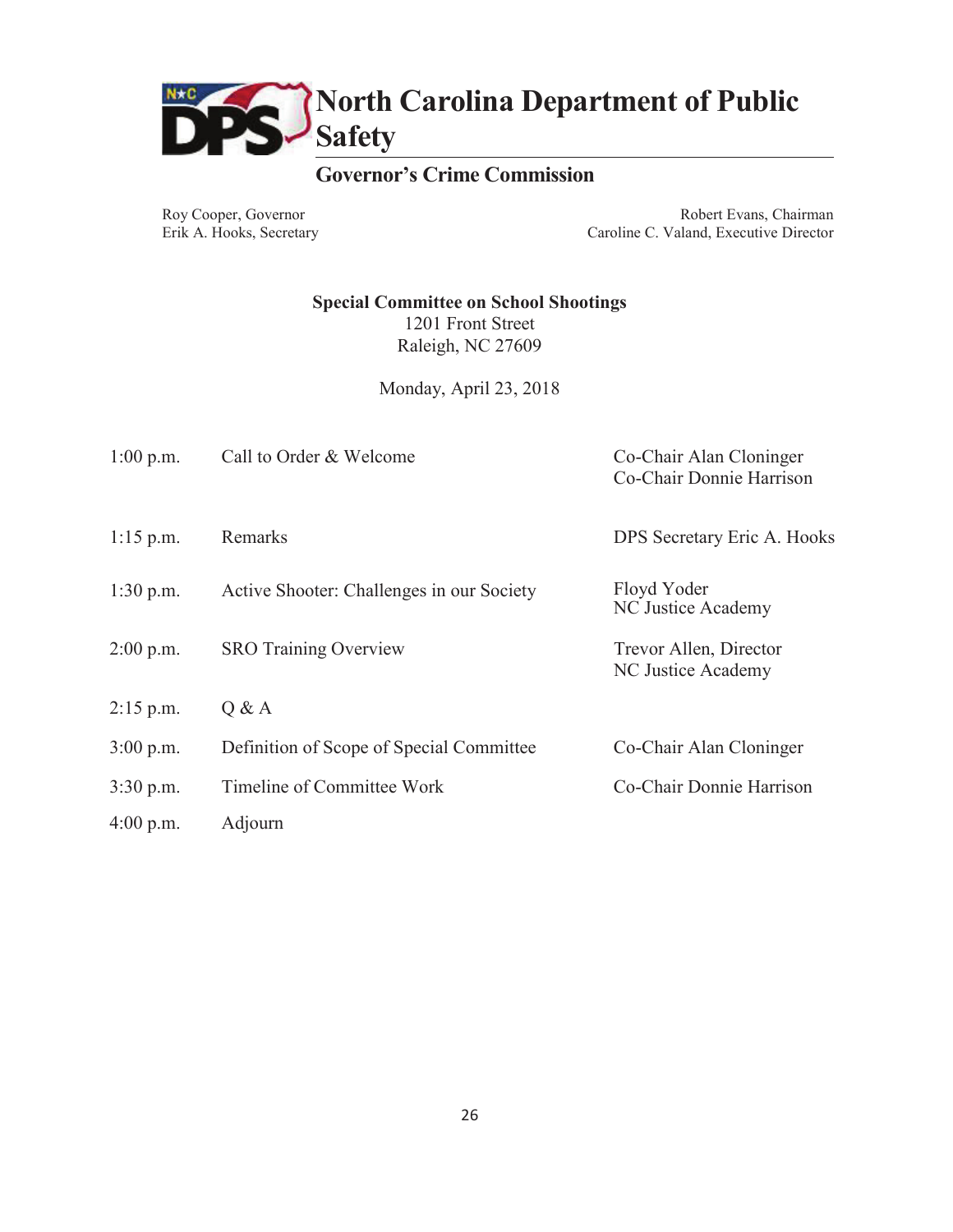

Roy Cooper, Governor Erik A. Hooks, Secretary

Robert Evans, Chairman Caroline C. Valand, Executive Director

#### **Special Committee on School Shootings**

1201 Front Street Raleigh, NC 27609

Tuesday, June 19, 2018

| $1:00$ p.m. | Call to Order & Welcome<br>Approval of Minutes                          | Co-Chair Alan Cloninger<br>Co-Chair Donnie Harrison                                |
|-------------|-------------------------------------------------------------------------|------------------------------------------------------------------------------------|
| $1:15$ p.m. | Center for Safer Schools History &<br>SPK UP app                        | Kym Martin, Executive Director<br>Center for Safer Schools                         |
| $2:00$ p.m. | Privacy in Schools: FERPA &<br>Information Sharing with Law Enforcement | Allison Schaffer, Attorney<br>NC School Boards Association                         |
| $2:45$ p.m. | <b>BREAK</b>                                                            |                                                                                    |
| $3:00$ p.m. | School Safety Legislative Action                                        | Representative John Torbett<br>Co-Chair House Select Committee<br>on School Safety |
| $3:45$ p.m. | Old Business/New Business                                               |                                                                                    |
| $4:00$ p.m. | Adjourn                                                                 |                                                                                    |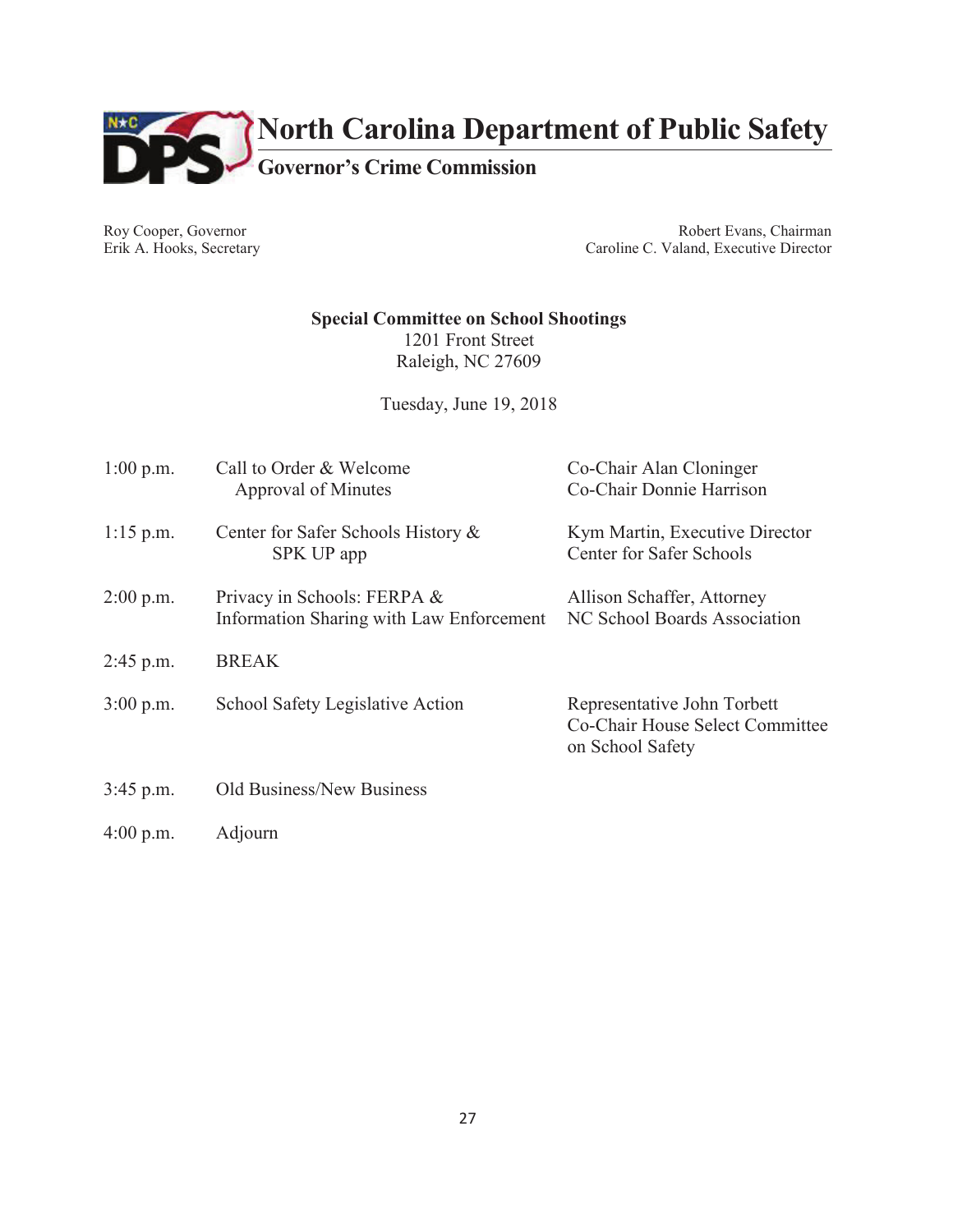

Roy Cooper, Governor Erik A. Hooks, Secretary

Robert Evans, Chairman Caroline C. Valand, Executive Director

#### **Special Committee on School Shootings**

1201 Front Street Raleigh, NC 27609

#### Thursday, July 19, 2018

| $1:00$ p.m. | Call to Order & Welcome<br>Approval of Minutes | Co-Chair Alan Cloninger<br>Co-Chair Donnie Harrison                                             |
|-------------|------------------------------------------------|-------------------------------------------------------------------------------------------------|
| $1:15$ p.m. | Triguardian Technologies                       | Maithili Acharya<br>Ishan Sharma<br>Sadhana Srinivasan<br>Srisheel Gunnisetti<br>Ananyaa Sundar |
| $2:00$ p.m. | FERPA and MOUs                                 | Allison Schafer, Attorney<br>NC School Boards Association<br>Panel*                             |
| $2:45$ p.m. | <b>BREAK</b>                                   |                                                                                                 |
| $3:00$ p.m. | FERPA and MOUs (continued)                     | Allison Schafer, Attorney<br>NC School Boards Association<br>Panel*                             |
| $3:45$ p.m. | Old Business / New Business                    | Joanne McDaniel<br>Committee Consultant                                                         |
| $3:55$ p.m. | Adjourn                                        |                                                                                                 |

\*The panel will include: George Battle, General Counsel, Charlotte-Mecklenburg Public Schools; Ken Soo, attorney, Tharrington Smith law firm; Darren Hartness, Superintendent, Davie County Public Schools; and Todd Wirt, Superintendent, Orange County Public Schools.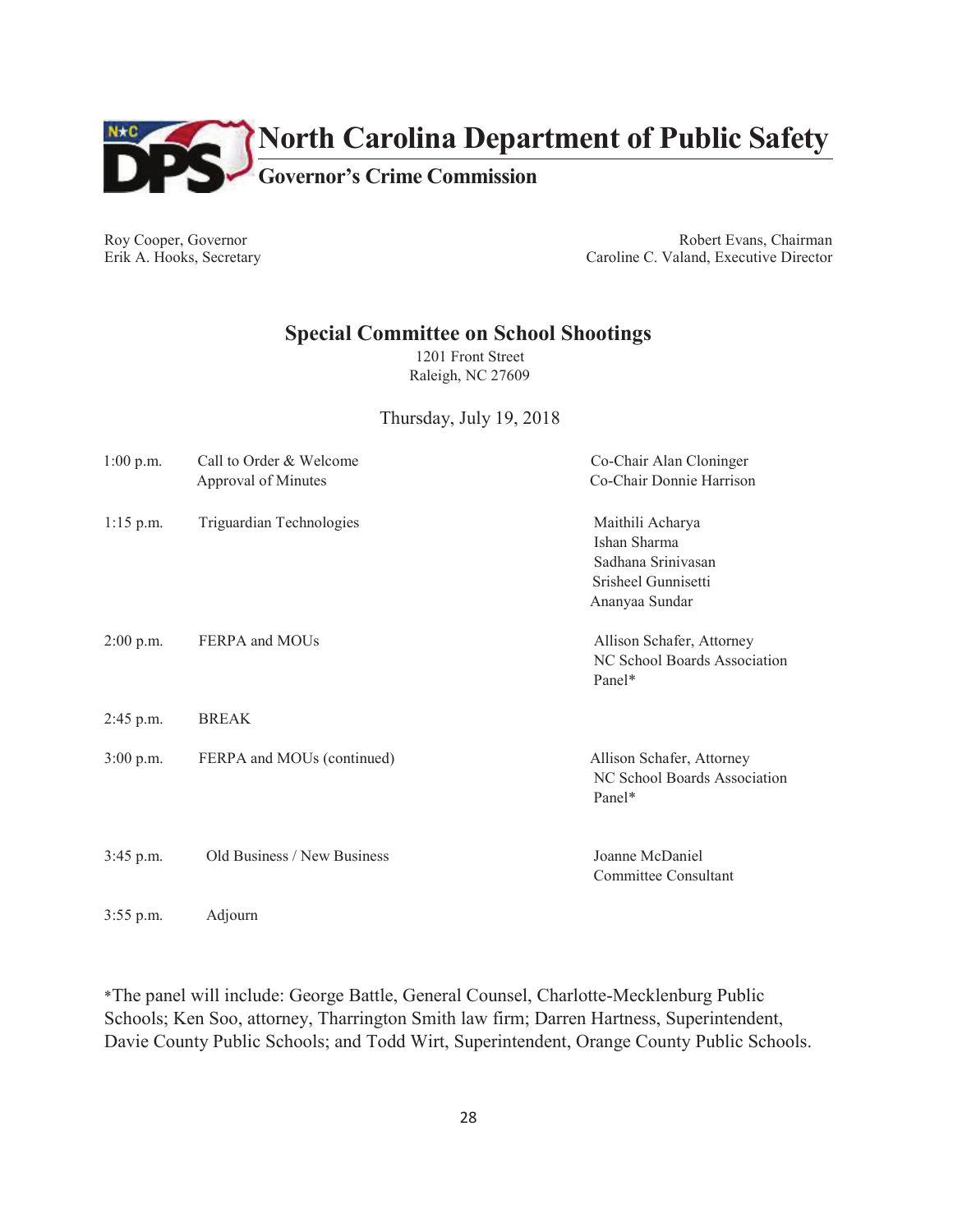

Roy Cooper, Governor Erik A. Hooks, Secretary

Robert Evans, Chairman Caroline C. Valand, Executive Director

#### **Special Committee on School Shootings**

1201 Front Street Raleigh, NC 27609

Thursday, August 23, 2018

1:00 p.m. Call to Order & Welcome Co-Chair Alan Cloninger Approval of Minutes Co-Chair Donnie Harrison

1:15 p.m. Threat Assessment Dirk German

 Assistant Director SBI Professional Standards Division

 Elliot Smith SBI Special Agent in Charge

 Jody Marks SBI Senior Analyst

2:00 p.m. School Resource Officers: Panel Steven Combs

**Director** Criminal Justice Standards Division

 Diane Konopka Director Sheriffs' Standards Division

 Trevor Allen Director NC Justice Academy

 Kym Martin Executive Director Center for Safer Schools

 Mike Anderson Community Development & Training Manager Center for Safer Schools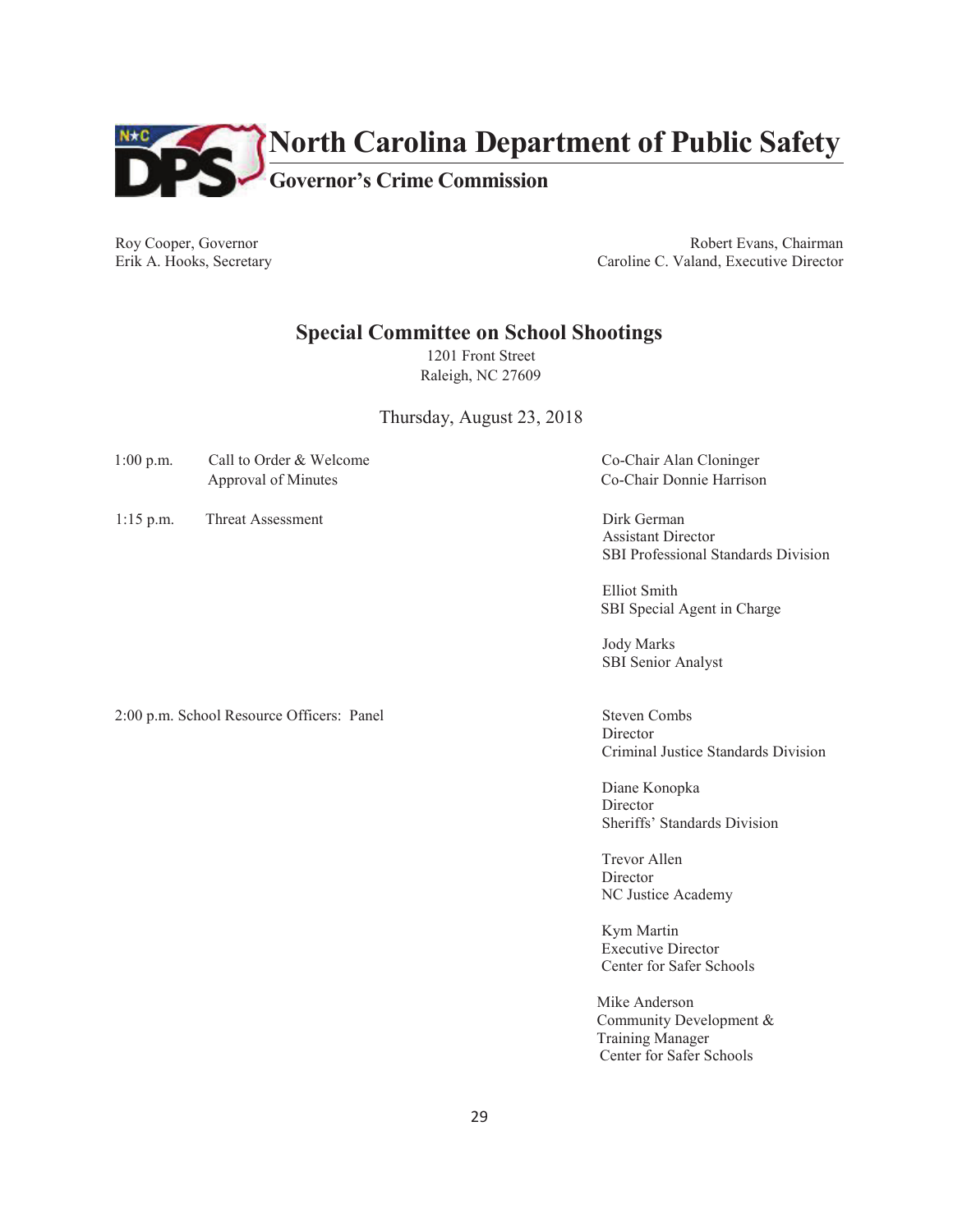| 2:45 p.m. | <b>Break</b> |
|-----------|--------------|
|-----------|--------------|

#### 3:00 p.m. School Resource Officers: Continued Panel and Committee

3:30 p.m. Old Business / New Business Joanne McDaniel

Committee Consultant

4:00 p.m. Adjourn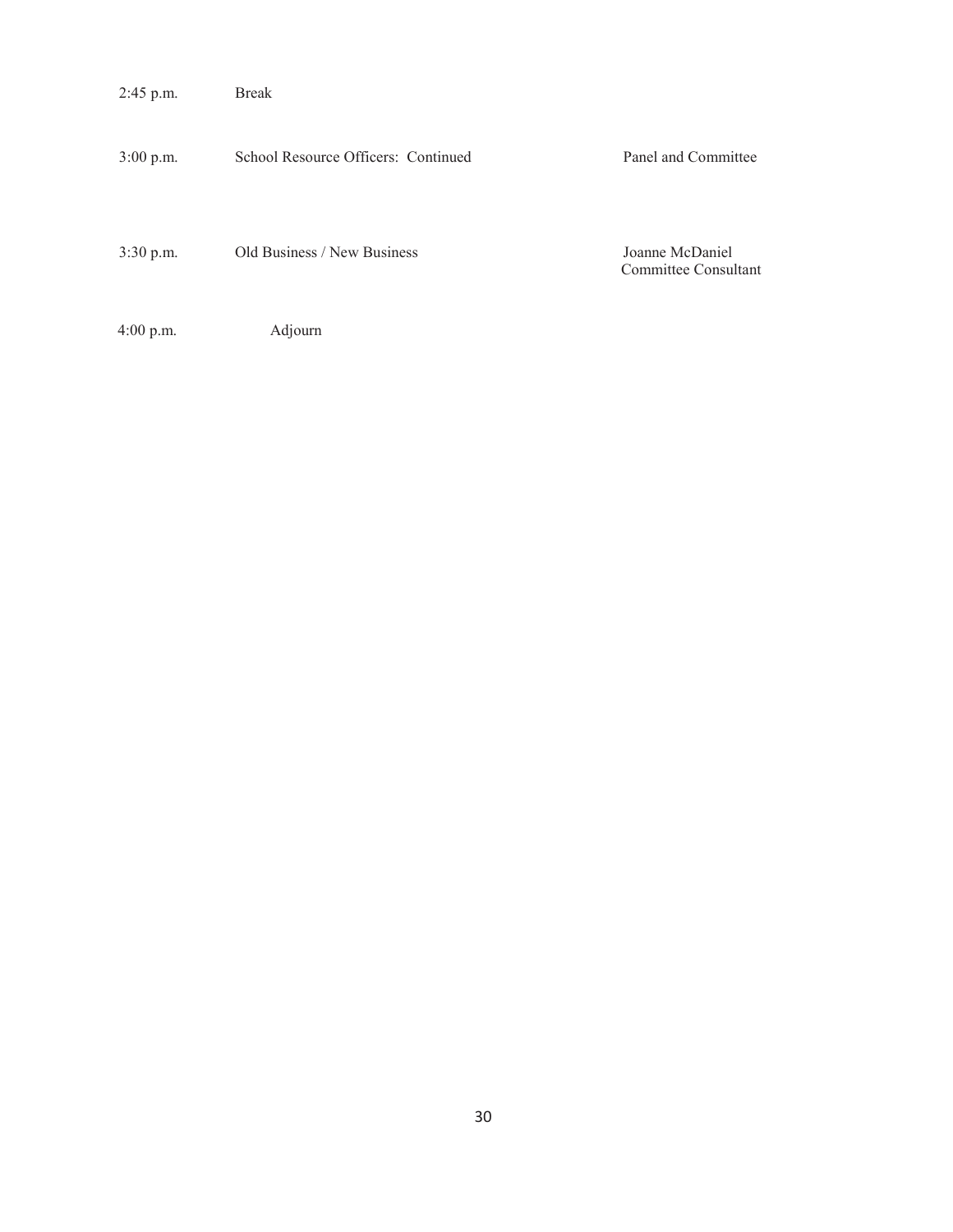

## **Governor's Crime Commission**

Roy Cooper, Governor Erik A. Hooks, Secretary

Robert Evans, Chairman Caroline C. Valand, Executive Director

#### **Special Committee on School Shootings**

1201 Front Street Raleigh, NC 27609

#### Thursday, October 18, 2018

| $11:00$ a.m. | Call to Order & Welcome               | Co-Chair Alan Cloninger                               |
|--------------|---------------------------------------|-------------------------------------------------------|
|              | Approval of Minutes                   | Co-Chair Donnie Harrison                              |
| 11:15 a.m.   | Committee Report                      | Joanne McDaniel                                       |
|              |                                       | <b>Committee Consultant</b>                           |
| $11:30$ a.m. | <b>Threat Assessment Teams</b>        | Stephanie Ellis                                       |
|              |                                       | Executive Director of                                 |
|              |                                       | Exceptional Children and<br>Mental Health Programs    |
|              |                                       | Rockingham County Schools                             |
| $12:00$ p.m. | Working Lunch                         |                                                       |
| 12:45 p.m.   | <b>Extreme Risk Protective Orders</b> | Dr. Jeffrey Swanson                                   |
|              |                                       | Psychiatry and Behavioral Sciences<br>Duke University |
| $1:45$ p.m.  | Raise the Age Update and              | William Lassiter                                      |
|              | School-Justice Partnerships           | Deputy Secretary, Juvenile Justice                    |
| $2:45$ p.m.  | <b>Break</b>                          |                                                       |
| $3:00$ p.m.  | NC Association of Chiefs of Police    | Daniel House, Chief                                   |
|              |                                       | Wrightsville Beach Police Dept.                       |
|              |                                       | 1 <sup>st</sup> Vice President, NCACP                 |
|              | NC Sheriffs' Association              | <b>Executive Director and</b>                         |
|              |                                       | General Counsel                                       |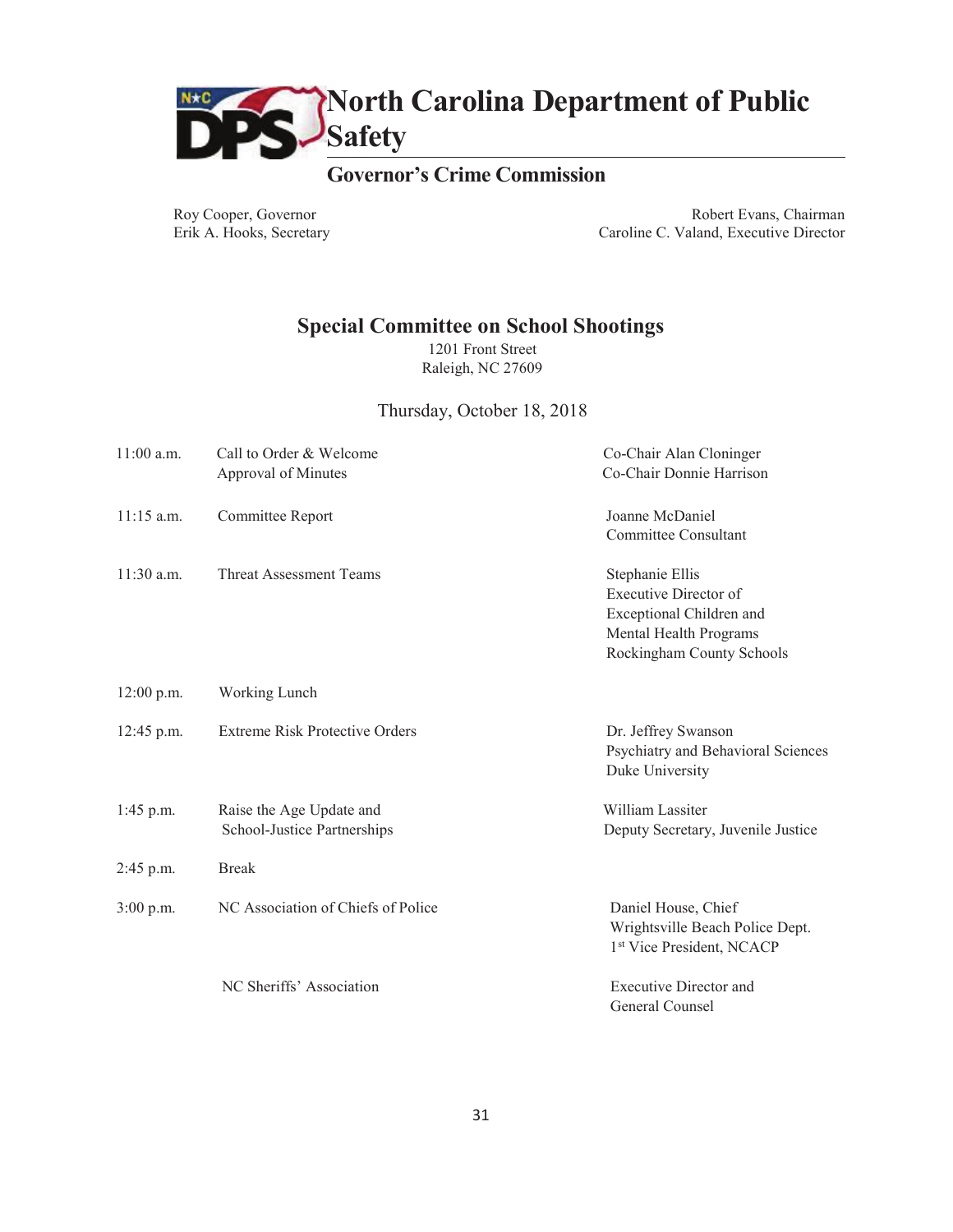|           | <b>SERC School Safety Committee</b> | Mike Daniska                     |
|-----------|-------------------------------------|----------------------------------|
|           |                                     | Professional Standards, Policy & |
|           |                                     | Planning Dept. of Public Safety  |
| 3:45 p.m. | New Business                        | Co-Chair Alan Cloninger          |
|           |                                     | Co-Chair Donnie Harrison         |
|           |                                     |                                  |

4:00 p.m. Adjourn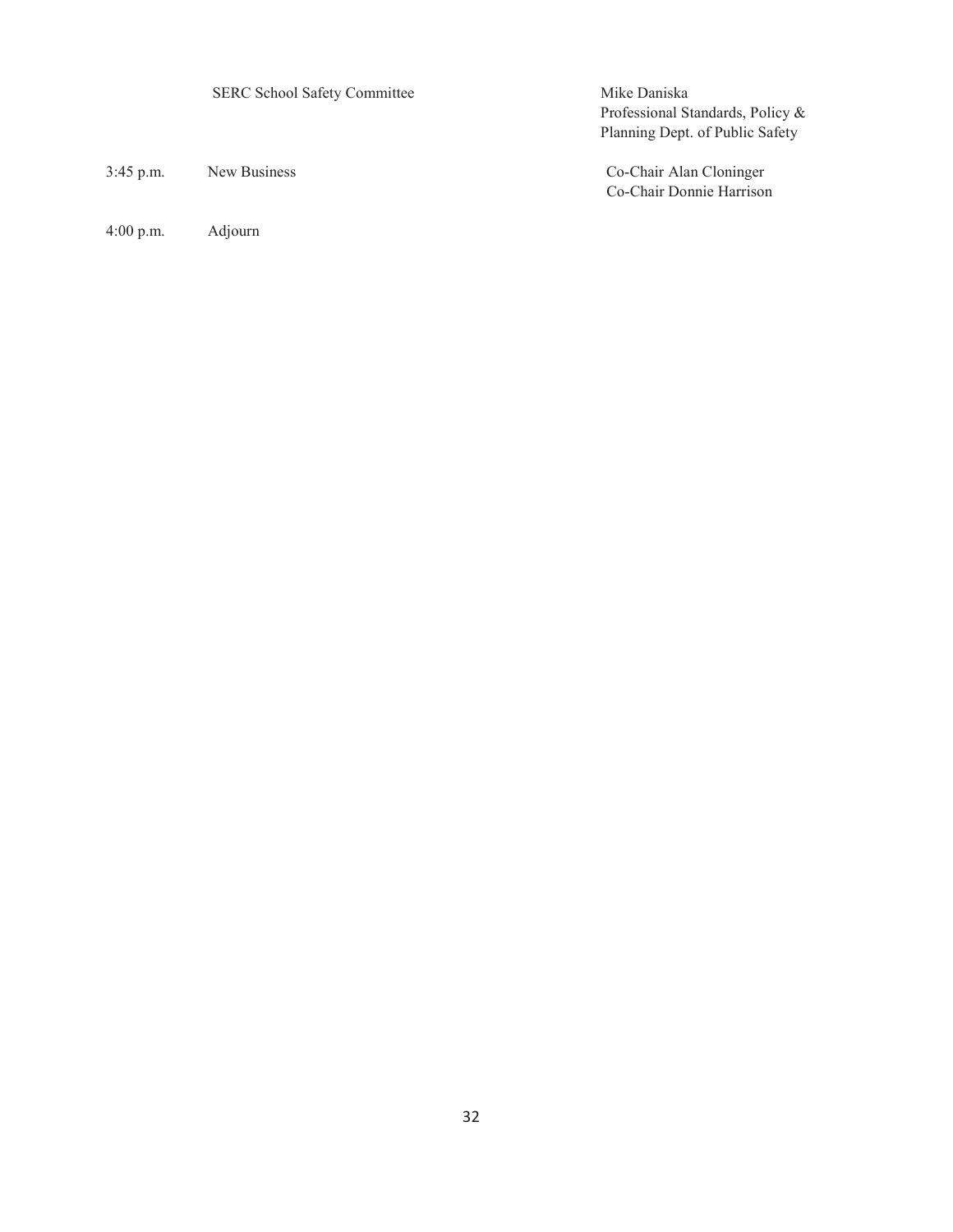SCSS Public Forum Agendas

## **North Carolina Department of Public Safety**

Governor's Crime Commission GCC Special Committee on School Shootings Greenville Convention Center, Greenville, NC PUBLIC FORUM Agenda

| 4:00 | <b>Welcome and Opening Remarks</b>                                                         | Co-chair Alan Cloninger<br>Sheriff - Gaston County<br>Co-chair Donnie Harrison<br>Sheriff - Wake County |
|------|--------------------------------------------------------------------------------------------|---------------------------------------------------------------------------------------------------------|
| 4:10 | <b>Introductions</b>                                                                       | Committee Members                                                                                       |
| 4:25 | GCC Special Committee on School Shootings:<br>Report Contents, Process, Guiding Principles | Joanne McDaniel<br>Special Committee Consultant                                                         |

- 4:40 Public Input about School Safety
- 5:55 Adjourn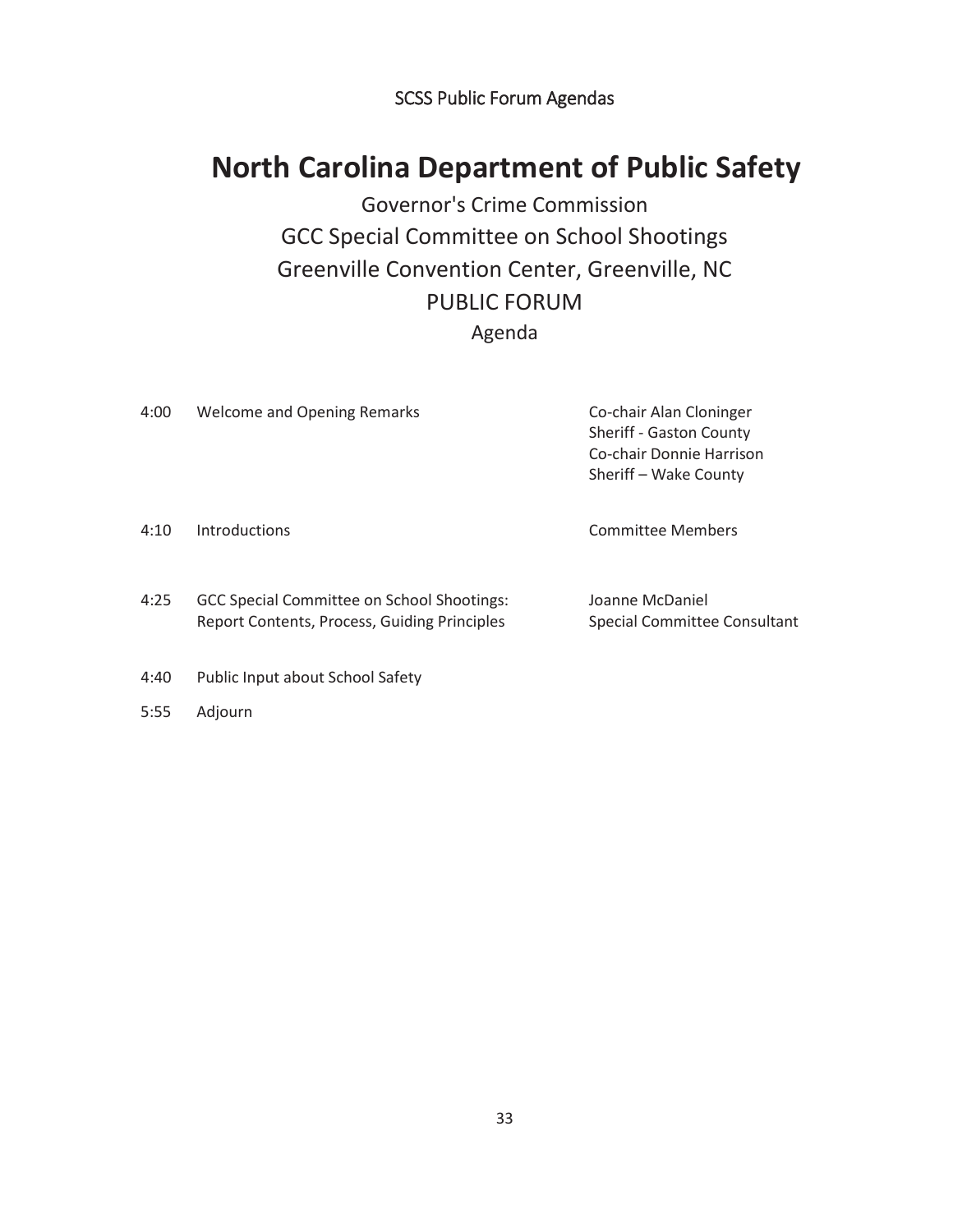## **North Carolina Department of Public Safety**

**Governor's Crime Commission Special Committee on School Shootings Koury Convention Center, Greensboro, NC PUBLIC FORUM Agenda**

Welcome and Remarks **Caroline Valand, Executive Director** Caroline Valand, Executive Director Governor's Crime Commission Robert Evans, Chair Governor's Crime Commission District Attorney – Wilson, Nash, and Edgecombe Counties 4:10 GCC Special Committee on School Shootings Co-chair Alan Cloninger Remarks **Sheriff**, Gaston County Co-chair Donnie Harrison Sheriff, Wake County

4:15 GCC Special Committee Committee Members **Introductions** 

4:25 GCC Special Committee Joanne McDaniel Report Contents, Process, Guiding Principles Special Committee Consultant

Public Comments

Adjourn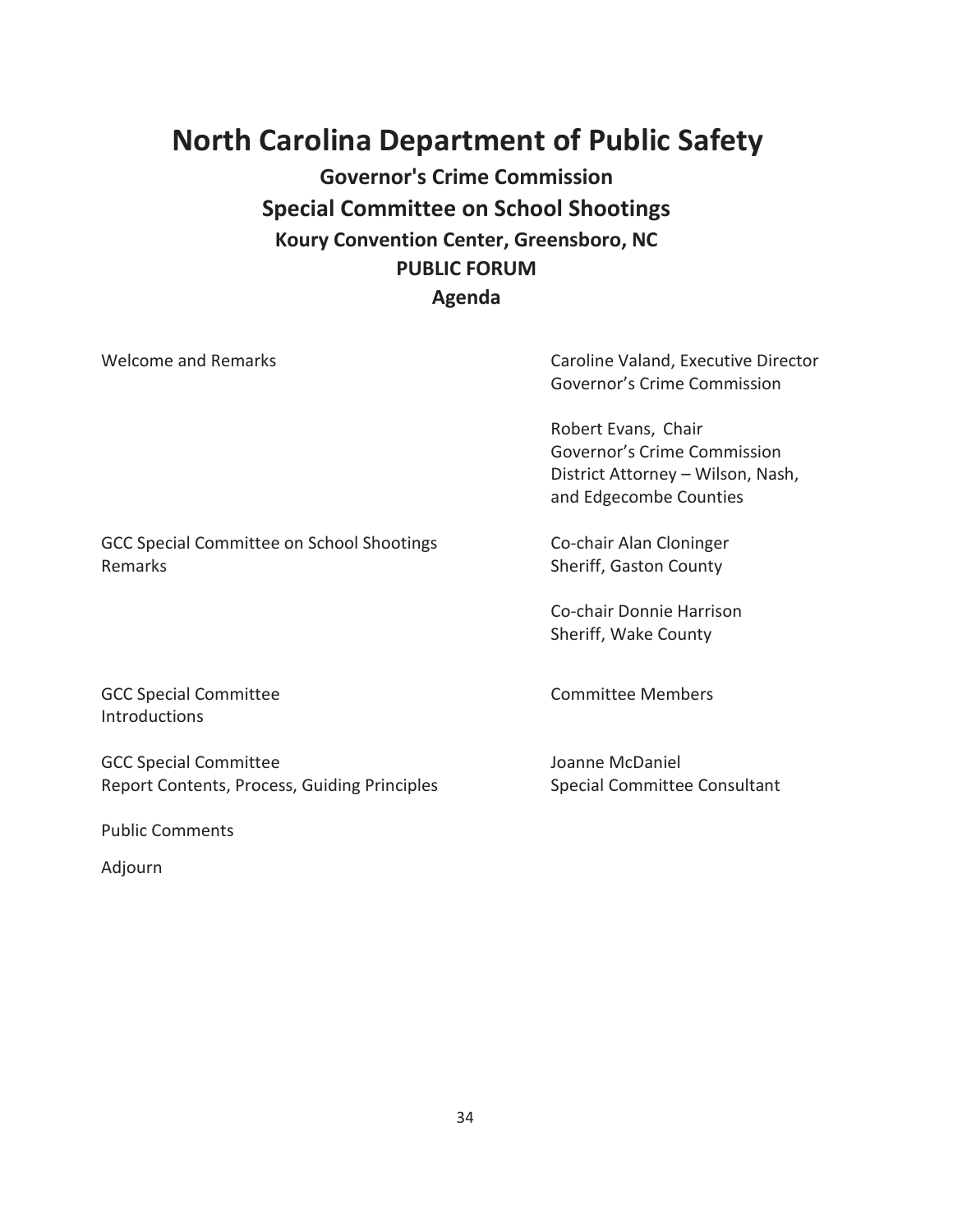## Resources Used By The SCSS

| Resources                                               | <b>Resource Links</b>                                  |
|---------------------------------------------------------|--------------------------------------------------------|
| North Carolina School Resource Officer Survey           | http://www.ncpublicschools.org/docs/cfss/law-          |
|                                                         | enforcement/2018-srosurvey.pdf                         |
| A Guide to Developing, Maintaining, and Succeeding      | https://popcenter.asu.edu/sites/default/files/Response |
| with Your School Resource Officer Program               | s/school_police/PDFs/Finn_et_al_2005.pdf               |
| NASRO Basic 40-Hour School Resource Officer Course      | https://nasro.org/cms/wp-                              |
| <b>Outline and Objectives</b>                           | content/uploads/2014/04/NASRO-Basic-Course-            |
|                                                         | Description-and-Outline.pdf                            |
| NASRO Advanced 24-Hour School Resource Officer          | https://nasro.org/cms/wp-                              |
| <b>Course Outline and Objectives</b>                    | content/uploads/2014/04/NASRO-ADVANCED-SRO-            |
|                                                         | COURSE-CONTENT-OUTLINE-AND-OBJECTIVES.pdf              |
| NASRO Adolescent Mental Health Training for School      | https://nasro.org/cms/wp-                              |
| Resource Officer Course Outline and Objectives          | content/uploads/2014/04/AMHT-SRO-Course-Outline-       |
|                                                         | and-Objectives.pdf                                     |
| School Resource Officers Can Prevent Tragedies, But     | https://theconversation.com/school-resource-officers-  |
| Training is Key                                         | can-prevent-tragedies-but-training-is-key-93778        |
| CPTED101: Crime Prevention Through Environmental        | http://www.ncef.org/pubs/cpted101.pdf                  |
| Design - Fundamentals for Schools                       |                                                        |
| Guide for Preventing and Responding to School           | https://www.bja.gov/publications/iacp school violence  |
| Violence                                                | .pdf                                                   |
| How To Design a School in the Era of Mass Shootings     | https://www.cnn.com/2018/08/15/health/school-          |
|                                                         | design-era-mass-shootings-trnd/index.html              |
| Schools Eye Facial Recognition Technology to Boost      | https://www.apnews.com/44c1e832981042feaddff48e        |
| Security                                                | e1d337fb                                               |
| Years After Sept. 11, Critical Incidents Still Overload | https://www.npr.org/2018/03/12/591906701/18-years-     |
| <b>Emergency Radios</b>                                 | after-sept-11-critical-incidents-still-overload-       |
|                                                         | emergency-radios                                       |
| NC School Buys Tech That Can Identify Where a           | https://www.newsobserver.com/news/local/education/     |
| Shooter Is and Sound the Alarm                          | article215789140.html                                  |
| Some School Security Measures Make Kids Feel Less       | https://www.businessinsider.com/r-some-school-         |
| Safe                                                    | security-measures-make-kids-feel-less-safe-2018-9      |
|                                                         |                                                        |
| Billions Are Being Spent to Protect Children from       | https://www.washingtonpost.com/graphics/2018/local/    |
| School Shootings. Does Any of It Work?                  | school-shootings-and-campus-safety-                    |
|                                                         | industry/?utm_term=.36517c8a2c47                       |
| FERPA for School Resource Officers & Law                | https://www.educateiowa.gov/sites/files/ed/document    |
| Enforcement Officials (Iowa)                            | s/FERPA%20for%20SROs%20FINAL%2002.24.16.pdf            |
| Your Top Ten FERPA Questions Asked and (Hopefully)      | https://www.nsba.org/sites/default/files/reports/Top%  |
| Answered                                                | 2010%20FERPA%20Questions%20Asked%20and%20Ans           |
|                                                         | wered.pdf                                              |
| Fact Sheet: Comparison of FERPA and HIPAA Privacy       | http://www.astho.org/programs/preparedness/public-     |
| Rule for Accessing Health Data                          | health-emergency-law/public-health-and-schools-        |
|                                                         | toolkit/comparison-of-ferpa-and-hipaa-privacy-rule/    |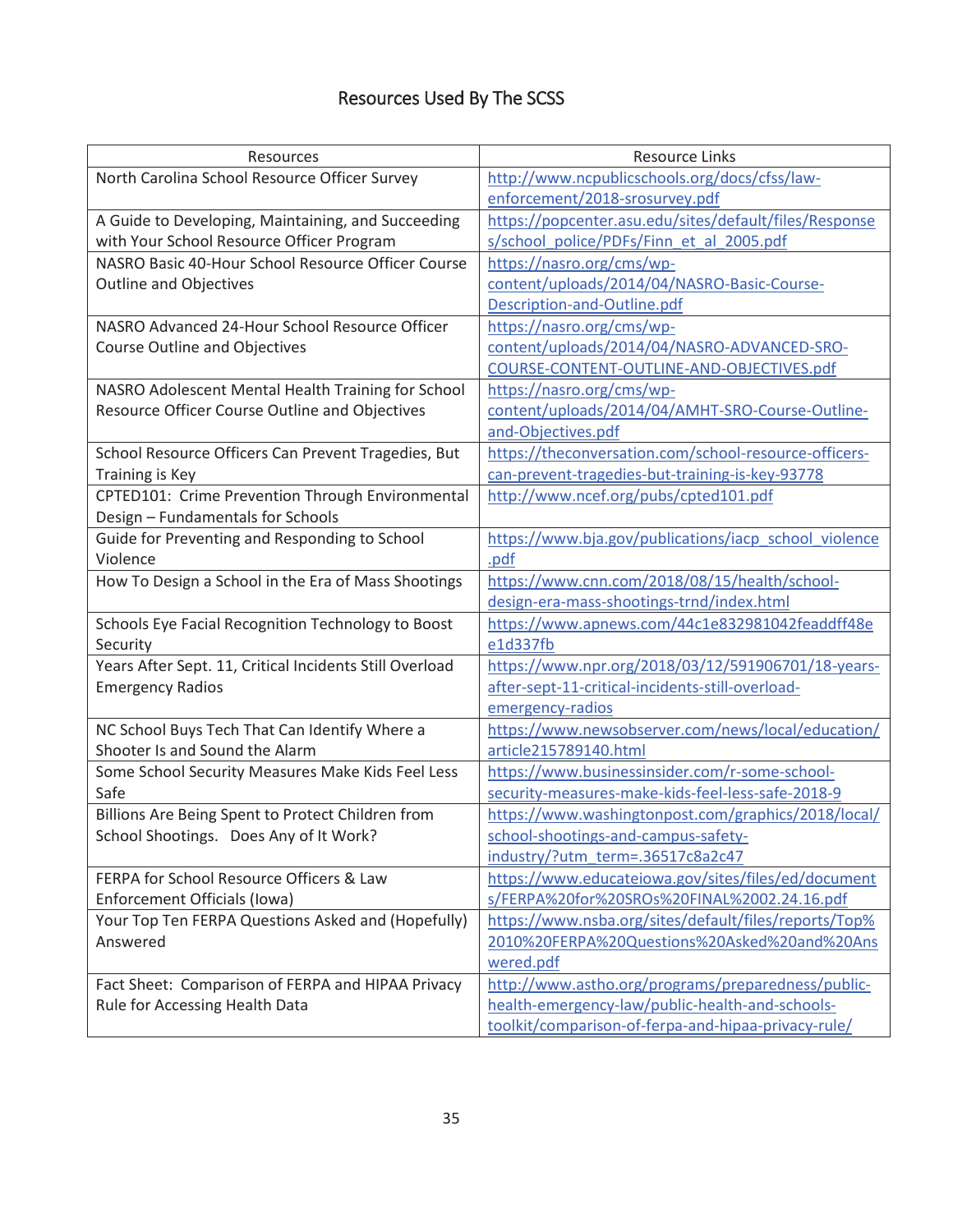| Balancing Student Privacy, Campus Security, and       | http://www.aascu.org/uploadedFiles/AASCU/Content/R         |
|-------------------------------------------------------|------------------------------------------------------------|
| Public Safety: Issues for Campus Leaders              | oot/PolicyAndAdvocacy/PolicyPublications/08 perspect       |
|                                                       | ives(1).pdf                                                |
| The Teacher's Guide to Understanding FERPA: The       | https://www.fordham.edu/download/downloads/id/18           |
| Family Educational Rights and Privacy Act             | 53/07b - teachers guide to ferpa.pdf                       |
| Sharing Student Information with Police: Balancing    | https://www.americanbar.org/content/dam/aba/events         |
| <b>Student Rights with School Safety</b>              | /state local government/2012/10/2012 fall councilme        |
|                                                       | eting/Daggett Paper.authcheckdam.pdf                       |
| Ensuring School Safety While Also Protecting Privacy  | https://ferpasherpa.org/schoolsafety1/                     |
|                                                       |                                                            |
| EDC: Promote / Prevent: Information Sharing           | http://informationsharing.promoteprevent.org/              |
| A Uniform State Memorandum of Agreement               | https://www.state.nj.us/education/schools/security/reg     |
| Between Education and Law Enforcement Officials       | s/agree.pdf                                                |
| (New Jersey)                                          |                                                            |
| Fact Sheet: Memorandum of Understanding for           | https://cops.usdoj.gov/pdf/2014 MOU-                       |
| <b>School-Based Partnerships</b>                      | FactSheet v3 092513.pdf                                    |
| Improving Memoranda of Understanding for School       | https://www.iasb.com/law/nsbaimprovingmouforsro20          |
| <b>Resource Officer Services</b>                      | 14.pdf                                                     |
| School Resource Officer Memorandum of                 | http://www.ncpolicywatch.com/wp-                           |
| <b>Understanding Example</b>                          | content/uploads/2017/06/School-Resource-Officer-           |
|                                                       | Program-MOU-2017.Draft_.pdf                                |
| A Study of Pre-Attack Behaviors of Active Shooters in | https://www.fbi.gov/file-repository/pre-attack-            |
| the United States Between 2001 and 2013               | behaviors-of-active-shooters-in-us-2000-2013.pdf/view      |
| Threat Assessment in Schools: A Guide to Managing     | https://www2.ed.gov/admins/lead/safety/threatassess        |
| Threatening Situations and to Creating Safe School    | mentguide.pdf                                              |
| Climates                                              |                                                            |
| Threat Assessment: An Approach to Prevent             | https://www.ncjrs.gov/pdffiles/threat.pdf                  |
| <b>Targeted Violence</b>                              |                                                            |
| Protective Intelligence & Threat Assessment           | https://www.ncjrs.gov/pdffiles1/nij/179981.pdf             |
| Investigation: A Guide for State and Local Law        |                                                            |
| <b>Enforcement Officials</b>                          |                                                            |
| Making Prevention a Reality: Identifying, Assessing,  | https://www.fbi.gov/file-repository/making-prevention-     |
| and Managing the Threat of Targeted Attacks           | a-reality.pdf/view                                         |
| Threat Assessment in Virginia Public Schools: Model   | https://www.dcjs.virginia.gov/sites/dcjs.virginia.gov/file |
| Policies, Procedures, and Guidelines                  | s/publications/law-enforcement/threat-assessment-          |
|                                                       | model-policies-procedures-and-guidelinespdf.pdf            |
| Prior Knowledge of Potential School-Based Violence    | https://rems.ed.gov/docs/doe_bystanderstudy.pdf            |
| (Information Students Learn May Prevent a Targeted    |                                                            |
| Attack)                                               |                                                            |
| Enhancing School Safety Using a Threat Assessment     | https://www.dhs.gov/sites/default/files/publications/18    |
| Model                                                 | 0711 USSS NTAC-Enhancing-School-Safety-Guide.pdf           |
| NC General Assembly House Select Committee on         | https://www.ncleg.gov/Committees/CommitteeInfo/Ho          |
| <b>School Safety</b>                                  | useSelect/190                                              |
| National Conference of State Legislatures: School     | http://www.ncsl.org/research/education/school-             |
| Safety                                                | safety.aspx                                                |
| National Governors' Association: School Safety and    | https://www.nga.org/wp-content/uploads/2018/09/09-         |
| Prevention                                            | 17-18-ED-School-Safety-Webinar-Presentation.pdf            |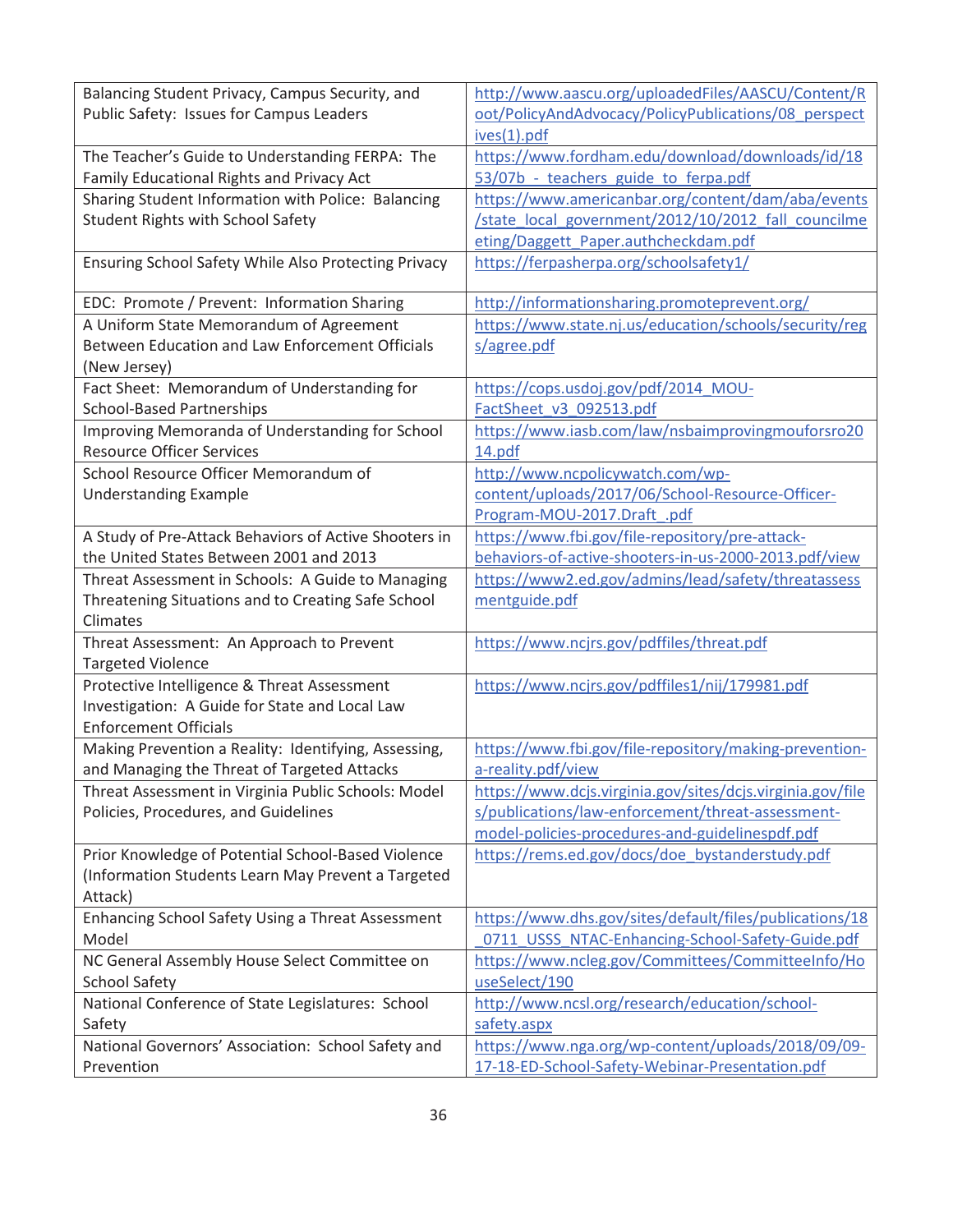| Extreme Risk Laws                 | https://efsgv.org/extreme-risk-laws/               |
|-----------------------------------|----------------------------------------------------|
| The School Shootings That Weren't | https://www.npr.org/sections/ed/2018/08/27/6403233 |
|                                   | 47/the-school-shootings-that-werent                |
| Averted School Violence           | https://www.asvnearmiss.org/                       |